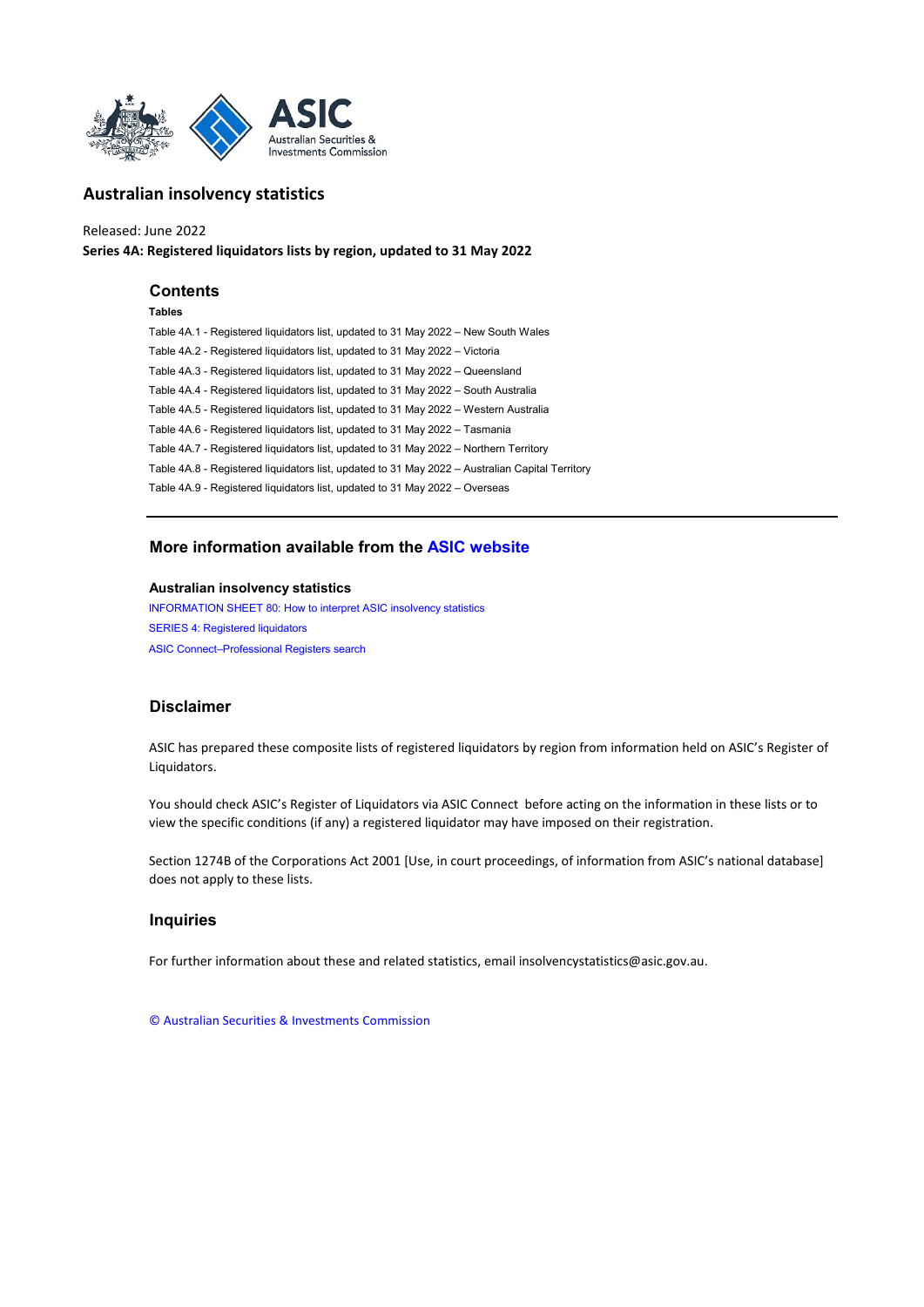<span id="page-1-0"></span>

## Released: June 2022

| Name                                                | Registered       | Official         | <b>Restricted to</b> | <b>Condition on</b> | Principal place of practice                                                                              | Region                   |
|-----------------------------------------------------|------------------|------------------|----------------------|---------------------|----------------------------------------------------------------------------------------------------------|--------------------------|
|                                                     | liquidator       | liquidator       | accepting            | registration        |                                                                                                          |                          |
|                                                     | no.              | no.              | restructuring        | (excluding industry |                                                                                                          |                          |
|                                                     |                  |                  | appointments only    | wide conditions)    |                                                                                                          |                          |
| ADAMS, MATT JOHN                                    | 316769           |                  | No                   | No                  | A.S. ADVISORY, L 32, 101 MILLER ST, NORTH SYDNEY NSW 2060                                                | <b>NSW</b>               |
| ALBARRAN, RICHARD                                   | 190669           |                  | No                   | No                  | HALL CHADWICK, L 40, 2-26 PARK ST, SYDNEY NSW 2000                                                       | <b>NSW</b>               |
| ALFONSO, ERWIN ROMMEL                               | 523090           |                  | No                   | No                  | SMITH HANCOCK, L 4, 88 PHILLIP ST, PARRAMATTA NSW 2150                                                   | <b>NSW</b>               |
|                                                     |                  |                  |                      |                     |                                                                                                          |                          |
| AMIRBEAGGI, SHABNAM                                 | 291917           | 304485           | No                   | No                  | CROUCH AMIRBEAGGI, SE 403, 55 LIME ST, SYDNEY NSW 2000                                                   | <b>NSW</b>               |
| AMOS, PETER ANDREW                                  | 300719           |                  | No                   | Yes                 | AMOS INSOLVENCY, U 25, 185-187 AIRDS RD, LEUMEAH NSW<br>2560                                             | <b>NSW</b>               |
| ARMENIS, HUGH                                       | 334632           | 339129           | No                   | No                  | OLVERA ADVISORS, L 6, 9 BARRACK ST, SYDNEY NSW 2000                                                      | <b>NSW</b>               |
| ARNAUTOVIC, SULE                                    | 273322           |                  | No                   | No                  | HALL CHADWICK, L 40, 2-26 PARK ST, SYDNEY NSW 2000                                                       | <b>NSW</b>               |
| AYRES, MARCUS WILLIAM                               | 337982           | 340113           | No                   | No                  | KROLL ADVISORY, L 32, 85 CASTLEREAGH ST, SYDNEY NSW 2000                                                 | <b>NSW</b>               |
| <b>BAILEY, LIAM THOMAS</b>                          | 492243           |                  | No                   | No                  | O'BRIEN PALMER, SE 1, L 9, 66 CLARENCE ST, SYDNEY NSW 2000                                               | <b>NSW</b>               |
| BALL, MITCHELL WARREN                               | 291739           | 314810           | No                   | Yes                 | MACKAY GOODWIN, L 2, 10 BRIDGE ST, SYDNEY NSW 2000                                                       | <b>NSW</b>               |
| <b>BANERJEE, SHUMIT</b>                             | 477104           |                  | No                   | No                  | WESTBURN ADVISORY, L 5, 115 PITT ST, SYDNEY NSW 2000                                                     | <b>NSW</b>               |
| BARNDEN, ANDREW JAMES                               | 318903           | 318904           | No                   | No                  | RODGERS REIDY, THE UNIVERSITY CENTRE, L 12, 210 CLARENCE<br>ST, SYDNEY NSW 2000                          | <b>NSW</b>               |
| BARNET, KATHERINE ELIZABETH                         | 281382           | 303703           | No                   | No                  | OLVERA ADVISORS, L 6, 9 BARRACK ST, SYDNEY NSW 2000                                                      | <b>NSW</b>               |
| BAXENDALE, GUY ANTHONY                              | 404223           |                  | No                   | No                  | BAXENDALE & ASSOCIATES, SE 309 L 3, 478 GEORGE ST, SYDNEY<br><b>NSW 2000</b>                             | <b>NSW</b>               |
| BEATTIE, GRAEME ROBERT                              | 317239           | 333412           | No                   | No                  | WORRELLS, SE 601B L 6, 91 PHILLIP ST, PARRAMATTA NSW 2150                                                | <b>NSW</b>               |
| BILLINGSLEY, MICHAEL JAMES                          | 483437           | 485563           | No                   | No                  | COR CORDIS, ONE WHARF LANE, L 20, 171 SUSSEX ST, SYDNEY                                                  | <b>NSW</b>               |
| BLUNDELL, ANDREW THOMAS                             | 517075           |                  | No                   | No                  | <b>NSW 2000</b><br>CATHRO & PARTNERS, L 13, 333-339 GEORGE ST, SYDNEY NSW                                | <b>NSW</b>               |
|                                                     |                  |                  |                      |                     | 2000                                                                                                     |                          |
| BOARDMAN, JOHN RICHARD                              | 84294            |                  | No                   | No                  | BOARDMAN INSOLVENCY, L 8, 76-80 CLARENCE ST, SYDNEY NSW<br>2000                                          | <b>NSW</b>               |
| BOWCHER, ANDREW JOHN                                | 312368           | 320125           | No                   | No                  | RSM AUSTRALIA PARTNERS, 55 BERRY ST, WAGGA WAGGA NSW<br>2650                                             | <b>NSW</b>               |
| BRADBURY, RYAN JOHN                                 | 495360           |                  | No                   | No                  | NICOLS + BRIEN, L 2, 350 KENT ST, SYDNEY NSW 2000                                                        | <b>NSW</b>               |
| BRAILEY, ASHTON JOHN                                | 4701             |                  | No                   | No                  | ASHTON BRAILEY & CO, SE 8, 14 FRENCHS FOREST RD E, FRENCHS                                               | <b>NSW</b>               |
|                                                     |                  |                  |                      |                     | FOREST NSW 2086                                                                                          |                          |
| BRENNAN, ROBERT MICHAEL                             | 195416           |                  | No                   | No                  | RT HOSPITALITY SOLUTIONS, SE 71 L 3, 14 NARABANG WAY,<br><b>BELROSE NSW 2085</b>                         | <b>NSW</b>               |
| BRERETON, MICHAEL CRAIG                             | 285744           |                  | No                   | No                  | WILLIAM BUCK, L 29, 66 GOULBURN ST, SYDNEY NSW 2000                                                      | <b>NSW</b>               |
| CALABRETTA, DOMENICO ALESSANDRO                     | 336268           | 336552           | No                   | No                  | MACKAY GOODWIN, SE 1 L 2, 10 BRIDGE ST, SYDNEY NSW 2000                                                  | <b>NSW</b>               |
|                                                     |                  |                  |                      |                     |                                                                                                          |                          |
| CAMPBELL, CHRISTOPHER ROBERT                        | 16435            |                  | No                   | No                  | CHRIS CAMPBELL, L 2, 50 MARGARET ST, SYDNEY NSW 2000                                                     | <b>NSW</b>               |
| CAMPBELL-WILSON, PHILIP<br>CARSON, BENJAMIN MICHAEL | 319617<br>480627 | 320832<br>480628 | No<br>No             | No<br>No            | GRANT THORNTON, L 17, 383 KENT ST, SYDNEY NSW 2000<br>FARNSWORTH CARSON, L 1, 135 VICTORIA RD, DRUMMOYNE | <b>NSW</b><br><b>NSW</b> |
|                                                     |                  |                  |                      |                     | <b>NSW 2047</b>                                                                                          |                          |
| CARTER, PHILIP PATRICK                              | 67603            |                  | No                   | No                  | PWC, TOWER ONE INTERNATIONAL TOWERS, L 17, 100<br>BARANGAROO AVE, BARANGAROO NSW 2000                    | <b>NSW</b>               |
| CATHRO, SIMON JOHN                                  | 278428           |                  | No                   | No                  | CATHRO & PARTNERS, L 13, 333-339 GEORGE ST, SYDNEY NSW<br>2000                                           | <b>NSW</b>               |
| CHAMBERLAIN, CHRISTOPHER MEL                        | 68923            | 164916           | No                   | No                  | CHAMBERLAINS S.B.R., SE 103 L 1, 63 JOHNSTON ST, WAGGA<br>WAGGA NSW 2650                                 | <b>NSW</b>               |
| CHAND, JOHN STEVENS                                 | 526735           |                  | No                   | No                  | GREENGATE ADVISORY, SE 3202 L 32, 31 MARKET ST, SYDNEY                                                   | <b>NSW</b>               |
| CHIN, KONG YAO                                      | 437790           |                  | No                   | No                  | <b>NSW2000</b><br>EAGLE INSOLVENCY AND ADVISORY, 3 LYNWOOD CL, PENNANT                                   | <b>NSW</b>               |
| CHOU, ERNIE KIERSTON                                | 532185           |                  | No                   | No                  | HILLS NSW 2120<br>MAC INSOLVENCY, L 7, 91 PHILLIP ST, PARRAMATTA NSW 2150                                | <b>NSW</b>               |
| CHUBB. MORGAN JAMES                                 | 168657           |                  | No                   | No                  | CLOUT & ASSOCIATES, OFF 21, 5 DRUITT CT, COFFS HARBOUR                                                   | <b>NSW</b>               |
|                                                     |                  |                  |                      |                     | <b>NSW 2450</b>                                                                                          |                          |
| CIVIL, DANIEL JEAN                                  | 434196           |                  | No                   | No                  | JIRSCH SUTHERLAND, L 7, 28-34 O'CONNELL ST, SYDNEY NSW<br>2000                                           | <b>NSW</b>               |
| CLUBB, DUNCAN EDWARD                                | 488055           |                  | No                   | No                  | BDO, L 11, 1 MARGARET ST, SYDNEY NSW 2000                                                                | <b>NSW</b>               |
| COLLIS, BRYAN PATRICK                               | 56026            |                  | No                   | No                  | COLLIS ADVISORY, 12A CARABELLA ST, KIRRIBILLI NSW 2061                                                   | <b>NSW</b>               |
| CONDON, SCHON GREGORY                               | 4905             | 16181            | No                   | No                  | CONDON ASSOCIATES, L 6, 87 MARSDEN ST, PARRAMATTA NSW<br>2150                                            | <b>NSW</b>               |
| CONEYWORTH, AMANDA GONI                             | 514640           |                  | No                   | No                  | KPMG, THREE INTERNATIONAL TOWERS, L 38, 300 BARANGAROO<br>AVE, SYDNEY NSW 2000                           | <b>NSW</b>               |
| CONNEELY, CATHERINE MARGARET                        | 521312           |                  | No                   | No                  | KORDAMENTHA, CHIFLEY TOWER, L 5, 2 CHIFLEY SQ, SYDNEY<br><b>NSW 2000</b>                                 | <b>NSW</b>               |
| COOK, BARRY RAYMOND                                 | 4795             |                  | No                   | No                  | BARRY COOK, 54 BEECHWOOD AVE, GREYSTANES NSW 2145                                                        | <b>NSW</b>               |
| COOK, TIMOTHY JAMES                                 | 480624           |                  | No                   | No                  | BALANCE INSOLVENCY, L 3, 87-95 PITT ST, SYDNEY NSW 2000                                                  | <b>NSW</b>               |
| COPELAND, BRENDAN JAMES                             | 421144           |                  | No                   | No                  | HOGANSPROWLES, L 9, 60 PITT ST, SYDNEY NSW 2000                                                          | <b>NSW</b>               |
| CROUCH, NICHOLAS JAMES DAVID                        | 206515           |                  | No                   | No                  | CROUCH AMIRBEAGGI, SE 403, 55 LIME ST, SYDNEYNSW 2000                                                    | <b>NSW</b>               |
| CROWE-MAXWELL, ATLE                                 | 275986           |                  | No                   | No                  | DBA RECONSTRUCTION AND ADVISORY, L 10, 171 CLARENCE ST,<br>SYDNEY NSW 2000                               | <b>NSW</b>               |
| CUMMINS, ANDREW JOHN                                | 169877           | 336379           | No                   | No                  | BRI FERRIER, AUSTRALIA SQUARE, L 30, 264-278 GEORGE ST,<br>SYDNEY NSW 2000                               | <b>NSW</b>               |
| <b>CUSSEN, NEIL ROBERT</b>                          | 59346            | 186180           | No                   | No                  | COR CORDIS, ONE WHARF LANE, L 20, 171 SUSSEX ST, SYDNEY<br><b>NSW 2000</b>                               | <b>NSW</b>               |
| CVITANOVIC, DANIEL IVAN                             | 16404            |                  | No                   | No                  | WORRELLS, SE 1, 151 TONGARRARD, ALBION PARK NSW 2527                                                     | <b>NSW</b>               |
|                                                     |                  |                  |                      |                     |                                                                                                          |                          |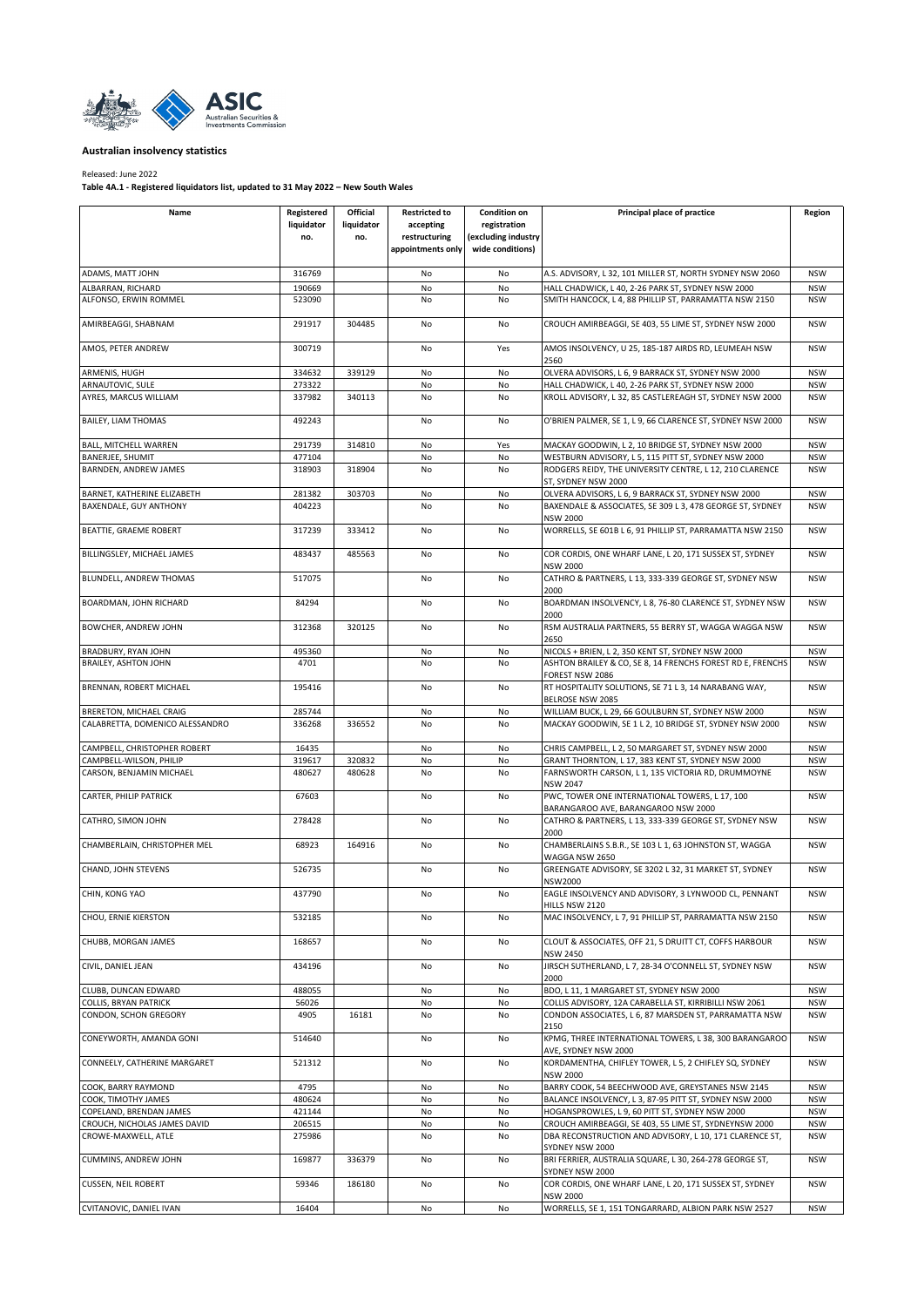| Name                              | Registered | Official   | <b>Restricted to</b> | <b>Condition on</b> | Principal place of practice                                                       | Region     |
|-----------------------------------|------------|------------|----------------------|---------------------|-----------------------------------------------------------------------------------|------------|
|                                   | liquidator | liquidator | accepting            | registration        |                                                                                   |            |
|                                   | no.        | no.        | restructuring        | (excluding industry |                                                                                   |            |
|                                   |            |            | appointments only    | wide conditions)    |                                                                                   |            |
|                                   |            |            |                      |                     |                                                                                   |            |
| DAMPNEY, JAMES DOUGLAS            | 498510     |            | No                   | Yes                 | KPMG, THREE INTERNATIONAL TOWERS, L 37, 300 BARANGAROO                            | <b>NSW</b> |
| DARIN, CHRISTOPHER DAMIEN         | 160016     | 329855     | No                   | No                  | AVE, SYDNEY NSW 2000<br>WORRELLS, SE 1 L 15, 9-13 CASTLEREAGH ST, SYDNEY NSW 2000 | <b>NSW</b> |
|                                   |            |            |                      |                     |                                                                                   |            |
| DAWSON, THOMAS JAMES              | 441313     |            | No                   | No                  | DCL ADVISORY, L 11, 66 CLARENCE ST, SYDNEY NSW 2000                               | <b>NSW</b> |
| DEAN-WILLCOCKS, RONALD JOHN       | 4864       | 16179      | No                   | No                  | DW ADVISORY, L 2, 16 SPRING ST, SYDNEY NSW 2000                                   | <b>NSW</b> |
| DEVINE, TRENT ANDREW              | 345616     |            | No                   | No                  | JIRSCH SUTHERLAND, L 7, 28-34 O'CONNELL ST, SYDNEY NSW                            | <b>NSW</b> |
|                                   |            |            |                      |                     | 2000                                                                              |            |
| DICKERSON, GAYLE                  | 390469     |            | No                   | No                  | KPMG, TOWER THREE, 300 BARANGAROO AVE, SYDNEY NSW                                 | <b>NSW</b> |
|                                   |            |            |                      |                     | 2000                                                                              |            |
| DUGGAN, ROBYN LOUISE              | 217322     | 364269     | No                   | No                  | KPMG, TOWER THREE INTERNATIONAL TOWERS, L38, 300                                  | <b>NSW</b> |
|                                   |            |            |                      |                     | BARANGAROO AVE, SYDNEY NSW 2000                                                   |            |
| EAGLE, RYAN REGINALD              | 389543     |            | No                   | No                  | KPMG, L 38, 300 BARANGAROO AVE, SYDNEY NSW 2000                                   | <b>NSW</b> |
| EDDS, STEPHEN WILLIAM             | 495041     |            | No                   | No                  | DELOITTE, GROSVENOR PLACE, 225 GEORGE ST, SYDNEY NSW                              | <b>NSW</b> |
|                                   |            |            |                      |                     | 2000                                                                              |            |
| ELKERTON, ANTHONY WAYNE           | 224309     | 295204     | No                   | No                  | DW ADVISORY, L 2, 16 SPRING ST, SYDNEY NSW 2000                                   | <b>NSW</b> |
| ELLIOTT, ROBERT WILLIAM JOSEPH    | 4844       |            | No                   | No                  | HALL CHADWICK, L 40, 2-26 PARK ST, SYDNEY NSW 2000                                | <b>NSW</b> |
| EVANS, KATHRYN JANE               | 507744     |            | No                   | No                  | FTI CONSULTING, L 22, 1 MACQUARIE PL, SYDNEY NSW 2000                             | <b>NSW</b> |
| EVERINGHAM, MARK KENNETH JOHN     | 528514     |            | No                   | No                  | TPH ADVISORY, SE 3, 167 THE ENTRANCE RD, ERINA NSW 2250                           | <b>NSW</b> |
| FARNSWORTH, ADAM EDWARD PATRICK   | 288527     |            | No                   | No                  | FARNSWORTH CARSON, L 1, 135 VICTORIA RD, DRUMMOYNE                                | <b>NSW</b> |
|                                   |            |            |                      |                     | <b>NSW 2047</b>                                                                   |            |
| FRASER, SHAUN ROBERT              | 275605     |            | No                   | No                  | MCGRATHNICOL, L 12, 20 MARTIN PL, SYDNEY NSW 2000                                 | <b>NSW</b> |
| FREE, STEWART WILLIAM             | 275434     | 296759     | No                   | No                  | JIRSCH SUTHERLAND, L 1, 14 WATT ST, NEWCASTLE NSW 2300                            | <b>NSW</b> |
| FRISKEN, DANIEL JOHN              | 493926     |            | No                   | No                  | O'BRIEN PALMER, L 9, 66 CLARENCE ST, SYDNEY NSW 2000                              | <b>NSW</b> |
| GAMMEL, TODD ANDREW               | 415679     |            | No                   | No                  | HLB MANN JUDD, L 19, 207 KENT ST, SYDNEY NSW 2000                                 | <b>NSW</b> |
| GHEDIA, RAJIV HUSMUKH             | 527073     |            | No                   | Yes                 | WESTBURN ADVISORY, L 5, 115 PITT ST, SYDNEY NSW 2000                              | <b>NSW</b> |
| GIBBONS, JOHN RAYMOND             | 4917       |            | No                   | No                  | RESTRUCTURING WORKS, L 8, 76-80 CLARENCE ST, SYDNEY NSW                           | <b>NSW</b> |
|                                   |            |            |                      |                     | 2000                                                                              |            |
| GIDLEY, PAUL WILLIAM              | 172870     |            | No                   | No                  | SHAW GIDLEY, L 1, 160 PACIFIC HWY, CHARLESTOWN NSW 2290                           | <b>NSW</b> |
|                                   |            |            |                      |                     |                                                                                   |            |
| <b>GLADMAN, STEVEN ARTHUR</b>     | 328487     | 377389     | No                   | No                  | HALL CHADWICK, L 40, 2-26 PARK ST, SYDNEY NSW 2000                                | <b>NSW</b> |
| <b>GLEESON, BRUCE</b>             | 223358     | 299530     | No                   | No                  | JONES PARTNERS INSOLVENCY & BUSINESS RECOVERY, L 13, 189                          | <b>NSW</b> |
|                                   |            |            |                      |                     | KENT ST, SYDNEY NSW 2000                                                          |            |
| GORDON, ANGUS CARNEGIE            | 299947     | 322603     | No                   | No                  | MACQUARIE GORDON & CO, SE 820 L 8, 185 ELIZABETH ST,                              | <b>NSW</b> |
|                                   |            |            |                      |                     | SYDNEY NSW 2000                                                                   |            |
| GOTHARD, PETER JAMES              | 324021     | 329413     | No                   | No                  | KPMG, THREE INTERNATIONAL TOWERS, L 38, 300 BARANGAROO                            | <b>NSW</b> |
|                                   |            |            |                      |                     | AVE, SYDNEY NSW 2000                                                              |            |
| <b>GOYAL, RAHUL</b>               | 323696     | 323697     | No                   | No                  | KORDAMENTHA, CHIFLEY TOWER, L 5, 2 CHIFLEY SQ, SYDNEY                             | <b>NSW</b> |
|                                   |            |            |                      |                     | <b>NSW 2000</b>                                                                   |            |
| GOYAL, RAJIV                      | 526231     |            | No                   | No                  | WEXTED ADVISORS, L 12, 28-34 OCONNELL ST, SYDNEY NSW                              | <b>NSW</b> |
|                                   |            |            |                      |                     | 2000                                                                              |            |
| GRANGER, GEOFFREY PETER           | 398478     |            | No                   | No                  | FERRIER SILVIA, AUSTRALIA SQUARE, L 30, 264-278 GEORGE ST,                        | <b>NSW</b> |
|                                   |            |            |                      |                     | SYDNEY NSW2000                                                                    |            |
| GRAY, CAMERON HAMISH              | 486228     |            | No                   | No                  | DW ADVISORY, L 2, 16 SPRING ST, SYDNEY NSW 2000                                   | <b>NSW</b> |
| GRIFFITHS, MITCHELL RICHMOND      | 414171     |            | No                   | No                  | RAPSEY GRIFFITHS, L 5, 55 HUNTER ST, NEWCASTLE NSW 2300                           | <b>NSW</b> |
| GUMBLETON, TIMOTHY ROBERT         | 313688     | 317762     | No                   | No                  | RSM AUSTRALIA PARTNERS, 55 BERRY ST, WAGGA WAGGA NSW                              | <b>NSW</b> |
|                                   |            |            |                      |                     | 2650                                                                              |            |
| HANCOCK, GEOFFREY TRENT           | 65306      | 164798     | No                   | No                  | HM ADVISORY, L 12, 503-505 KENT ST, SYDNEY NSW 2000                               | <b>NSW</b> |
| HANSELL, JOSEPH RONALD            | 479192     |            | No                   | No                  | FTI CONSULTING, L 22, 1 MACQUARIE PL, SYDNEY NSW 2000                             | <b>NSW</b> |
| HATHWAY, STEPHEN WESLEY           | 312168     | 316215     | No                   | No                  | HELM ADVISORY, SE 2 L 16, 60 CARRINGTON ST, SYDNEY NSW                            | <b>NSW</b> |
|                                   |            |            |                      |                     | 2000                                                                              |            |
| HAYES, ALAN JOHN                  | 284145     | 434242     | No                   | No                  | HAYES ADVISORY, L 16, 55 CLARENCE ST, SYDNEY NSW 2000                             | <b>NSW</b> |
| HAYES, JOSEPH DAVID               | 219954     |            | No                   | No                  | WEXTED ADVISORS, L 12, 28-34 OCONNELL ST, SYDNEY NSW                              | <b>NSW</b> |
|                                   |            |            |                      |                     | 2000                                                                              |            |
| <b>HEALEY, LIAM JOHN</b>          | 503546     |            | No                   | Yes                 | ANKURA CONSULTING, L 8, 333-339 GEORGE ST, SYDNEY NSW                             | <b>NSW</b> |
|                                   |            |            |                      |                     | 2000                                                                              |            |
| HEDGE, PETER JAMES                | 4932       |            | No                   | No                  | HEDGE & ASSOCIATES, SE 102, L 7, 14 MARTIN PL, SYDNEY NSW                         | <b>NSW</b> |
|                                   |            |            |                      |                     | 2000                                                                              |            |
| HEESH, TIMOTHY PAUL               | 309873     |            | No                   | No                  | TPH ADVISORY, 82-86 PACIFIC HIGHWAY, ST LEONARDS NSW                              | <b>NSW</b> |
|                                   |            |            |                      |                     | 2065                                                                              |            |
| HENRY, JONATHAN PHILIP            | 515968     |            | No                   | No                  | MCGRATHNICOL, L 12, 20 MARTIN PL, SYDNEY NSW 2000                                 | <b>NSW</b> |
| HILL, CHRISTOPHER CLARKE          | 297834     |            | No                   | No                  | FTI CONSULTING, GATEWAY, L 22, 1 MACQUARIE PL, SYDNEY                             | <b>NSW</b> |
|                                   |            |            |                      |                     | <b>NSW 2000</b>                                                                   |            |
| HILLIG, PETER                     | 172662     | 295395     | No                   | No                  | SMITH HANCOCK, L 4, 88 PHILLIP ST, PARRAMATTA NSW 2150                            | <b>NSW</b> |
| HIRD, MICHAEL CHARLES             | 296214     |            | No                   | No                  | COR CORDIS, L 20, 171 SUSSEX ST, SYDNEY NSW 2000                                  | <b>NSW</b> |
| HODGKINSON, DAMIEN MARK           | 282581     |            | No                   | No                  | OLVERA ADVISORS, L 6, 9 BARRACK ST, SYDNEY NSW 2000                               | <b>NSW</b> |
| HOGAN, MICHAEL ANDREW             | 473873     |            | No                   | No                  | HOGANSPROWLES, L 9, 60 PITT ST, SYDNEY NSW 2000                                   | <b>NSW</b> |
| HOLDEN, TIMOTHY MARK SHUTTLEWORTH | 284673     |            | No                   | No                  | CROUCH AMIRBEAGGI, SE 403, 55 LIME STREET KING STREET                             | <b>NSW</b> |
|                                   |            |            |                      |                     | WHRF. SYDNEY NSW 2000                                                             |            |
| HOLZMAN, JUSTIN                   | 407103     |            | No                   | No                  | DW ADVISORY, L 2, 16 SPRING ST, SYDNEY NSW 2000                                   | <b>NSW</b> |
| HONNER, WILLIAM ANTHONY           | 442229     |            | No                   | No                  | PWC, TOWER ONE INTERNATIONAL TOWERS, L 17, 100                                    | <b>NSW</b> |
|                                   |            |            |                      |                     | BARANGAROO AVE, BARANGAROO NSW 2000                                               |            |
| HOSKING, PHILIP RAYMOND           | 363165     |            | No                   | No                  | HELM ADVISORY, SUITE 2, L 16, 60 CARRINGTON ST, SYDNEY NSW                        | <b>NSW</b> |
|                                   |            |            |                      |                     | 2000                                                                              |            |
| HUMANN, MELISSA JANET MARY        | 441132     | 441133     | No                   | No                  | PWC, ONE INTERNATIONAL TOWERS, WATERMANS QY,                                      | <b>NSW</b> |
|                                   |            |            |                      |                     | BARANGAROO NSW 2000                                                               |            |
| HURST, DAVID ANTHONY              | 172863     | 296796     | No                   | No                  | BPS RECOVERY, HUB WYNYARD, L 11 BROOKFIELD PL, 10                                 | <b>NSW</b> |
|                                   |            |            |                      |                     | CARRINGTON ST, SYDNEY NSW 2000                                                    |            |
| INGRAM, DAVID ALLAN               | 368278     | 422143     | No                   | No                  | I & R ADVISORY, 46 TERGUR CRES, CARINGBAH NSW 2229                                | <b>NSW</b> |
| <b>IRELAND, JASON CRAIG</b>       | 522407     |            | No                   | No                  | MCGRATHNICOL, L 12, 20 MARTIN PL, SYDNEY NSW 2000                                 | <b>NSW</b> |
| ISMAY, BENJAMIN JOSHUA            | 483949     |            | No                   | No                  | SHAW GIDLEY, L 1, 65 LORD ST, PORT MACQUARIE NSW 2444                             | <b>NSW</b> |
| JAHANI, SAID                      | 317271     |            | No                   | No                  | GRANT THORNTON, L 17, 383 KENT ST, SYDNEY NSW 2000                                | <b>NSW</b> |
| JONES, MICHAEL GREGORY            | 4916       | 5007       | No                   | No                  | JONES PARTNERS INSOLVENCY & BUSINESS RECOVERY, L 13, 189                          | <b>NSW</b> |
|                                   |            |            |                      |                     | KENT ST, SYDNEY NSW 2000                                                          |            |
| KASSEM, OZEM AZZAM                | 161449     |            | No                   | No                  | COR CORDIS, ONE WHARF LANE, L 20, 171 SUSSEX ST, SYDNEY                           | <b>NSW</b> |
|                                   |            |            |                      |                     | <b>NSW 2000</b>                                                                   |            |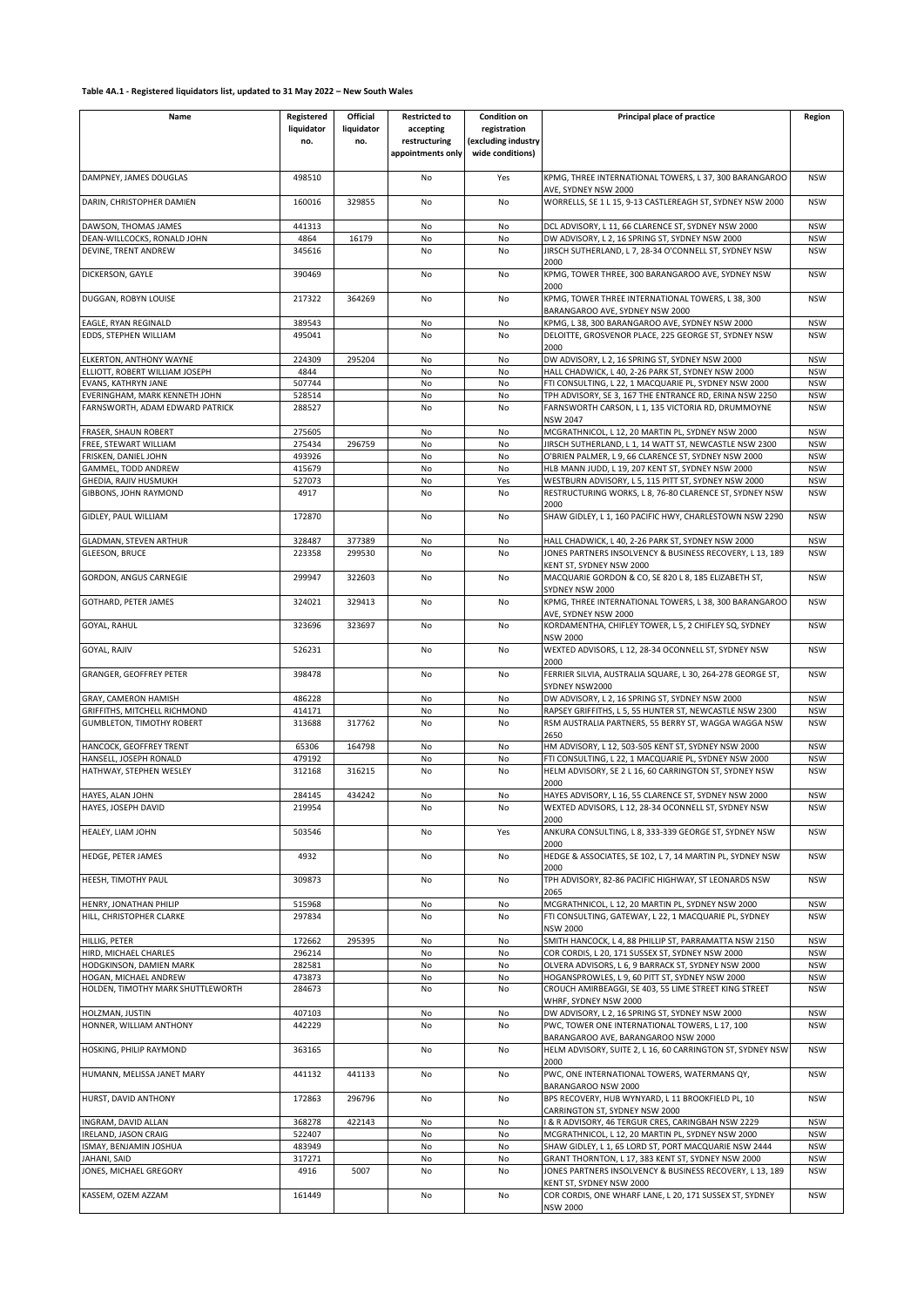| Name                                          | Registered       | Official   | <b>Restricted to</b>               | <b>Condition on</b>                     | Principal place of practice                                                                                    | Region                   |
|-----------------------------------------------|------------------|------------|------------------------------------|-----------------------------------------|----------------------------------------------------------------------------------------------------------------|--------------------------|
|                                               | liquidator       | liquidator | accepting                          | registration                            |                                                                                                                |                          |
|                                               | no.              | no.        | restructuring<br>appointments only | (excluding industry<br>wide conditions) |                                                                                                                |                          |
| KAZAR, HENRY JOSEPH                           | 15503            | 86362      | No                                 | No                                      | KROLL ADVISORY, L 32, 85 CASTLEREAGH ST, SYDNEY NSW 2000                                                       | <b>NSW</b>               |
| KEATING, JOANNE MONICA                        | 471849           |            | No                                 | No                                      | RODGERS REIDY, THE UNIVERSITY CENTRE, L 12, 210 CLARENCE<br>ST. SYDNEY NSW 2000                                | <b>NSW</b>               |
| KEENAN, JONATHON SHERWOOD                     | 524239           |            | No                                 | No                                      | BRI FERRIER, AUSTRALIA SQUARE, L 30, 264-278 GEORGE ST,<br>SYDNEY NSW 2000                                     | <b>NSW</b>               |
| KELLY, MORGAN JOHN                            | 281983           |            | No                                 | No                                      | KPMG, TOWER THREE INTERNATIONAL TOWERS, 300<br>BARANGAROO AVE, SYDNEY NSW 2000                                 | <b>NSW</b>               |
| KENNEDY, DAVID ANTHONY                        | 532153           |            | No                                 | No                                      | ERNST & YOUNG, 200 GEORGE ST, SYDNEY NSW 2000                                                                  | <b>NSW</b>               |
| KERR, DAVID JOHN                              | 165984           | 223695     | No                                 | No                                      | RSM AUSTRALIA PARTNERS, L 13, 60 CASTLEREAGH ST, SYDNEY                                                        | <b>NSW</b>               |
| KERSHAW, SCOTT BRADLEY                        | 81933            |            | No                                 | No                                      | <b>NSW 2000</b><br>KORDAMENTHA, CHIFLEY TOWER, L 5, 2 CHIFLEY SQ, SYDNEY                                       | <b>NSW</b>               |
| KIJURINA, BRENT TREVOR-ALEX                   | 286289           | 294731     | No                                 | No                                      | <b>NSW 2000</b><br>HALL CHADWICK, L 40, 2-26 PARK ST, SYDNEY NSW 2000                                          | <b>NSW</b>               |
| KING, GAVIN DAVID                             | 534472           |            | No                                 | Yes                                     | CONDON ASSOCIATES, L 6, 87 MARSDEN ST, PARRAMATTA NSW                                                          | <b>NSW</b>               |
| KITE, ROBERT JOHN                             | 333351           |            | No                                 | No                                      | 2150<br>KHR INSOLVENCY, L 1, 331 HIGH ST, PENRITH NSW 2750                                                     | <b>NSW</b>               |
| KOGAN, BARRY FREDERIC                         | 384878           | 390488     | No                                 | No                                      | MCGRATHNICOL, L 12, 20 MARTIN PL, SYDNEY NSW 2000                                                              | <b>NSW</b>               |
| KREJCI, PETER PAUL                            | 223004           | 302588     | No                                 | No                                      | BRI FERRIER, AUSTRALIA SQUARE, L 30, 264-278 GEORGE ST,                                                        | <b>NSW</b>               |
| KUGEL, STEVEN                                 | 296215           |            | No                                 | No                                      | SYDNEY NSW 2000<br>THE INSOLVENCY EXPERTS, SE 101, 788A PACIFIC HWY, GORDON                                    | <b>NSW</b>               |
| KWOK, HENRY HO LEUNG                          | 494572           |            | No                                 | No                                      | <b>NSW 2072</b><br>GREENGATE ADVISORY, SE 3202 L 32, 31 MARKET ST, SYDNEY                                      | <b>NSW</b>               |
| LAKOMY, ANDRE LEON                            | 484188           |            | No                                 | No                                      | NSW 2000<br>COR CORDIS, ONE WHARF LANE, L 20, 171 SUSSEX ST, SYDNEY                                            | <b>NSW</b>               |
| LANGDON, SCOTT DAVID HARRY                    | 414793           |            | No                                 | No                                      | NSW 2000<br>KORDAMENTHA, CHIFLEY TOWER, L 5, 2 CHIFLEY SQ, SYDNEY                                              | <b>NSW</b>               |
|                                               |                  |            |                                    |                                         | <b>NSW 2000</b>                                                                                                |                          |
| LEVESQUE-HOCKING, MATTHEW JOIHN               | 529524           |            | No                                 | No                                      | HLB MANN JUDD, L 19, 207 KENT ST, SYDNEY NSW 2000                                                              | <b>NSW</b>               |
| LEVI, DAVID JOSEPH<br>LITOSH, OLGA            | 69121<br>532774  |            | No<br>No                           | No<br>No                                | LEVI CONSULTING, L 1, 84 PITT ST, SYDNEY NSW 2000<br>QUARTZ ADVISORY, U 14, 177 BELLEVUE RD, BELLEVUE HILL NSW | <b>NSW</b><br><b>NSW</b> |
|                                               |                  |            |                                    |                                         | 2023                                                                                                           |                          |
| LIVINGSTONE, GLENN IAN                        | 491691           |            | No                                 | No                                      | WLP RESTRUCTURING, SUITE 21 02, L 21 AUSTRALIA SQ, 264-278<br>GEORGE ST, SYDNEY NSW 2000                       | <b>NSW</b>               |
| LJUBIC, DRAGAN                                | 433409           |            | No                                 | No                                      | TRIBECA ADVISORY, SE 8, 125 GREAT NORTH RD, FIVE DOCK NSW<br>2046                                              | <b>NSW</b>               |
| LOI, PATRICK                                  | 456372           |            | No                                 | No                                      | GREENGATE ADVISORY, SE 3202 L 32, 31 MARKET ST, SYDNEY<br><b>NSW 2000</b>                                      | <b>NSW</b>               |
| LOMBE, DAVID JOHN FRANK                       | 15697            | 67082      | No                                 | No                                      | DELOITTE, 225 GEORGE ST, SYDNEY NSW 2000                                                                       | <b>NSW</b>               |
| LORD, BRETT STEPHEN                           | 324696           | 430065     | No                                 | No                                      | KROLL ADVISORY, L 32, 85 CASTLEREAGH ST, SYDNEY NSW 2000                                                       | <b>NSW</b>               |
| LOTT, AMANDA CAROLINE                         | 472137           |            | No                                 | No                                      | TPH ADVISORY, SE 3, 167 THE ENTRANCE RD, ERINA NSW 2250                                                        | <b>NSW</b>               |
| LOUTTIT, JAMIESON ANDRE                       | 185323           |            | No                                 | No                                      | JLA INSOLVENCY & ADVISORY, SE 1B, L 13, 50 MARGARET ST,<br>SYDNEY NSW 2000                                     | <b>NSW</b>               |
| LUCAN, AARON KEVIN                            | 447253           |            | No                                 | No                                      | WORRELLS, SE 601B L 6, 91 PHILLIP ST, PARRAMATTA NSW 2150                                                      | <b>NSW</b>               |
| MACDONNELL, CHRISTOPHER JOHN                  | 156279           |            | No                                 | No                                      | RESTRUCTURING SOLUTIONS, L 12, 28-34 OCONNELL ST, SYDNEY<br><b>NSW 2000</b>                                    | <b>NSW</b>               |
| MADDEN, MARTIN                                | 4939             | 16171      | No                                 | No                                      | KORDAMENTHA, CHIFLEY TOWER, L 5, 2 CHIFLEY SQ, SYDNEY<br>NSW 2000                                              | <b>NSW</b>               |
| MALONE, PETER EDWARD                          | 494423           |            | No                                 | No                                      | CRS INSOLVENCY SERVICES, L 5, 379 KENT ST, SYDNEY NSW 2000                                                     | <b>NSW</b>               |
| MANSFIELD, DAVID IAN                          | 231231           | 294921     | No                                 | No                                      | DELOITTE, L 19, 60 STATION ST E, PARRAMATTANSW 2150                                                            | <b>NSW</b>               |
| MARSDEN, JEFFREY PHILLIP                      | 523481           |            | No                                 | No                                      | BDO, L 11, 1 MARGARET ST, SYDNEY NSW 2000                                                                      | <b>NSW</b>               |
| MARSDEN, SAM ANDREW                           | 437274           |            | No                                 | No                                      | DELOITTE, GROSVENOR PLACE, 225 GEORGE ST, SYDNEY NSW                                                           | <b>NSW</b>               |
| MATHEWS, CASSANDRA ELYSIUM                    | 434313           |            | No                                 | No                                      | 2000<br>KORDAMENTHA, CHIFLEY TOWER, L 5, 2 CHIFLEY SQ, SYDNEY                                                  | <b>NSW</b>               |
| MCCABE, ANDREW JOHN                           | 506498           |            | No                                 | No                                      | <b>NSW 2000</b><br>WEXTED ADVISORS, L 12, 28-34 OCONNELL ST, SYDNEY NSW                                        | <b>NSW</b>               |
|                                               |                  |            |                                    |                                         | 2000                                                                                                           |                          |
| MCCALLUM, SUELEN                              | 478503           |            | No                                 | No                                      | DVT GROUP, 110 HARRIS ST, HARRIS PARK NSW 2150                                                                 | <b>NSW</b>               |
| MCGRATH, DAVID PETER                          | 525549           |            | No                                 | Yes                                     | FTI CONSULTING, L 22, 1 MACQUARIE PL, SYDNEY NSW 2000                                                          | <b>NSW</b>               |
| MCINERNEY, JOHN EDGAR<br>MCKENNA, HENRY PETER | 473113<br>463932 |            | No<br>No                           | No<br>No                                | GRANT THORNTON, L 17, 383 KENT ST, SYDNEY NSW 2000<br>VINCENTS, MLC CENTRE, L 14, 19-29 MARTIN PL, SYDNEY NSW  | <b>NSW</b><br><b>NSW</b> |
|                                               |                  |            |                                    |                                         | 2000                                                                                                           |                          |
| MCMILLEN, TRENT AARON                         | 484449           |            | No                                 | No                                      | MAC INSOLVENCY, L 7, 91 PHILLIP ST, PARRAMATTA NSW 2150                                                        | <b>NSW</b>               |
| MELLUISH, JOHN                                | 515161           |            | No                                 | No                                      | PCI PARTNERS, SE L 2, 66 CLARENCE ST, SYDNEY NSW 2000                                                          | <b>NSW</b>               |
| MITCHELL, NATALIE ANN                         | 528652           |            | Yes                                | Yes                                     | CAPITAL OFFICE BUSINESS SOLUTIONS, 20 GRENADINES WAY,<br><b>BONNYHILLS NSW 2445</b>                            | <b>NSW</b>               |
| MOORE, PETER JOHN                             | 491882           |            | No                                 | No                                      | JIRSCH SUTHERLAND, L 7, 28-34 O'CONNELL ST, SYDNEY NSW<br>2000                                                 | <b>NSW</b>               |
| MORELLI, BRADD WILLIAM                        | 306390           | 307753     | No                                 | No                                      | JIRSCH SUTHERLAND, L 7, 28-34 O'CONNELL ST, SYDNEY NSW<br>2000                                                 | <b>NSW</b>               |
| MORGAN, JOHN MAXWELL                          | 16110            | 182785     | No                                 | No                                      | BCR ADVISORY, L 14, 60 MARGARET ST, SYDNEY NSW 2000                                                            | <b>NSW</b>               |
| MOS, EMMA MARIE                               | 511197           |            | No                                 | Yes                                     | JIRSCH SUTHERLAND, L 1, 14 WATT ST, NEWCASTLE NSW 2300                                                         | <b>NSW</b>               |
| MOSS, GAVIN                                   | 296668           | 322605     | No                                 | No                                      | CHIFLEY ADVISORY, SE 8, L 26, 44 MARKET ST, SYDNEY NSW 2000                                                    | <b>NSW</b>               |
| MOUAWAD, JOHN                                 | 526812           |            | No                                 | No                                      | KORDAMENTHA, CHIFLEY TOWER, L 5, 2 CHIFLEY SQ, SYDNEY<br>NSW 2000                                              | <b>NSW</b>               |
| NAIDENOV, STEVEN                              | 317812           | 343355     | No                                 | No                                      | ASTON CHACE GROUP, SE 2, L 13, 35 CLARENCE ST, SYDNEY NSW<br>2000                                              | <b>NSW</b>               |
| NAJJAR, MOHAMMAD                              | 521848           |            | No                                 | No                                      | CHIFLEY ADVISORY, SE 8, L 26, 44 MARKET ST, SYDNEY NSW 2000                                                    | <b>NSW</b>               |
| NARAYAN, EDWIN SANJESH                        | 536056           |            | No                                 | Yes                                     | MACKAY GOODWIN, L 2, 10 BRIDGE ST, SYDNEY NSW 2000                                                             | <b>NSW</b>               |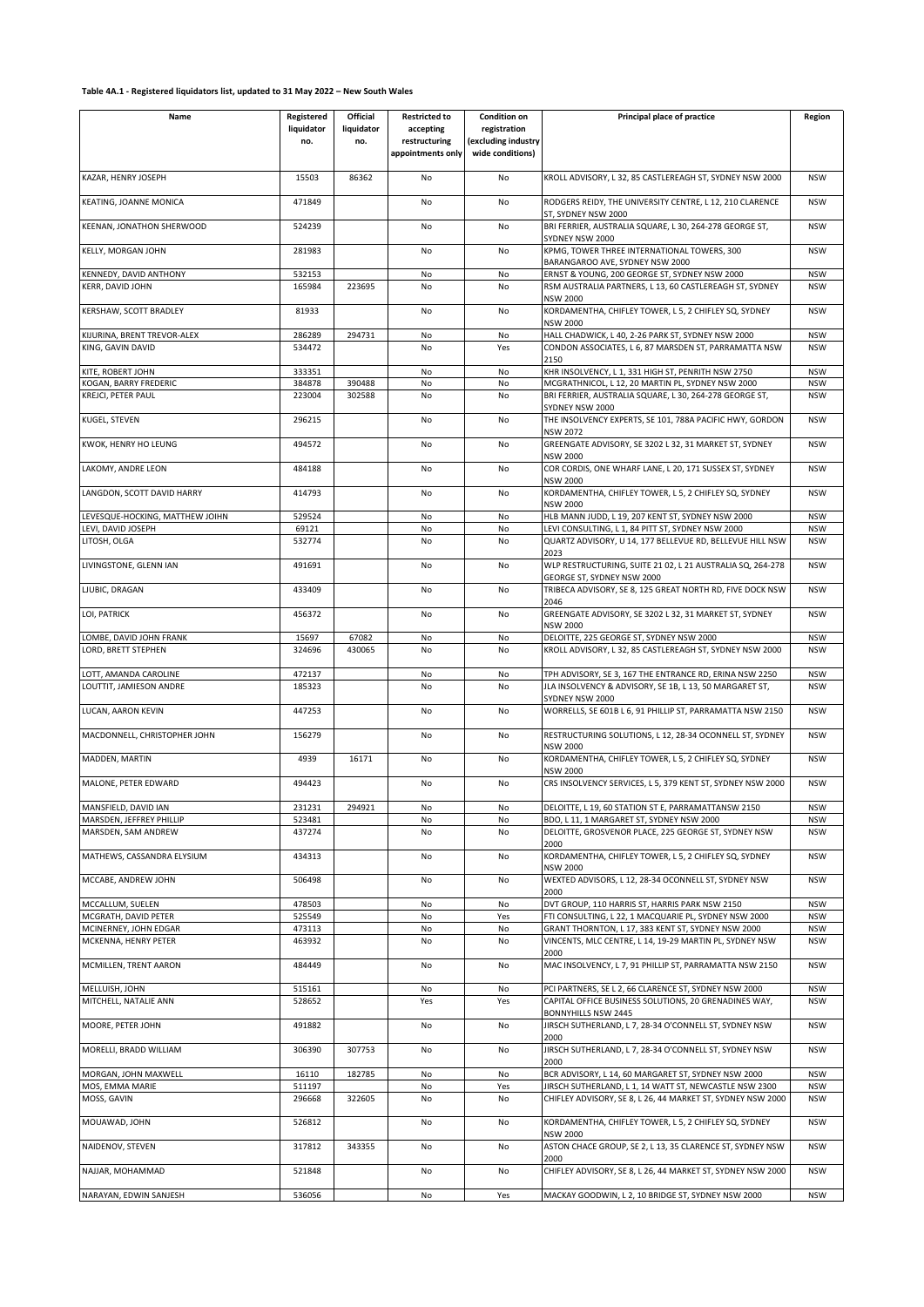| Name                                                 | Registered       | Official   | <b>Restricted to</b> | <b>Condition on</b> | Principal place of practice                                                                             | Region                   |
|------------------------------------------------------|------------------|------------|----------------------|---------------------|---------------------------------------------------------------------------------------------------------|--------------------------|
|                                                      | liquidator       | liquidator | accepting            | registration        |                                                                                                         |                          |
|                                                      | no.              | no.        | restructuring        | (excluding industry |                                                                                                         |                          |
|                                                      |                  |            | appointments only    | wide conditions)    |                                                                                                         |                          |
|                                                      |                  |            |                      |                     |                                                                                                         |                          |
| NATKUNARAJAH, NICARSON                               | 491900           |            | No                   | No                  | ROGER & CARSON, L 2, 187 WILLIAM ST, DARLINGHURST NSW                                                   | <b>NSW</b>               |
|                                                      |                  |            |                      |                     | 2010                                                                                                    |                          |
| NEEDHAM, ANDREW FLETCHER<br>NETTLETON, JENNIFER ANNE | 298814           |            | No                   | No                  | ANEQUITY, L 7, 167 MACQUARIE ST, SYDNEY NSW 2000                                                        | <b>NSW</b><br><b>NSW</b> |
|                                                      | 207240           |            | No                   | No                  | KORDAMENTHA, CHIFLEY TOWER, L 5, 2 CHIFLEY SQ, SYDNEY<br><b>NSW 2000</b>                                |                          |
| NEWTON, SCOTT ANTHONY                                | 307041           |            | No                   | No                  | SHAW GIDLEY, SE 1 L 1, 65 LORD ST, PORT MACQUARIE NSW                                                   | <b>NSW</b>               |
|                                                      |                  |            |                      |                     | 2444                                                                                                    |                          |
| NGAN, PETER                                          | 164927           |            | No                   | No                  | BAXENDALE & ASSOCIATES, SE 309 L 3, 478 GEORGE ST, SYDNEY                                               | <b>NSW</b>               |
|                                                      |                  |            |                      |                     | <b>NSW 2000</b>                                                                                         |                          |
| NICCOL, IAN MALCOLM                                  | 488623           |            | No                   | No                  | ASTON CHACE GROUP, SE 2, L 13, 35 CLARENCE ST, SYDNEY NSW                                               | <b>NSW</b>               |
|                                                      |                  |            |                      |                     | 2000                                                                                                    |                          |
| NICODEMOU, COSTAS ANDREW                             | 458518           |            | No                   | No                  | NEWPOINT ADVISORY, GOVERNOR PHILLIP TOWER, L 36, 1                                                      | <b>NSW</b>               |
|                                                      |                  |            |                      |                     | FARRER PL, SYDNEYNSW 2000                                                                               |                          |
| NICOLS, STEVEN                                       | 53003            | 182732     | No                   | No                  | NICOLS + BRIEN, L 2, 350 KENT ST, SYDNEY NSW 2000                                                       | <b>NSW</b>               |
| O'BRIEN, DANIEL JOHN                                 | 495362           |            | No                   | No                  | DV RECOVERY MANAGEMENT, L 1, 76-78 MARKET ST,                                                           | <b>NSW</b>               |
|                                                      |                  |            |                      |                     | WOLLONGONG NSW 2500                                                                                     |                          |
| OLDE, QUENTIN JAMES                                  | 277099           |            | No                   | No                  | ANKURA CONSULTING, L 8, 333-339 GEORGE ST, SYDNEY NSW                                                   | <b>NSW</b>               |
|                                                      |                  |            |                      |                     | 2000                                                                                                    |                          |
| OSBORNE, DAVID CHRISTOPHER                           | 522937           |            | No                   | No                  | KORDAMENTHA, CHIFLEY TOWER, L 5, 2 CHIFLEY SQ, SYDNEY<br><b>NSW 2000</b>                                | <b>NSW</b>               |
| PAINE. DARRIN EDWARD                                 | 437354           |            | No                   | No                  | TI GROUP, 3 03, 5 CELEBRATION DR, BELLA VISTA NSW 2153                                                  | <b>NSW</b>               |
| PALMER, CHRISTOPHER JOHN                             | 4757             | 4981       | No                   | No                  | O'BRIEN PALMER, SE 1, L 9, 66 CLARENCE ST, SYDNEY NSW 2000                                              | <b>NSW</b>               |
|                                                      |                  |            |                      |                     |                                                                                                         |                          |
| PARBERY, STEPHEN JAMES                               | 4660             | 4990       | No                   | No                  | KROLL ADVISORY, L 32, 85 CASTLEREAGH ST, SYDNEY NSW 2000                                                | <b>NSW</b>               |
|                                                      |                  |            |                      |                     |                                                                                                         |                          |
| PARKER, GREGORY JAY                                  | 172866           |            | No                   | No                  | PARKER INSOLVENCY, SE 3 L 11, 37 BLIGH ST, SYDNEY NSW 2000                                              | <b>NSW</b>               |
|                                                      |                  |            |                      |                     |                                                                                                         |                          |
| PASCOE, SCOTT DARREN                                 | 166870           | 197270     | No                   | No                  | WLP RESTRUCTURING, AUSTRALIA SQUARE, L 21, 264-278                                                      | <b>NSW</b>               |
|                                                      |                  |            |                      |                     | GEORGE ST, SYDNEY NSW 2000                                                                              |                          |
| PEILE, ROBERT KENNETH                                | 4913             |            | No                   | No                  | MAINBRACE, 3 JOHN DAVEY AVE, CRONULLA NSW 2230                                                          | <b>NSW</b>               |
| PIRINA, VINCENT JOSEPH                               | 495364           |            | No                   | No                  | ASTON CHACE GROUP, SE 2, L 13, 35 CLARENCE ST, SYDNEY NSW                                               | <b>NSW</b>               |
|                                                      |                  |            |                      |                     | 2000                                                                                                    |                          |
| PLEASH, BLAIR ALEXANDER                              | 286087           | 329545     | No                   | No                  | HALL CHADWICK, L 40, 2-26 PARK ST, SYDNEY NSW 2000                                                      | <b>NSW</b>               |
| POGROSKE, TREVOR MARK                                | 255777           |            | No                   | No                  | CRS INSOLVENCY SERVICES, L 5, 379 KENT ST, SYDNEY NSW 2000                                              | <b>NSW</b>               |
|                                                      |                  |            |                      |                     |                                                                                                         |                          |
| PORTER, JASON LLOYD<br>PREINER, ADAM BERNARD         | 411715<br>484323 | 411717     | No                   | No<br>No            | SV PARTNERS, L 7, 151 CASTLEREAGH ST, SYDNEY NSW 2000<br>INTEGRA RESTRUCTURING & INSOLVENCY, L 17, 9-13 | <b>NSW</b>               |
|                                                      |                  |            | No                   |                     | CASTLEREAGH ST, SYDNEY NSW 2000                                                                         | <b>NSW</b>               |
| PRENTICE, MAXWELL WILLIAM                            | 4619             | 4954       | No                   | No                  | BPS RECOVERY, L 11, 10 CARRINGTON ST, SYDNEY NSW 2000                                                   | <b>NSW</b>               |
| PRESTON, JASON                                       | 338011           | 344177     | No                   | No                  | MCGRATHNICOL, L 12, 20 MARTIN PL, SYDNEY NSW 2000                                                       | <b>NSW</b>               |
| PRIEST, STEVEN JOHN                                  | 328662           |            | No                   | No                  | CHAMBERLAINS S.B.R., SUITE, 103 1ST FLOOR WOLLUNDRY                                                     | <b>NSW</b>               |
|                                                      |                  |            |                      |                     | CHAMBERS JOHNSTON ST, WAGGA WAGGA NSW 2650                                                              |                          |
| PURCHAS, IAN JAMES                                   | 210943           |            | No                   | No                  | SV PARTNERS, L 7, 151 CASTLEREAGH ST, SYDNEY NSW 2000                                                   | <b>NSW</b>               |
| QUINLAN, PHILIP ALEXANDER                            | 500470           |            | No                   | Yes                 | KPMG, TOWER THREE, L 38, 300 BARANGAROO AVE, SYDNEY                                                     | <b>NSW</b>               |
|                                                      |                  |            |                      |                     | <b>NSW 2000</b>                                                                                         |                          |
| QUINN, DANIEL JON                                    | 429520           | 434028     | No                   | No                  | SV PARTNERS, SE 2 L 1, 1 MARKET ST, NEWCASTLE NSW 2300                                                  | <b>NSW</b>               |
| QUINN, GREGORY MICHAEL                               | 437029           |            | No                   | No                  | PWC, ONE INTERNATIONAL TOWERS, WATERMANS QY,                                                            | <b>NSW</b>               |
|                                                      |                  |            |                      |                     | BARANGAROO NSW 2000                                                                                     |                          |
| RAPSEY, CHAD ROBERT                                  | 404406           |            | No                   | No                  | RAPSEY GRIFFITHS, L 5, 55 HUNTER ST, NEWCASTLE NSW 2300                                                 | <b>NSW</b>               |
| REFALO, JOHN                                         | 532737           |            | No                   | Yes                 | FERRIER SILVIA, AUSTRALIA SQUARE, L 30, 264-278 GEORGE ST,                                              | <b>NSW</b>               |
|                                                      |                  |            |                      |                     | SYDNEY NSW 2000                                                                                         |                          |
| REIDY, GEOFFREY PHILIP                               | 193405           | 240671     | No                   | No                  | RODGERS REIDY, THE UNIVERSITY CENTRE, L 12, 210 CLARENCE                                                | <b>NSW</b>               |
| <b>RESNICK, ANTONY</b>                               | 432261           |            | No                   | No                  | ST, SYDNEY NSW 2000<br>DVT GROUP, L 2, 151 MACQUARIE ST, SYDNEY NSW 2000                                | <b>NSW</b>               |
| ROBB, JOSHUA-LEE                                     | 494575           |            | No                   | No                  | SV PARTNERS, SE 2 L 1, 1 MARKET ST, NEWCASTLE NSW 2300                                                  | <b>NSW</b>               |
| ROBINSON, MARK JULIAN                                | 212300           |            | No                   | No                  | DVT GROUP, L 2, 151 MACQUARIE ST, SYDNEY NSW 2000                                                       | <b>NSW</b>               |
| ROUFEIL, MARK DAMIAN CHARLES                         | 71359            | 176118     | No                   | No                  | PKF, L 8, 1 O'CONNELL ST, SYDNEY NSW 2000                                                               | <b>NSW</b>               |
| ROWLEY, RICHARD JAMES                                | 453850           |            | No                   | No                  | ROWLEY CONSULTING, 86 AUSTRALIA AVE, MATRAVILLE NSW                                                     | <b>NSW</b>               |
|                                                      |                  |            |                      |                     | 2036                                                                                                    |                          |
| RUBINSTEIN. NEVILLE RALPH                            | 14988            |            | No                   | No                  | JOUBERT RUBINSTEIN, SE 206, L 2, 410 ELIZABETH ST, SURRY                                                | <b>NSW</b>               |
|                                                      |                  |            |                      |                     | HILLS NSW 2010                                                                                          |                          |
| RUSSELL, GREGORY ALEXANDER                           | 15528            |            | No                   | No                  | RUSSELL CORPORATE ADVISORY, SE 904 L 9, 53 WALKER ST,                                                   | <b>NSW</b>               |
|                                                      |                  |            |                      |                     | NORTH SYDNEY NSW 2060                                                                                   |                          |
| SALLWAY, ANDREW THOMAS                               | 391968           |            | No                   | No                  | BDO, L 11, 1 MARGARET ST, SYDNEY NSW 2000                                                               | <b>NSW</b>               |
| SAMPSON, DAVID HENRY                                 | 449482           |            | No                   | No                  | BPS RECOVERY, L 11, 10 CARRINGTON ST, SYDNEY NSW 2000                                                   | <b>NSW</b>               |
| SANDERSON, CLIFFORD JOHN                             | 155400           | 174003     | No                   | No                  | DISSOLVE, L 8, 76-80 CLARENCE ST, SYDNEY NSW 2000                                                       | <b>NSW</b>               |
| SCOTT, ANDREW JOHN                                   | 450451           | 450452     | No                   | No                  | PWC, TOWER ONE INTERNATIONAL TOWERS, L 17, 100                                                          | <b>NSW</b>               |
| SHAW, JAMES ALEXANDER                                | 172869           | 206278     | No                   | No                  | BARANGAROO AVE, BARANGAROO NSW 2000<br>SHAW GIDLEY, L 1, 160 PACIFIC HWY, CHARLESTOWN NSW 2290          | <b>NSW</b>               |
|                                                      |                  |            |                      |                     |                                                                                                         |                          |
| SHEPARD, ADAM                                        | 212426           |            | No                   | No                  | SETTER SHEPARD, L 2, 117 CLARENCE ST, SYDNEY NSW 2000                                                   | <b>NSW</b>               |
| SHUTE, JEFFREY ALLAN                                 | 434639           |            | No                   | No                  | SHAW GIDLEY, L 1, 160 PACIFIC HWY, CHARLESTOWN NSW 2290                                                 | <b>NSW</b>               |
|                                                      |                  |            |                      |                     |                                                                                                         |                          |
| SIJABAT, LOUISA MENG LI                              | 479547           | 479551     | No                   | No                  | VINCENTS, MLC CENTRE, L 14, 19-29 MARTIN PL, SYDNEY NSW                                                 | <b>NSW</b>               |
|                                                      |                  |            |                      |                     | 2000                                                                                                    |                          |
| SILVIA, BRIAN RAYMOND                                | 4614             |            | No                   | No                  | FERRIER SILVIA, AUSTRALIA SQUARE, L 30, 264-278 GEORGE ST,                                              | <b>NSW</b>               |
|                                                      |                  |            |                      |                     | SYDNEYNSW 2000                                                                                          |                          |
| SKINNER, DANE                                        | 521204           |            | No                   | No                  | BCR ADVISORY, L 14, 60 MARGARET ST, SYDNEY NSW 2000                                                     | <b>NSW</b>               |
| SLEIMAN, JOSEPH                                      | 461377           |            | No                   | No                  | SLEIMAN & CO, 29 PENROSE ST, LANE COVE NSW 2066                                                         | <b>NSW</b>               |
| SMITH, ANDREW LESLIE                                 | 212710           |            | No                   | No                  | SMITH ADVISORY, 34 HELEN DR, COPACABANA NSW 2251                                                        | <b>NSW</b>               |
| SMITH, MICHAEL JOHN MORRIS                           | 4934             | 16437      | No                   | No                  | SMITH HANCOCK, L 4, 88 PHILLIP ST, PARRAMATTA NSW 2150                                                  | <b>NSW</b>               |
| SOIRE, DANIEL ROBERT                                 | 413531           | 413532     | No                   | No                  | JONES PARTNERS INSOLVENCY & BUSINESS RECOVERY, L 13, 189-                                               | <b>NSW</b>               |
|                                                      |                  |            |                      |                     | 197 KENT ST, SYDNEY NSW 2000                                                                            |                          |
| SOWAID, AHMED                                        | 441143           |            | No                   | No                  | COR CORDIS, ONE WHARF LANE, L 20, 171 SUSSEX ST, SYDNEY<br><b>NSW 2000</b>                              | <b>NSW</b>               |
| SOZOU, KATHERINE                                     | 502559           |            | No                   | No                  | MCGRATHNICOL, L 12, 20 MARTIN PL, SYDNEY NSW 2000                                                       | <b>NSW</b>               |
|                                                      |                  |            |                      |                     |                                                                                                         |                          |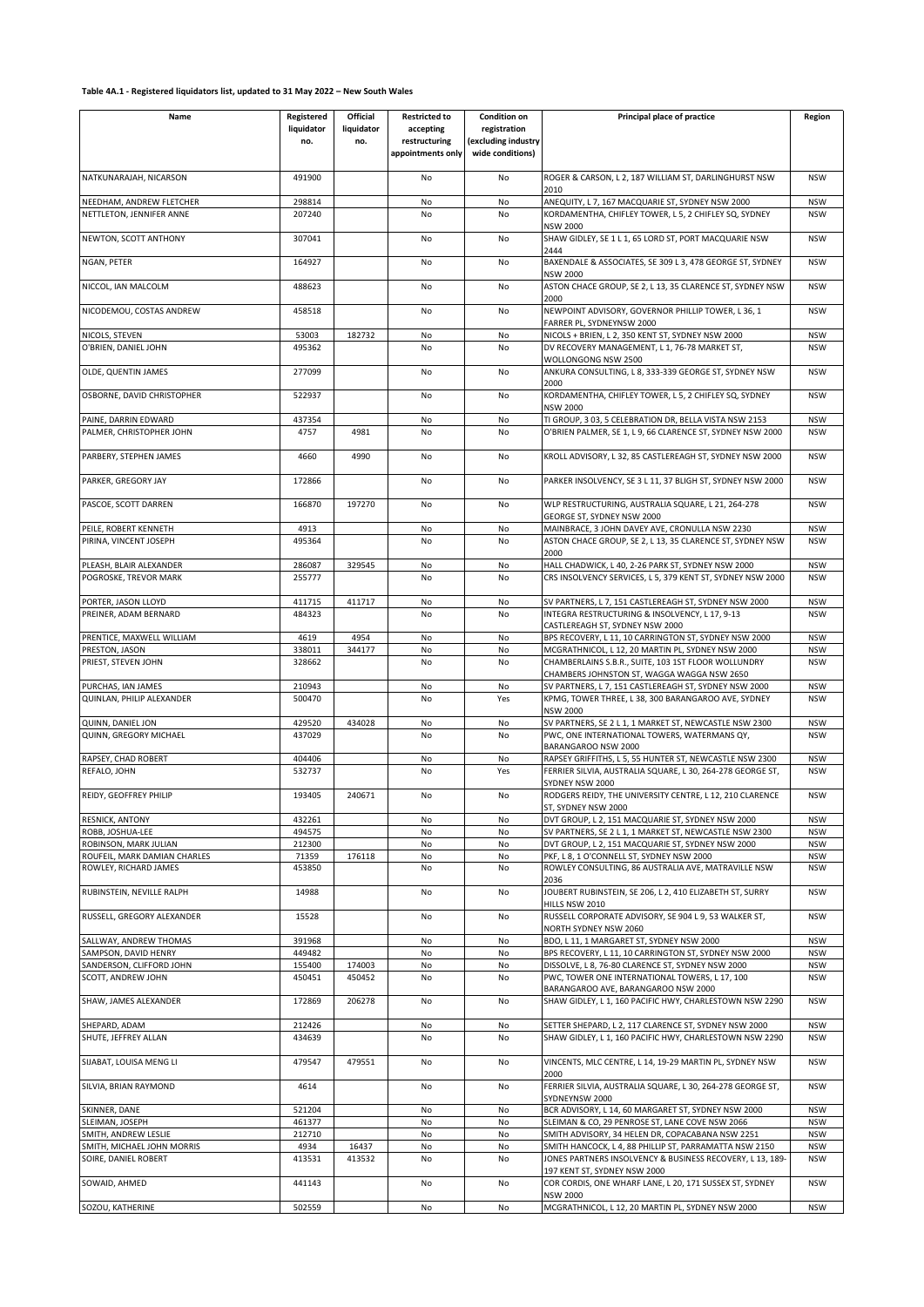| Name                         | Registered | Official   | <b>Restricted to</b> | <b>Condition on</b> | Principal place of practice                                                               | Region     |
|------------------------------|------------|------------|----------------------|---------------------|-------------------------------------------------------------------------------------------|------------|
|                              | liquidator | liquidator | accepting            | registration        |                                                                                           |            |
|                              | no.        | no.        | restructuring        | (excluding industry |                                                                                           |            |
|                              |            |            | appointments only    | wide conditions)    |                                                                                           |            |
| SPRING, ANDREW JOHN          | 401168     | 401169     | No                   | No                  | JIRSCH SUTHERLAND, L 7, 28-34 O'CONNELL ST, SYDNEY NSW<br>2000                            | <b>NSW</b> |
| SPROWLES, CHRISTIAN          | 440736     |            | <b>No</b>            | <b>No</b>           | HOGANSPROWLES, L 9, 60 PITT ST, SYDNEY NSW 2000                                           | <b>NSW</b> |
| STONE, RICHARD               | 326052     | 326053     | <b>No</b>            | No                  | RSM AUSTRALIA PARTNERS, L 13, 60 CASTLEREAGH ST, SYDNEY<br><b>NSW 2000</b>                | <b>NSW</b> |
| STRAWBRIDGE, VAUGHAN NEIL    | 322301     |            | No                   | No                  | FTI CONSULTING, L 22, 1 MACQUARIE PL, SYDNEY NSW 2000                                     | <b>NSW</b> |
| TANG, JASON BING-FAI         | 423462     |            | No                   | No                  | COR CORDIS, ONE WHARF LANE, L 20, 171 SUSSEX ST, SYDNEY<br><b>NSW 2000</b>                | <b>NSW</b> |
| TAYEH, RIAD                  | 16521      | 297232     | No                   | No                  | DVT GROUP, 110 HARRIS ST, HARRIS PARK NSW 2150                                            | <b>NSW</b> |
| TAYLOR, BARRY ANTHONY        | 477        | 487        | No                   | No                  | HLB MANN JUDD, L 19, 207 KENT ST, SYDNEY NSW 2000                                         | <b>NSW</b> |
| TAYLOR, JOSHUA PHILIP        | 489753     |            | No                   | No                  | TAYLOR INSOLVENCY, U 13U, 175 LOWER GIBBES ST, ROSEVILLE<br><b>NSW 2069</b>               | <b>NSW</b> |
| TENG, DESMOND WEI LIANG      | 513701     |            | No                   | No                  | MOORE RECOVERY, SE 2 L 14, 9-13 CASTLEREAGH ST, SYDNEY<br><b>NSW 2000</b>                 | <b>NSW</b> |
| THAGGARD, MALI AGNES KAINONA | 480615     |            | No                   | No                  | AUSTRALIA BUSINESS RESCUE, U G14, 1-15 BARR ST, BALMAIN<br><b>NSW 2041</b>                | <b>NSW</b> |
| THORN, SIMON JOHN            | 448360     |            | No                   | No                  | PKF, 755 HUNTER ST, NEWCASTLE WEST NSW 2302                                               | <b>NSW</b> |
| TONKS, BRADLEY JOHN          | 315132     | 315133     | No                   | No                  | PKF, L 8, 1 OCONNELL ST, SYDNEY NSW 2000                                                  | <b>NSW</b> |
| TOOHEY, JOHN JAMES           | 16455      |            | No                   | No                  | JOHN JAMES TOOHEY, 33 THE SERPENTINE, BILGOLA BEACH NSW<br>2107                           | <b>NSW</b> |
| TOPP, ALAN GODFREY           | 297502     |            | No                   | No                  | JONES PARTNERS INSOLVENCY & BUSINESS RECOVERY, L 13, 189-<br>197 KENT ST, SYDNEY NSW 2000 | <b>NSW</b> |
| TRACY, JASON MARK            | 429179     | 448869     | No                   | No                  | DELOITTE, GROSVENOR PLACE, L 1, 225 GEORGE ST, SYDNEY NSW<br>2000                         | <b>NSW</b> |
| TRAFFORD-JONES, THYGE        | 458321     |            | No                   | No                  | MACKAY GOODWIN, L 2, 10 BRIDGE ST, SYDNEY NSW 2000                                        | <b>NSW</b> |
| TURNER, SCOTT CAMERON        | 194485     |            | No                   | No                  | SCOTT TURNER, SE 206, 410 ELIZABETH ST, SURRY HILLS NSW<br>2010                           | <b>NSW</b> |
| VARDY, DARREN JOHN           | 364898     | 409698     | No                   | <b>No</b>           | SV PARTNERS, SE 205, 17 WURROOK CCT, CARINGBAH NSW 2229                                   | <b>NSW</b> |
| VAUGHAN, STEPHEN ERNEST      | 435718     |            | <b>No</b>            | <b>No</b>           | KPMG, TOWER 3 INTERNATIONAL TOWERS, 300 BARANGAROO<br>AVE, SYDNEY NSW 2000                | <b>NSW</b> |
| VOURIS, JOHN                 | 4931       |            | No                   | No                  | HALL CHADWICK, L 40, 2-26 PARK ST, SYDNEY NSW 2000                                        | <b>NSW</b> |
| VOURIS, KATHLEEN ELIZABETH   | 455318     |            | No                   | No                  | HALL CHADWICK, L 40, 2-26 PARK ST, SYDNEY NSW 2000                                        | <b>NSW</b> |
| <b>VRKIC, DANNY TONY</b>     | 199594     | 475224     | No                   | No                  | DV RECOVERY MANAGEMENT, L 1, 76-78 MARKET ST,<br>WOLLONGONG NSW 2500                      | <b>NSW</b> |
| WALKER, ALAN LEE             | 420880     |            | No                   | No                  | WLP RESTRUCTURING, L 21, 264 GEORGE STREET AUSTRALIA SQ,<br>SYDNEY NSW 2000               | <b>NSW</b> |
| WALLEY, DANIEL AUSTIN        | 398308     | 430858     | No                   | No                  | PWC, TOWER ONE INTERNATIONAL TOWERS, L 17, 100<br>BARANGAROO AVE, BARANGAROO NSW 2000     | <b>NSW</b> |
| WALSH, MARTIN GREGORY        | 480975     |            | No                   | No                  | WALSH & ASSOCIATES, L 10, 53 WALKER ST, NORTH SYDNEY NSW<br>2060                          | <b>NSW</b> |
| WANG, SICHU                  | 535180     |            | No                   | No                  | RODGERS REIDY, L 12, 210 CLARENCE ST, SYDNEY NSW 2000                                     | <b>NSW</b> |
| WARD, GRAHAME ROBERT         | 351104     |            | No                   | No                  | MACKAY GOODWIN, L 2, 10 BRIDGE ST, SYDNEY NSW 2000                                        | <b>NSW</b> |
| WARNER, ANTHONY JOHN         | 226457     |            | No                   | No                  | CRS INSOLVENCY SERVICES, L 5, 379 KENT ST, SYDNEY NSW 2000                                | <b>NSW</b> |
| WEBB, DAVID MICHAEL          | 407817     |            | No                   | No                  | WEBB ADVISORY, 29 RAINBOW PDE, PEAKHURST HEIGHTS NSW<br>2210                              | <b>NSW</b> |
| WENGEL, SEAN MAGNUS          | 418501     |            | No                   | No                  | WILLIAM BUCK, L 29, 66 GOULBURN ST, SYDNEY NSW 2000                                       | <b>NSW</b> |
| <b>WESTON, PAUL GERARD</b>   | 68746      | 225523     | No                   | No                  | DW ADVISORY, L 2, 16 SPRING ST, SYDNEY NSW 2000                                           | <b>NSW</b> |
| WHITTINGHAM, KENNETH MICHAEL | 4928       |            | No                   | No                  | KROLL ADVISORY, L 32, 85 CASTLEREAGH ST, SYDNEY NSW 2000                                  | <b>NSW</b> |
| WHITTON, ROBERT WILLIAM      | 16241      | 66335      | No                   | No                  | WILLIAM BUCK, L 29, 66-84 GOULBURN ST, SYDNEY NSW 2000                                    | <b>NSW</b> |
| WOODGATE, GILES GEOFFREY     | 4937       | 340178     | No                   | No                  | WOODGATE & CO, L 2, 6-10 OCONNELL ST, SYDNEY NSW 2000                                     | <b>NSW</b> |
| ZEIDAN, AHMAD                | 436635     |            | No                   | No                  | A2Z INSOLVENCY SOLUTIONS, L 5, 154 ELIZABETH ST, SYDNEY<br><b>NSW 2000</b>                | <b>NSW</b> |

#### **Search Register**

[ASIC Connect–Professional Registers search](https://connectonline.asic.gov.au/RegistrySearch/faces/landing/ProfessionalRegisters.jspx?_adf.ctrl-state=9r4wadt8a_46)

#### **Disclaimer**

ASIC has prepared these composite lists of registered liquidators by region from information held on ASIC's Register of Liquidators.

You should check ASIC's Register of Liquidators via ASIC Connect before acting on the information in these lists or to view the specific conditions (if any) a registered liquidator may have imposed on their registration.

Section 1274B of the Corporations Act 2001 [Use, in court proceedings, of information from ASIC's national database] does not apply to these lists.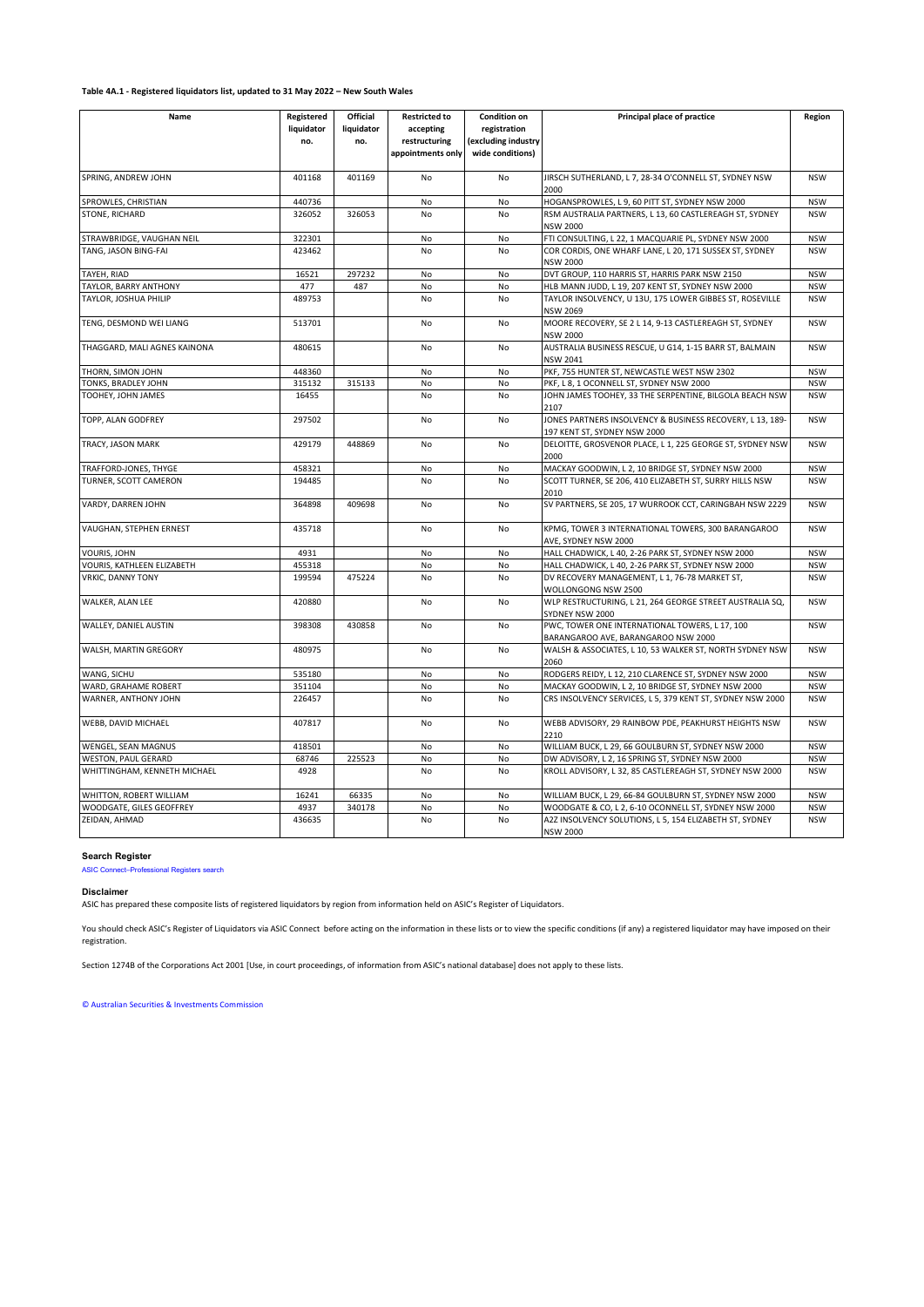<span id="page-6-0"></span>

Released: June 2022

**Table 4A.2 - Registered liquidators list, updated to 31 May 2022 – Victoria**

| Name                                                       | Registered       | Official   | <b>Restricted to</b> | <b>Condition on</b> | Principal place of practice                                                                                       | Region            |
|------------------------------------------------------------|------------------|------------|----------------------|---------------------|-------------------------------------------------------------------------------------------------------------------|-------------------|
|                                                            | liquidator       | liquidator | accepting            | registration        |                                                                                                                   |                   |
|                                                            | no.              | no.        | restructuring        | (excluding industry |                                                                                                                   |                   |
|                                                            |                  |            | appointments only    | wide conditions)    |                                                                                                                   |                   |
|                                                            |                  |            |                      |                     |                                                                                                                   |                   |
| ABEYRATNE, JEREMY ROBERT                                   | 423914           |            | No                   | No                  | APL INSOLVENCY, L 5 SE 20, 150 ALBERT RD, SOUTH MELBOURNE<br><b>VIC 3205</b>                                      | <b>VIC</b>        |
| ALGERI. SALVATORE                                          | 224498           | 299531     | No                   | No                  | DELOITTE, L 23, 477 COLLINS ST, MELBOURNE VIC 3000                                                                | <b>VIC</b>        |
| ALLEN, PAUL ANTHONY                                        | 494511           |            | No                   | No                  | PKF, L 12, 440 COLLINS ST, MELBOURNE VIC 3000                                                                     | VIC               |
| ANDERSEN, SCOTT                                            | 495163           |            | No                   | No                  | WORRELLS, L 14, 570 BOURKE ST, MELBOURNE VIC 3000                                                                 | VIC               |
| ANDREWS, GREGORY STUART                                    | 8652             | 16448      | No                   | No                  | GS ANDREWS ADVISORY, 22 DRUMMOND ST, CARLTON VIC 3053                                                             | VIC               |
|                                                            |                  |            |                      |                     |                                                                                                                   |                   |
| BARRETT, RAYMOND FRANCIS                                   | 14994            | 323799     | No                   | No                  | BARRETT WALKER, SE 8, 150 CHESTNUT ST, CREMORNE VIC 3121                                                          | <b>VIC</b>        |
| BECK, ANDREW WILLIAM                                       | 414344           | 425070     | No                   | No                  | GREY HOUSE PARTNERS, SE 3 L 2, 443 LITTLE COLLINS ST,<br>MELBOURNE VIC 3000                                       | VIC               |
| BELLAMY, LIAM WILLIAM PAUL                                 | 446230           |            | No                   | No                  | RRI ADVISORY, SE 203, 517 FLINDERS LANE, MELBOURNE VIC 3000                                                       | VIC               |
| BERGIN, CHRISTOPHER STEPHEN                                | 526814           |            | No                   | No                  | WILLIAM BUCK, L 20, 181 WILLIAM ST, MELBOURNE VIC 3000                                                            | <b>VIC</b>        |
| <b>BISE, AHMED</b>                                         | 464005           |            | No                   | No                  | HM ADVISORY, L 21, 114 WILLIAM ST, MELBOURNE VIC 3000                                                             | VIC               |
| BLAKELEY, ROSS ANDREW                                      | 214591           | 295716     | No                   | No                  | FTI CONSULTING, BOURKE PLACE, L 21, 600 BOURKE ST,                                                                | VIC               |
|                                                            |                  |            |                      |                     | MELBOURNE VIC 3000                                                                                                |                   |
| BLUM, MATHEW DIETER WINDSOR                                | 519248           |            | No                   | Yes                 | BDO, TOWER 4, L 18, 727 COLLINS ST, MELBOURNE VIC 3000                                                            | VIC               |
| <b>BOLWELL, CRAIG IVOR</b>                                 | 332101           | 334631     | No                   | No                  | BOLWELL CORPORATE ADVISORY, SE 7, 25 CLAREMONT ST,                                                                | <b>VIC</b>        |
|                                                            |                  |            |                      |                     | SOUTH YARRAVIC 3141                                                                                               |                   |
| <b>BRACE, TIMOTHY JAMES</b><br><b>BRADD, TIMOTHY JAMES</b> | 491552           |            | No                   | No                  | SV PARTNERS, L 17, 200 QUEEN ST, MELBOURNE VIC 3000                                                               | VIC               |
|                                                            | 536814           |            | No                   | No                  | PITCHER PARTNERS, L 13, 664 COLLINS ST, DOCKLANDS VIC 3008                                                        | VIC               |
| BRYANT, DANIEL MATHEW                                      | 311189           |            | No                   | No                  | PWC, 2 RIVERSIDE QY, SOUTHBANK VIC 3006<br>COR CORDIS, L 29, 360 COLLINS ST, MELBOURNE VIC 3000                   | VIC<br>VIC        |
| BURDETT, RACHEL ELIZABETH<br>BURNESS, PAUL ANDREW          | 338594<br>160116 | 222986     | No<br>No             | No<br>No            | WORRELLS, L 14, 570 BOURKE ST, MELBOURNE VIC 3000                                                                 | VIC               |
| BYRNES, MATTHEW JAMES                                      | 322913           |            | No                   | No                  | GRANT THORNTON, TOWER 5, L 22, 727 COLLINS ST, DOCKLANDS                                                          | VIC               |
|                                                            |                  |            |                      |                     | <b>VIC 3008</b>                                                                                                   |                   |
| CADDY, MATTHEW WAYNE                                       | 338012           |            | No                   | No                  | MCGRATHNICOL, L 6, 171 COLLINS ST, MELBOURNE VIC 3000                                                             | VIC               |
| CALVISI, DINO BERARDINO                                    | 422921           | 422922     | No                   | No                  | PALADIN ADVISORY, SE 3, 1004 DONCASTER RD, DONCASTER                                                              | VIC               |
|                                                            |                  |            |                      |                     | EAST VIC 3109                                                                                                     |                   |
| CAMERON, ANDREW ROBERT                                     | 166374           |            | No                   | No                  | APICAL, SE 6, 115 HAWTHORN RD, CAULFIELD NORTH VIC 3161                                                           | VIC               |
| CANT, ANTHONY ROBERT                                       | 8772             | 187436     | No                   | No                  | ROMANIS CANT, L 2, 106 HARDWARE ST, MELBOURNE VIC 3000                                                            | <b>VIC</b>        |
| CARRAFA, MICHAEL                                           | 341947           | 341949     | No                   | No                  | SV PARTNERS, L 17, 200 QUEEN ST, MELBOURNE VIC 3000                                                               | VIC               |
| CAUCHI, RICHARD JOHN                                       | 206127           | 296298     | No                   | No                  | SV PARTNERS, L 17, 200 QUEEN ST, MELBOURNE VIC 3000                                                               | VIC               |
| CHESSER, LEANNE KYLIE                                      | 318681           |            | No                   | No                  | KORDAMENTHA, L 31, 525S COLLINS ST, MELBOURNE VIC 3000                                                            | <b>VIC</b>        |
| CONRAD, BENJAMIN JOSEPH                                    | 451313           |            | No                   | No                  | A.S. ADVISORY, L 3, 90 WILLIAM ST, MELBOURNE VIC 3000                                                             | VIC               |
| COYNE, DAVID JOHN                                          | 296411           |            | No                   | No                  | BRI FERRIER, L 10, 45 WILLIAM ST, MELBOURNE VIC 3000                                                              | VIC               |
| CRAWFORD, KEITH ALEXANDER                                  | 318981           |            | No                   | No                  | MCGRATHNICOL, L 6, 171 COLLINS ST, MELBOURNE VIC 3000                                                             | VIC               |
| CREMIN, SHANE JUSTIN                                       | 401566           | 401567     | No                   | No                  | RODGERS REIDY, L 3, 326 WILLIAM ST, MELBOURNE VIC 3000                                                            | VIC               |
| CRISP, GLENN ANTHONY                                       | 165552           | 190301     | No                   | No                  | JIRSCH SUTHERLAND, L 30, 140 WILLIAM ST, MELBOURNE VIC<br>3000                                                    | <b>VIC</b>        |
| CROSBIE, CRAIG DAVID                                       | 208364           | 296671     | No                   | No                  | PWC, 2 RIVERSIDE QY, SOUTHBANK VIC 3006                                                                           | VIC               |
| <b>CULL, INNIS ANTHONY</b>                                 | 527109           |            | No                   | Yes                 | PITCHER PARTNERS, L 13, 664 COLLINS ST, DOCKLANDS VIC 3008                                                        | VIC               |
| DEANE, SHANE LESLIE                                        | 385388           |            | No                   | No                  | DYE & CO, 165 CAMBERWELL RD, HAWTHORN EAST VIC 3123                                                               | VIC               |
| DEPPELER, NATHAN LEE                                       | 417988           |            | No                   | No                  | WORRELLS, L 14, 570 BOURKE ST, MELBOURNE VIC 3000                                                                 | VIC               |
| DI CARLO, RENEE SARAH                                      | 442441           |            | No                   | No                  | ROMANIS CANT, L 2, 106-112 HARDWARE ST, MELBOURNE VIC<br>3000                                                     | VIC               |
| DITRICH, ROBERT SCOTT                                      | 327771           | 402941     | No                   | No                  | PWC, 2 RIVERSIDE QY, SOUTHBANK VIC 3006                                                                           | VIC               |
| DIXON, STEPHEN ROBERT                                      | 279363           | 297958     | NO                   | No                  | HM ADVISORY, L 21, 114 WILLIAM ST, MELBOURNE VIC 3000                                                             | vic               |
| DJENAB, ALTAN                                              | 325728           |            | No                   | No                  | WILD APRICOT, L 1, 5 EVERAGE ST, MOONEE PONDS VIC 3039                                                            | VIC               |
| <b>DOWNEY, JAMES PATRICK</b>                               | 8739             | 67131      | No                   | No                  | JP DOWNEY & CO, L 13, 459 COLLINS ST, MELBOURNE VIC 3000                                                          | <b>VIC</b>        |
| D'SOUZA, LEON                                              | 533712           |            | No                   | Yes                 | DYE & CO, 165 CAMBERWELL RD, HAWTHORN EAST VIC 3123                                                               | VIC               |
| DUDMAN, LEIGH WILLIAM                                      | 53454            |            | No                   | No                  | HM ADVISORY, L 21, 114 WILLIAM ST, MELBOURNE VIC 3000                                                             | VIC               |
| <b>EDWARDS, GUY</b>                                        | 214551           |            | No                   | No                  | KPMG, TOWER TWO COLLINS SQUARE, 727 COLLINS ST,                                                                   | VIC               |
| (Suspended by reason of Voluntary application)             |                  |            |                      |                     | DOCKLANDS VIC 3008                                                                                                |                   |
| ERSKINE, ROBYN-LEE                                         | 16354            |            | No                   | No                  | BROOKE BIRD & CO, SE 2, L 3, 691 BURKE RD, CAMBERWELL VIC<br>3124                                                 | VIC               |
| ESZENYI, THEODORA ALICE                                    | 286542           |            | No                   | No                  | ASIC, L 7, 120 COLLINS ST, MELBOURNE VIC 3000                                                                     | VIC               |
| FETTES, GARY STEPHEN                                       | 16075            | 194011     | No                   | No                  | RODGERS REIDY, L 3, 326 WILLIAM ST, MELBOURNE VIC 3000                                                            | <b>VIC</b>        |
| FITZGERALD, LAURENCE ANDREW                                | 160587           |            | No                   | No                  | WILLIAM BUCK, L 20, 181 WILLIAM ST, MELBOURNE VIC 3000                                                            | VIC               |
| FORD, MARTIN FRANCIS                                       | 413443           |            | No                   | No                  | PWC, 2 RIVERSIDE QY, SOUTHBANK VIC 3006                                                                           | VIC               |
| FRANKLIN, GLENN JEFFREY<br>FUNG, MICHAEL                   | 350452<br>334654 | 384918     | No<br>No             | No<br>No            | PKF, L 12, 440 COLLINS ST, MELBOURNE VIC 3000<br>PWC, 2 RIVERSIDE QY, SOUTHBANK VIC 3006                          | VIC<br>VIC        |
| GEORGES, GEORGE                                            | 194125           | 253091     | No                   | No                  | KPMG, TOWER 2, COLLINS SQUARE, 727 COLLINS ST, MELBOURNE                                                          | <b>VIC</b>        |
|                                                            |                  |            |                      |                     | <b>VIC 3000</b>                                                                                                   |                   |
| GIASOUMI, NICHOLAS                                         | 187522           |            | No                   | No                  | DYE & CO, 165 CAMBERWELL RD, HAWTHORN EAST VIC 3123                                                               | <b>VIC</b>        |
| <b>GLAVAS, IVAN</b><br><b>GOLLANT, MATHEW TERENCE</b>      | 418679<br>339259 | 418680     | No<br>No             | No<br>No            | WORRELLS, L 14, 570 BOURKE ST, MELBOURNE VIC 3000<br>CJG ADVISORY, SE 3 L 2, 443 LITTLE COLLINS ST, MELBOURNE VIC | VIC<br><b>VIC</b> |
|                                                            |                  |            |                      |                     | 3000                                                                                                              |                   |
| GOODIN, PETER ANDREW                                       | 54206            | 166893     | No                   | No                  | MAGNETIC INSOLVENCY, U 52, 41-49 NORCAL RD, NUNAWADING<br><b>VIC 3131</b>                                         | VIC               |
| <b>GOUNTZOS, PETER</b>                                     | 284377           | 473288     | No                   | No                  | SV PARTNERS, L 17, 200 QUEEN ST, MELBOURNE VIC 3000                                                               | VIC               |
| <b>GRANT, IAN GRAHAM</b>                                   | 520219           |            | No                   | Yes                 | VINCE & ASSOCIATES, SE 209, 134 LOGIS BVD, DANDENONG                                                              | VIC               |
|                                                            |                  |            |                      |                     | SOUTH VIC 3175                                                                                                    |                   |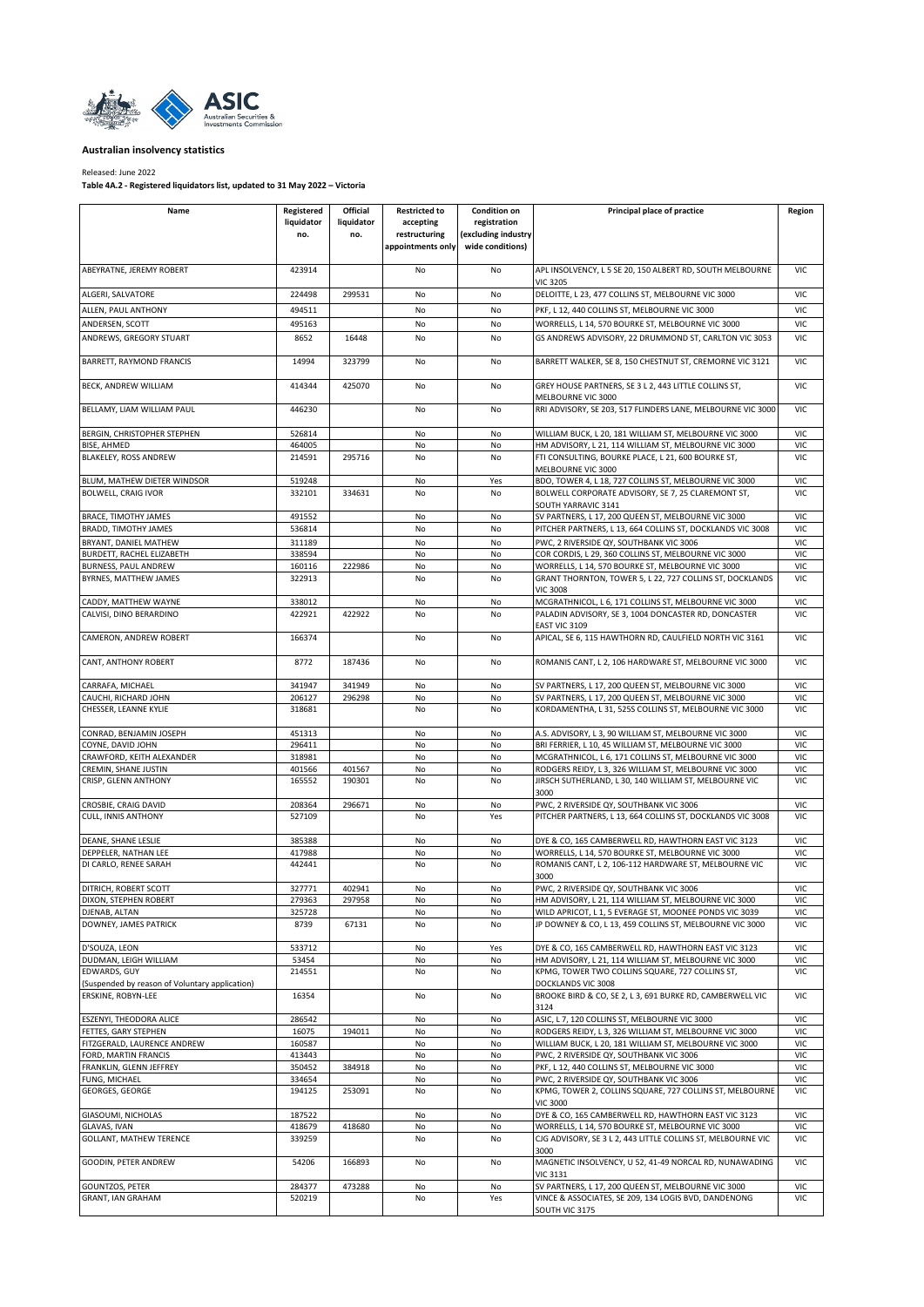## **Table 4A.2 - Registered liquidators list, updated to 31 May 2022 – Victoria**

| Name                                                             | Registered        | Official          | <b>Restricted to</b>                            | <b>Condition on</b>                                     | Principal place of practice                                                                                       | Region                   |
|------------------------------------------------------------------|-------------------|-------------------|-------------------------------------------------|---------------------------------------------------------|-------------------------------------------------------------------------------------------------------------------|--------------------------|
|                                                                  | liquidator<br>no. | liquidator<br>no. | accepting<br>restructuring<br>appointments only | registration<br>(excluding industry<br>wide conditions) |                                                                                                                   |                          |
| <b>GRANT, ROGER DARREN</b>                                       | 274981            |                   | No                                              | No                                                      | ORANGE TREE INSOLVENCY, 15 BARBARA AVE, GLEN WAVERLEY<br><b>VIC 3150</b>                                          | <b>VIC</b>               |
| HAMS, SEBASTIAN DAVID                                            | 438334            |                   | No                                              | No                                                      | KORDAMENTHA, L 31, 525S COLLINS ST, MELBOURNE VIC 3000                                                            | VIC                      |
| HANDBERG, GEOFFREY NIELS                                         | 181017            | 222309            | No                                              | No                                                      | RODGERS REIDY, L 3, 326 WILLIAM ST, MELBOURNE VIC 3000                                                            | VIC                      |
| HANNA, MANUEL                                                    | 531171            |                   | No                                              | No                                                      | ROMANIS CANT, L 2, 106-112 HARDWARE ST, MELBOURNE VIC<br>3000                                                     | <b>VIC</b>               |
| HARLOND, PAUL STUART                                             | 522232            |                   | No                                              | Yes                                                     | FTI CONSULTING, BOURKE PLACE, L 21, 600 BOURKE ST,                                                                | <b>VIC</b>               |
| HEWITT, ANDREW                                                   | 218030            |                   | No                                              | No                                                      | MELBOURNE VIC 3000<br>GRANT THORNTON, TOWER 5, L 22, 727 COLLINS ST, DOCKLANDS                                    | <b>VIC</b>               |
|                                                                  |                   |                   |                                                 |                                                         | <b>VIC 3008</b><br>PKF, L 12, 440 COLLINS ST, MELBOURNE VIC 3000                                                  |                          |
| HORNE, STIRLING LINDLEY<br>HOWARTH, JON BRENNAN                  | 7785<br>384163    | 10304             | No<br>No                                        | No<br>No                                                | A.S. ADVISORY, L 3, 90 WILLIAM ST, MELBOURNE VIC 3000                                                             | VIC<br><b>VIC</b>        |
| HOWELL, MALCOLM KIMBAL                                           | 335273            | 336128            | No                                              | No                                                      | JIRSCH SUTHERLAND, L 30, 140 WILLIAM ST, MELBOURNE VIC                                                            | <b>VIC</b>               |
|                                                                  |                   |                   |                                                 |                                                         | 3000                                                                                                              |                          |
| HOWLETT, JUSTIN                                                  | 383475            |                   | No                                              | No                                                      | SELLERS MULDOON BENTON, L 2, 551-555 LITTLE LONSDALE ST,<br>MELBOURNE VIC 3000                                    | <b>VIC</b>               |
| HULSMAN, KATE ELISE                                              | 485567            |                   | No                                              | No                                                      | KATE HULSMAN, U 35, 328 RESERVE RD, CHELTENHAM VIC 3192                                                           | <b>VIC</b>               |
| (Suspended by reason of Voluntary application)                   |                   |                   |                                                 |                                                         |                                                                                                                   |                          |
| HUNTER, ADRIAN ROBERT                                            | 438015            |                   | No                                              | No                                                      | BROOKE BIRD & CO, SE 2, L 3, 691 BURKE RD, CAMBERWELL VIC<br>3124                                                 | VIC                      |
| HUTTON, MATTHEW RUSSELL                                          | 527022            |                   | No                                              | No                                                      | MCGRATHNICOL, L 6, 171 COLLINS ST, MELBOURNE VIC 3000                                                             | <b>VIC</b>               |
| JACKSON, JONATHAN ANDREW                                         | 493180            |                   | No                                              | No                                                      | DYE & CO, 165 CAMBERWELL RD, HAWTHORN EAST VIC 3123                                                               | <b>VIC</b>               |
| JESS, MATTHEW JAMES                                              | 293194            | 328484            | No                                              | No                                                      | WORRELLS, L 14, 570 BOURKE ST, MELBOURNE VIC 3000                                                                 | <b>VIC</b>               |
| JURATOWITCH, DANIEL PETER                                        | 293862<br>271317  | 295717            | No                                              | No<br>No                                                | COR CORDIS, L 29, 360 COLLINS ST, MELBOURNE VIC 3000<br>GS ANDREWS ADVISORY, 22 DRUMMOND ST, CARLTON VIC 3053     | VIC<br><b>VIC</b>        |
| JUZVA, ANDREW                                                    |                   |                   | No                                              |                                                         |                                                                                                                   |                          |
| KANEVSKY, GLEN                                                   | 439746            |                   | No                                              | No                                                      | DELOITTE, L 23, 477 COLLINS ST, MELBOURNE VIC 3000                                                                | VIC                      |
| KASO, SAM                                                        | 473292            | 473299            | No                                              | No                                                      | COR CORDIS, L 29, 360 COLLINS ST, MELBOURNE VIC 3000                                                              | VIC                      |
| KELSON, KAREN LEANNE<br>KNIGHT, ANDREW LYALL                     | 431385<br>495736  |                   | No<br>No                                        | No<br>No                                                | HM ADVISORY, L 21, 114 WILLIAM ST, MELBOURNE VIC 3000<br>KORDAMENTHA, L 31, 525S COLLINS ST, MELBOURNE VIC 3000   | VIC<br><b>VIC</b>        |
|                                                                  |                   |                   |                                                 |                                                         |                                                                                                                   |                          |
| KOKKINOS, CON                                                    | 212235            | 52594             | No                                              | No<br>No                                                | WORRELLS, L 14, 570 BOURKE ST, MELBOURNE VIC 3000                                                                 | VIC<br><b>VIC</b>        |
| KORDA, MARK ANTHONY<br>KORDA, MICHAEL                            | 8862<br>523507    |                   | No<br>No                                        | Yes                                                     | KORDAMENTHA, L 31, 525S COLLINS ST, MELBOURNE VIC 3000<br>KORDAMENTHA, RIALTO SOUTH TOWER, L 31, 525 COLLINS ST,  | VIC                      |
|                                                                  |                   |                   |                                                 |                                                         | MELBOURNE VIC 3000                                                                                                |                          |
| KOUTSOUKOS, JAMES                                                | 430860            |                   | No                                              | No                                                      | JAMES KOUTSOUKOS, SE 3, L 10, 45 WILLIAM ST, MELBOURNE VIC<br>3000                                                | <b>VIC</b>               |
| KUCIANSKI, MATTHEW                                               | 493282            |                   | No                                              | No                                                      | WORRELLS, L 14, 570 BOURKEST, MELBOURNE VIC 3000                                                                  | <b>VIC</b>               |
| KUKULOVSKI, TRAJAN JOHN                                          | 327242            |                   | No                                              | Yes                                                     | RRI ADVISORY, SE 203, L 2, 517 FLINDERS LANE, MELBOURNE VIC                                                       | <b>VIC</b>               |
| (Suspended by reason of Court decision)<br>LANGDON, PAUL WILLIAM | 490015            |                   | No                                              | No                                                      | 3000<br>VINCE & ASSOCIATES, SE 209, 134 LOGIS BVD, DANDENONG                                                      | <b>VIC</b>               |
|                                                                  |                   |                   |                                                 |                                                         | SOUTH VIC 3175                                                                                                    |                          |
| LAWRENCE, RICHARD JOHN<br>LINCOLN, BRITTANY IDIA                 | 508615<br>450239  |                   | No<br>No                                        | No<br>No                                                | HALL CHADWICK, L 14, 440 COLLINS ST, MELBOURNE VIC 3000<br>KORDAMENTHA, L 31, 525S COLLINS ST, MELBOURNE VIC 3000 | <b>VIC</b><br><b>VIC</b> |
| (Suspended by reason of Voluntary application)                   |                   |                   |                                                 |                                                         |                                                                                                                   |                          |
| LINDHOLM, JOHN ROSS                                              | 172953            | 296297            | No                                              | No                                                      | KPMG, TOWER TWO COLLINS SQUARE, 727 COLLINS ST,                                                                   | VIC                      |
| LOEBENSTEIN, JOSEPH                                              | 53463             |                   | No                                              | No                                                      | DOCKLANDS VIC 3008<br>LOEBENSTEIN INSOLVENCY, SE 6, 115 HAWTHORN RD, CAULFIELD                                    | <b>VIC</b>               |
| LONGLEY, STEPHEN GRAHAM                                          | 213173            |                   | No                                              | No                                                      | NORTH VIC 3161<br>PWC, 2 RIVERSIDE QY, SOUTHBANK VIC 3006                                                         | <b>VIC</b>               |
| MACKINNON, HAMISH ALAN                                           | 209829            |                   | No                                              | No                                                      | DYE & CO, 165 CAMBERWELL RD, HAWTHORN EAST VIC 3123                                                               | <b>VIC</b>               |
| MACNEILL, ANDREW JAMES                                           | 495015            |                   | No                                              | No                                                      | SELLERS MULDOON BENTON, L 2, 551-555 LITTLE LONSDALE ST,                                                          | <b>VIC</b>               |
| MALARKEY, ANDREW                                                 |                   |                   |                                                 |                                                         | MELBOURNE VIC 3000                                                                                                |                          |
|                                                                  | 347957            |                   | No                                              | No                                                      | KORDAMENTHA, L 31, 525S COLLINS ST, MELBOURNE VIC 3000                                                            | VIC                      |
| MARTIN, NICHOLAS JOHN<br>MATTINSON, ANDREW ROBERT                | 217469<br>495488  | 295192            | No                                              | No                                                      | BDO, TOWER 4, L 18, 727 COLLINS ST, MELBOURNE VIC 3000<br>JIRSCH SUTHERLAND, L 30, 140 WILLIAM ST, MELBOURNE VIC  | <b>VIC</b>               |
|                                                                  |                   |                   | No                                              | No                                                      | 3000                                                                                                              | <b>VIC</b>               |
| MCCALLUM, STEWART ALEXANDER                                      | 408422            |                   | No                                              | No                                                      | ERNST & YOUNG, L 25, 8 EXHIBITION ST, MELBOURNE VIC 3000                                                          | <b>VIC</b>               |
| MCCLUSKEY, PETER DAMIEN                                          | 83357             | 168934            | No                                              | No                                                      | KPMG, TOWER TWO COLLINS SQUARE, 727 COLLINS ST,<br>MELBOURNE VIC 3001                                             | <b>VIC</b>               |
| MCDERMOTT, ROSS JOHN                                             | 67380             |                   | No                                              | No                                                      | ROSS MCDERMOTT, SE 6, 233 CARDIGAN ST, CARLTON VIC 3053                                                           | <b>VIC</b>               |
| MCKERN, ROBYN BEVERLEY                                           | 203578            |                   | No                                              | No                                                      | MCGRATHNICOL, L 6, 171 COLLINS ST, MELBOURNE VIC 3000                                                             | <b>VIC</b>               |
| MCLEAN, NEIL STEWART                                             | 494030            |                   | No                                              | No                                                      | RODGERS REIDY, L 3, 326 WILLIAM ST, MELBOURNE VIC 3000                                                            | <b>VIC</b>               |
| MENTHA, MARK FRANCIS XAVIER                                      | 8926              |                   | No                                              | No                                                      | KORDAMENTHA, L 31, 525S COLLINS ST, MELBOURNE VIC 3000                                                            | <b>VIC</b>               |
| MICHELETTO, FABIAN KANE                                          | 456597            | 458700            | No                                              | No                                                      | SV PARTNERS, L 17, 200 QUEEN ST, MELBOURNE VIC 3000                                                               | <b>VIC</b>               |
| MICHELL, STEPHEN JOHN                                            | 280098            | 294687            | No                                              | No                                                      | PCI PARTNERS, L 8, 179 QUEEN ST, MELBOURNE VIC 3000                                                               | VIC                      |
| MILNE, ALEXANDER HUGH                                            | 441135            |                   | No                                              | No                                                      | HM ADVISORY, L 21, 114 WILLIAM ST, MELBOURNE VIC 3000                                                             | VIC                      |
| (Suspended by reason of Voluntary application)                   |                   |                   |                                                 |                                                         |                                                                                                                   |                          |
| MISHRA, GAURAV                                                   | 490059            |                   | No                                              | No                                                      | NESTA ADVISORY, 34 WRIGHT CCT, FRASER RISE VIC 3336                                                               | <b>VIC</b>               |
| MORGAN, BRENT LEIGH                                              | 281857            | 294598            | No                                              | No                                                      | RODGERS REIDY, L 3, 326 WILLIAM ST, MELBOURNE VIC 3000                                                            | VIC                      |
| MORROW, JOHN RICHARD<br>MULDOON, MATHEW CAMPBELL                 | 8681<br>220956    | 295201            | No<br>No                                        | No<br>No                                                | I R MORROW, 9 STANTON CT, GLEN WAVERLEY VIC 3150<br>SELLERS MULDOON BENTON, L 2, 551-555 LITTLE LONSDALE ST,      | <b>VIC</b><br><b>VIC</b> |
| MULVANEY, BRUCE NEIL                                             | 5718              | 5765              | No                                              | No                                                      | MELBOURNE VIC 3000<br>BRUCE MULVANEY & CO, SE 307, 629 CANTERBURY RD, SURREY                                      | <b>VIC</b>               |
| MUSCAT, EDWARD JOHN                                              | 398257            |                   | No                                              | No                                                      | HILLS VIC 3127<br>MAYFIELDS BUSINESS ADVISORS, SE 8, 2 ENTERPRISE DR,                                             | VIC                      |
| MUTTON, DAVID MARK                                               | 475226            |                   | No                                              | No                                                      | BUNDOORA VIC 3083<br>DM ADVISORY & CO, U 103, 12 NAPIER ST, FOOTSCRAY VIC 3011                                    | <b>VIC</b>               |
| NELSON, SIMON PATRICK                                            | 313685            | 336074            | No                                              | No                                                      | BPS RECONSTRUCTION AND RECOVERY, SE 6 L 5, 350 COLLINS ST,                                                        | <b>VIC</b>               |
|                                                                  |                   |                   |                                                 |                                                         | MELBOURNE VIC 3000                                                                                                |                          |
| NEWMAN, PHILIP                                                   | 15963             | 200106            | No                                              | No                                                      | PCI PARTNERS, L 8, 179 QUEEN ST, MELBOURNE VIC 3000                                                               | VIC                      |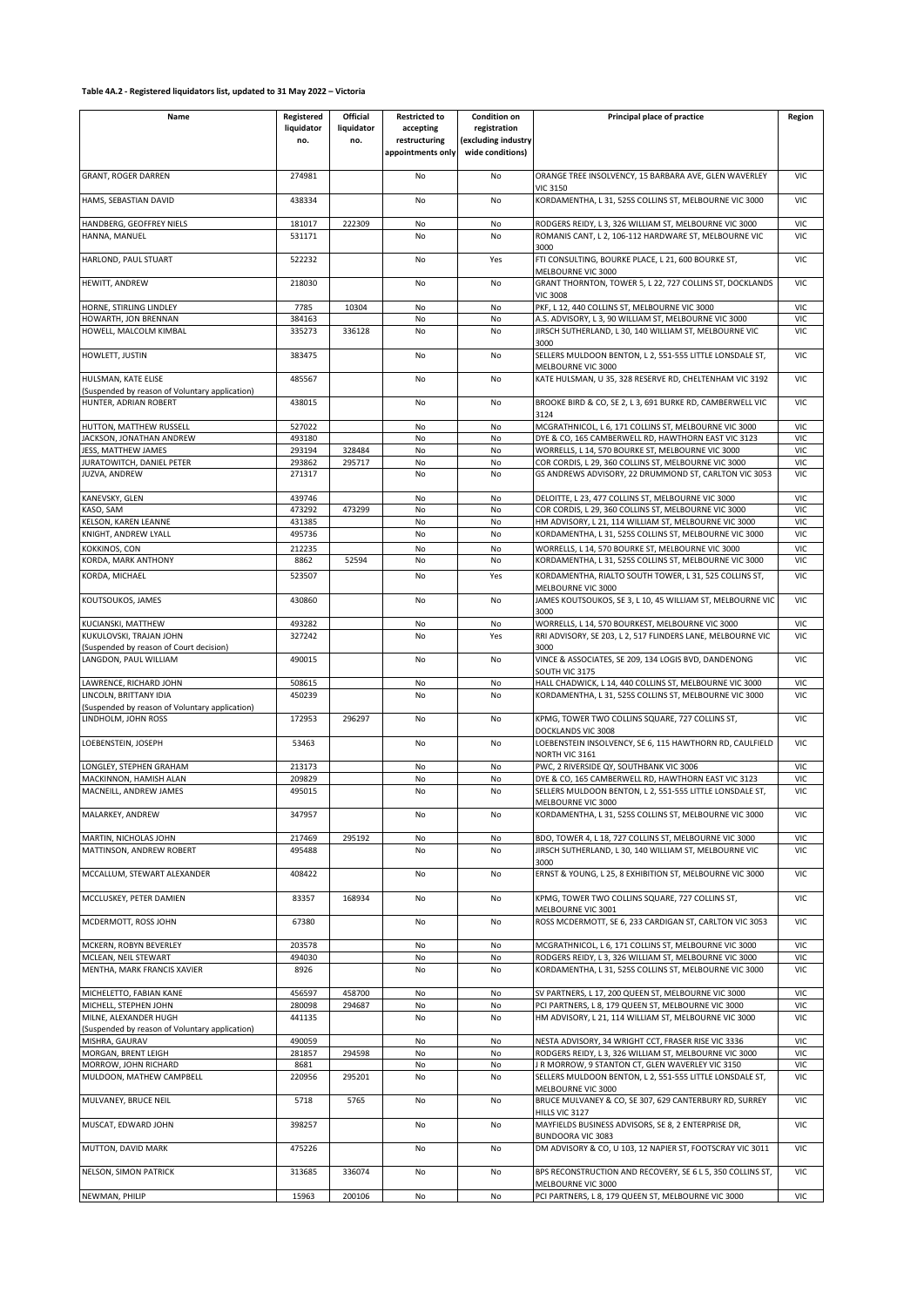## **Table 4A.2 - Registered liquidators list, updated to 31 May 2022 – Victoria**

| Name                           | Registered<br>liquidator<br>no. | Official<br>liquidator<br>no. | <b>Restricted to</b><br>accepting<br>restructuring<br>appointments only | <b>Condition on</b><br>registration<br>(excluding industry<br>wide conditions) | Principal place of practice                                                         | Region     |
|--------------------------------|---------------------------------|-------------------------------|-------------------------------------------------------------------------|--------------------------------------------------------------------------------|-------------------------------------------------------------------------------------|------------|
| NIKITINS, ADAMS PAULS          | 321642                          | 333369                        | No                                                                      | No                                                                             | ERNST & YOUNG, ERNST & YOUNG BUILDING, L 26, 8 EXHIBITION<br>ST, MELBOURNE VIC 3000 | <b>VIC</b> |
| NORMAN, TIMOTHY BRYCE          | 296669                          |                               | No                                                                      | No                                                                             | DELOITTE, L 23, 477 COLLINS ST, MELBOURNE VIC 3000                                  | VIC        |
| O'BRIEN, COLBY RHYS            | 522233                          |                               | No                                                                      | No                                                                             | ERNST & YOUNG, L 23, 8 EXHIBITION ST, MELBOURNE VIC 3000                            | VIC        |
| PALAGHIA, LUCICA               | 480583                          |                               | No                                                                      | No                                                                             | DELOITTE, L 23, 477 COLLINS ST, MELBOURNE VIC 3000                                  | <b>VIC</b> |
| POULTER, ANDREW WILLIAM        | 319005                          | 321956                        | No                                                                      | No                                                                             | IRT ADVISORY, U 601, L 6, 20 QUEEN ST, MELBOURNE VIC 3000                           | VIC        |
| QUIN, DAVID CHARLES            | 211757                          | 295126                        | No                                                                      | No                                                                             | PCI PARTNERS, L 8, 179 QUEEN ST, MELBOURNE VIC 3000                                 | VIC        |
| QUIN, MICHAEL FRANCIS          | 423873                          |                               | No                                                                      | No                                                                             | DELOITTE, L 23, 477 COLLINS ST, MELBOURNE VIC 3000                                  | VIC        |
| RAMBALDI, GESS MICHAEL         | 56750                           | 177504                        | No                                                                      | No                                                                             | PITCHER PARTNERS, L 13, 664 COLLINS ST, DOCKLANDS VIC 3008                          | VIC        |
| RATHNER, GIDEON ISAAC          | 8873                            |                               | No                                                                      | No                                                                             | LOWE LIPPMANN, L 7, 616 ST KILDA RD, MELBOURNE VIC 3004                             | <b>VIC</b> |
| RICHARDS, BRENDAN JOHN         | 339581                          |                               | No                                                                      | No                                                                             | KPMG, TOWER TWO COLLINS SQUARE, 727 COLLINS ST,<br>DOCKLANDS VIC 3008               | <b>VIC</b> |
| ROHRT, RICHARD TRYGVE          | 322875                          | 324382                        | No                                                                      | No                                                                             | HM ADVISORY, L 21, 114 WILLIAM ST, MELBOURNE VIC 3000                               | VIC        |
| ROSS, DAVID ANTHONY            | 333691                          |                               | No                                                                      | No                                                                             | DAVID ANTHONY ROSS, U 6003, 35 QUEENS BRIDGE ST,<br>SOUTHBANK VIC 3006              | VIC        |
| SCHWARZ, ANDREW PETER          | 364901                          | 364902                        | No                                                                      | No                                                                             | A.S. ADVISORY, L 3, 90 WILLIAM ST, MELBOURNE VIC 3000                               | <b>VIC</b> |
| SECATORE, BRUNO ANTHONY ROBERT | 8855                            | 70686                         | No                                                                      | No                                                                             | COR CORDIS, L 29, 360 COLLINS ST, MELBOURNE VIC 3000                                | VIC        |
| SEECKTS, SARAH EMILY           | 536224                          |                               | No                                                                      | No                                                                             | KPMG, 727 COLLINS ST, DOCKLANDS VIC 3008                                            | <b>VIC</b> |
| SELLERS, KENNETH STEWART       | 8844                            |                               | No                                                                      | No                                                                             | SELLERS MULDOON BENTON, L 2, 551-555 LITTLE LONSDALE ST,<br>MELBOURNE VIC 3000      | <b>VIC</b> |
| SHEPARD, CRAIG PETER           | 222320                          | 295714                        | No                                                                      | No                                                                             | KORDAMENTHA, L 31, 525S COLLINS ST, MELBOURNE VIC 3000                              | <b>VIC</b> |
| SMITH, LORRAINE DEBORAH        | 212105                          |                               | No                                                                      | No                                                                             | LORRAINE SMITH, ADDRESS UNKNOWN                                                     | VIC        |
| SMITH, ROBERT BRUCE            | 494614                          |                               | No                                                                      | No                                                                             | MCGRATHNICOL, L 6, 171 COLLINS ST, MELBOURNE VIC 3000                               | VIC        |
| SPOONER, GLENN JOHN            | 394122                          | 394123                        | No                                                                      | No                                                                             | COR CORDIS, L 29, 360 COLLINS ST, MELBOURNE VIC 3000                                | VIC        |
| STEEDMAN, TRISTANA JANE        | 289632                          |                               | No                                                                      | No                                                                             | JP DOWNEY & CO, NORTH TOWER, L 13, 459 COLLINS ST,<br>MELBOURNE VIC 3000            | VIC        |
| STEWART, JAMES HENRY           | 69930                           |                               | No                                                                      | No                                                                             | KPMG, TOWER TWO COLLINS SQUARE, 727 COLLINS ST,<br>DOCKLANDS VIC 3008               | <b>VIC</b> |
| STONE, JASON GLENN             | 415666                          | 421353                        | No                                                                      | No                                                                             | PKF, L 12, 440 COLLINS ST, MELBOURNE VIC 3000                                       | VIC        |
| SUTHERLAND, KEITH LAURENCE     | 8766                            | 16319                         | No                                                                      | No                                                                             | BENT & COUGLE, 8 NOTT ST, MALVERN EAST VIC 3145                                     | VIC        |
| SWEENY, MATTHEW BRIAN          | 494427                          |                               | No                                                                      | No                                                                             | LOWE LIPPMANN, L 7, 612-616 ST KILDA RD, MELBOURNE VIC<br>3004                      | VIC        |
| TALIC, NEDIN                   | 501085                          |                               | No                                                                      | No                                                                             | CHARLES & CO, SE 2 L 1, 190 QUEEN ST, MELBOURNE VIC 3000                            | VIC        |
| TAYLOR, SAMANTHA ADELE         | 475966                          |                               | No                                                                      | No                                                                             | KPMG, TOWER TWO COLLINS SQUARE, 727 COLLINS ST,<br>DOCKLANDS VIC 3008               | VIC        |
| TE WIERIK, BEN ROBERT          | 494027                          |                               | No                                                                      | No                                                                             | BTW ADVISORY, L 1, 87 LITTLE MALOP ST, GEELONG VIC 3220                             | VIC        |
| TEMPLETON, DAMIAN JOHN         | 296216                          | 316446                        | No                                                                      | Yes                                                                            | KPMG, TOWER TWO COLLINS SQUARE, L 36, 727 COLLINS ST,<br>DOCKLANDS VIC 3008         | <b>VIC</b> |
| TEPELIDIS, VASILIOS            | 535183                          |                               | No                                                                      | Yes                                                                            | MAYFIELDS BUSINESS ADVISORS, SE 8, 2 ENTERPRISE DR,<br>BUNDOORA VIC 3083            | VIC        |
| TRIMBOLI, CLAUDIO              | 404963                          |                               | No                                                                      | No                                                                             | CHARLES & CO, SE 2 L 1, 190 QUEEN ST, MELBOURNE VIC 3000                            | <b>VIC</b> |
| TURNER, DENNIS ANTHONY         | 81678                           | 171183                        | No                                                                      | Yes                                                                            | COR CORDIS, L 29, 360 COLLINS ST, MELBOURNE VIC 3000                                | <b>VIC</b> |
| <b>UEBERGANG, MARK STEWART</b> | 439993                          |                               | No                                                                      | No                                                                             | KORDAMENTHA, L 31, 525S COLLINS ST, MELBOURNE VIC 3000                              | <b>VIC</b> |
| VARTELAS, PAUL                 | 8838                            | 80322                         | No                                                                      | No                                                                             | B K TAYLOR & CO, L 8, 608 ST KILDA RD, MELBOURNE VIC 3004                           | VIC        |
| VASUDEVAN, DAVID RAJ           | 193473                          | 303220                        | No                                                                      | No                                                                             | PITCHER PARTNERS, L 13, 664 COLLINS ST, DOCKLANDS VIC 3008                          | VIC        |
| VERNEY, BEN CHARLES            | 426790                          | 491889                        | No                                                                      | No                                                                             | GREY HOUSE PARTNERS, SE 3 L 2, 443 LITTLE COLLINS ST,<br>MELBOURNE VIC 3000         | VIC        |
| VINCE, PETER ROBERT            | 7952                            | 10269                         | No                                                                      | No                                                                             | VINCE & ASSOCIATES, SE 209, 134 LOGIS BVD, DANDENONG<br>SOUTH VIC 3175              | <b>VIC</b> |
| <b>VRSECKY, PETR</b>           | 288992                          |                               | No                                                                      | No                                                                             | PKF, L 12, 440 COLLINS ST, MELBOURNE VIC 3000                                       | VIC        |
| WALLACE SMITH, SIMON ALEXANDER | 8789                            | 16345                         | No                                                                      | No                                                                             | DELOITTE, L 23, 477 COLLINS ST, MELBOURNE VIC 3000                                  | VIC        |
| WARRY, ADRIAN JOHN             | 481671                          |                               | No                                                                      | No                                                                             | DYE & CO, 165 CAMBERWELL RD, HAWTHORN EAST VIC 3123                                 | VIC        |
| WARWICK, KATHRYN               | 291897                          |                               | No                                                                      | No                                                                             | FTI CONSULTING, BOURKE PLACE, L 21, 600 BOURKE ST,<br>MELBOURNE VIC 3000            | <b>VIC</b> |
| <b>WEBSTER, BRYAN</b>          | 349403                          |                               | No                                                                      | No                                                                             | KORDAMENTHA, L 31, 525S COLLINS ST, MELBOURNE VIC 3000                              | <b>VIC</b> |
| WIGGINS, LARA LUISA            | 522335                          |                               | No                                                                      | No                                                                             | KORDAMENTHA, RIALTO SOUTH TOWER, L 31, 525 COLLINS ST,<br>MELBOURNE VIC 3000        | VIC        |
| WIGHT, BARRY                   | 437505                          |                               | No                                                                      | No                                                                             | COR CORDIS, L 29, 360 COLLINS ST, MELBOURNE VIC 3000                                | VIC        |
| WOODS, ROBERT                  | 421354                          | 421356                        | No                                                                      | No                                                                             | DELOITTE, L 23, 477 COLLINSST, MELBOURNE VIC 3000                                   | VIC        |
| WRIGHT, KYLIE MAREE            | 326586                          |                               | No                                                                      | No                                                                             | PCI PARTNERS, L 8, 179 QUEEN ST, MELBOURNE VIC 3000                                 | VIC        |
| YEO, ANDREW REGINALD           | 227918                          | 287812                        | No                                                                      | No                                                                             | PITCHER PARTNERS, L 13, 664 COLLINS ST, DOCKLANDS VIC 3008                          | VIC        |

#### **Search Register**

[ASIC Connect–Professional Registers search](https://connectonline.asic.gov.au/RegistrySearch/faces/landing/ProfessionalRegisters.jspx?_adf.ctrl-state=9r4wadt8a_46)

#### **Disclaimer**

ASIC has prepared these composite lists of registered liquidators by region from information held on ASIC's Register of Liquidators.

You should check ASIC's Register of Liquidators via ASIC Connect before acting on the information in these lists or to view the specific conditions (if any) a registered liquidator may have imposed on their registration.

Section 1274B of the Corporations Act 2001 [Use, in court proceedings, of information from ASIC's national database] does not apply to these lists.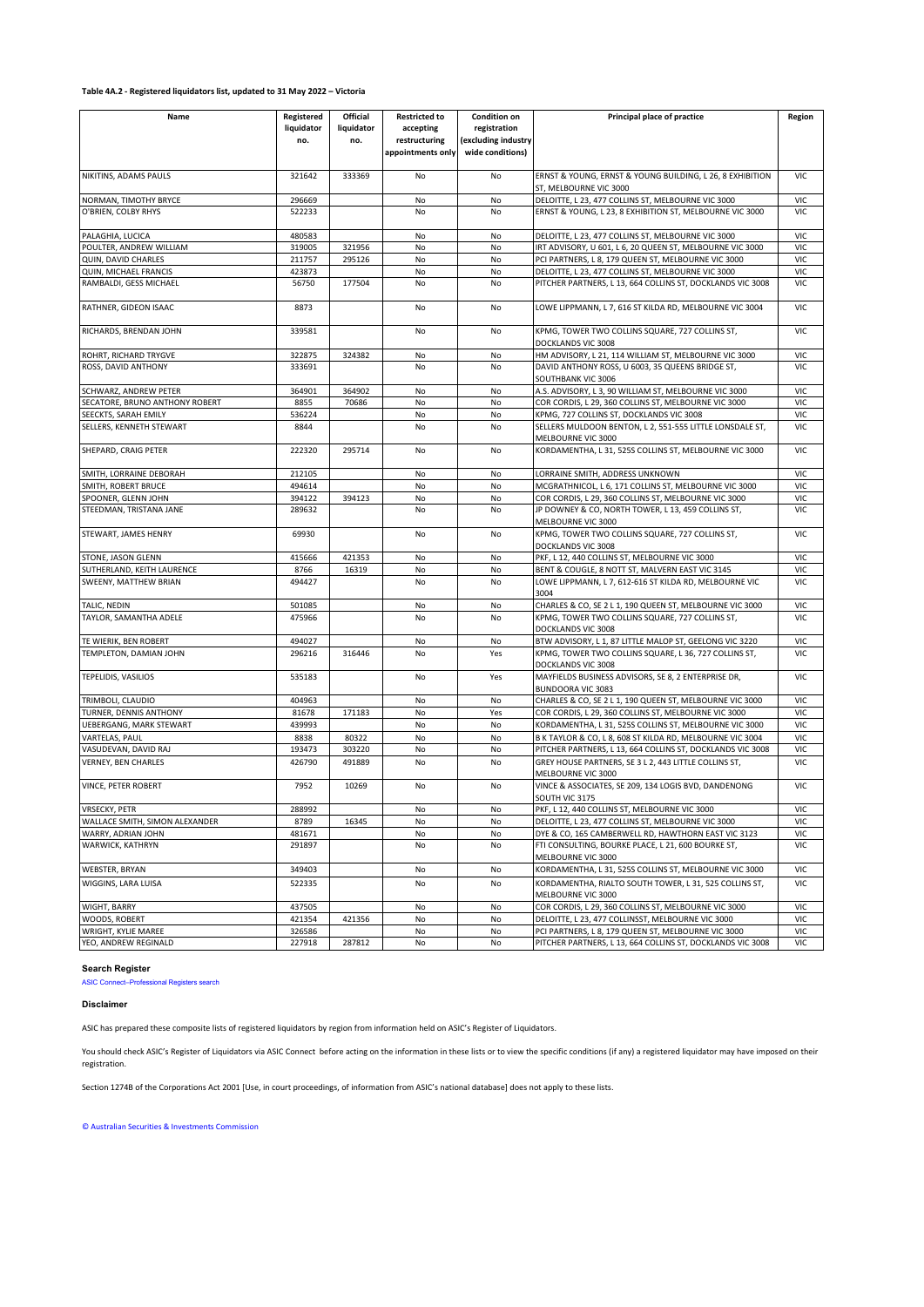<span id="page-9-0"></span>

Released: June 2022 **Table 4A.3 - Registered liquidators list, updated to 31 May 2022 – Queensland**

| Name                                           | Registered       | Official   | <b>Restricted to</b> | <b>Condition on</b> | Principal place of practice                                                                                       | Region            |
|------------------------------------------------|------------------|------------|----------------------|---------------------|-------------------------------------------------------------------------------------------------------------------|-------------------|
|                                                | liquidator       | liquidator | accepting            | registration        |                                                                                                                   |                   |
|                                                | no.              | no.        | restructuring        | (excluding industry |                                                                                                                   |                   |
|                                                |                  |            | appointments only    | wide conditions)    |                                                                                                                   |                   |
|                                                |                  |            |                      |                     |                                                                                                                   |                   |
| ARCHER, JARVIS LEE                             | 494804           |            | No                   | No                  | REVIVE FINANCIAL, NOOSA FAIR SHOPPING CENTRE, L 1, 3                                                              | QLD               |
|                                                |                  |            |                      |                     | ANYANA WAY, NOOSA HEADS QLD 4567                                                                                  |                   |
| BARLEY, ANNE-MARIE JANE                        | 465164           |            | No                   | No                  | AMB INSOLVENCY, L 1, 3 CLUNIES ROSS CT, EIGHT MILE PLAINS<br>QLD 4113                                             | QLD               |
| BASKERVILLE, CHRISTOPHER JOHN                  | 466951           | 471851     | No                   | No                  | JIRSCH SUTHERLAND, L 9, 120 EDWARD ST, BRISBANE QLD 4000                                                          | QLD               |
|                                                |                  |            |                      |                     |                                                                                                                   |                   |
| BECK, MICHAEL JOHN                             | 529971           |            | No                   | No                  | WORRELLS, L 5, 34 EAST ST, ROCKHAMPTON QLD 4700                                                                   | QLD               |
| BETTLES, JASON WALTER                          | 223088           | 294675     | No                   | No                  | WORRELLS, L 5, 58 RIVERWALK AVE, ROBINA QLD 4226                                                                  | QLD               |
| BIRNIE, CLARE ALEXIS                           | 483193           |            | No                   | No                  | CARTER CONNELL, SE 1, 488 QUEEN ST, BRISBANE QLD 4000                                                             | QLD               |
| (Suspended by reason of Voluntary application) |                  |            |                      |                     |                                                                                                                   |                   |
| BOOKLESS, MATTHEW JOHN                         | 462141           |            | No                   | No                  | SV PARTNERS, L 3, 12 SHORT ST, SOUTHPORT QLD 4215                                                                 | QLD               |
| BRENNAN, MICHAEL JOSEPH                        | 325507           | 334747     | No                   | No                  | OFFERMANS PARTNERS, SE 3B, 41-49 STURT ST, TOWNSVILLE CITY<br><b>QLD 4810</b>                                     | QLD               |
| CAMPBELL, BENJAMIN PETER                       | 513815           |            | No                   | No                  | FTI CONSULTING, CENTRAL PLAZA ONE, L 20, 345 QUEEN ST,<br>BRISBANE QLD 4000                                       | QLD               |
| CARTER, MOIRA KATHLEEN                         | 288735           | 315147     | No                   | No                  | BRI FERRIER, L 1, 211 STURT ST, TOWNSVILLE QLD 4810                                                               | QLD               |
| CASPANEY, MICHAEL JOHN                         | 485110           |            | No                   | No                  | MENZIES ADVISORY, SE 31011, 9 LAWSON ST, SOUTHPORT QLD                                                            | QLD               |
|                                                |                  |            |                      |                     | 4215                                                                                                              |                   |
| CASTLEY, ANTHONY MICHAEL                       | 449836           |            | No                   | No                  | WILLIAM BUCK, L 22, 307 QUEEN ST, BRISBANE QLD 4000                                                               | QLD               |
| CHAMBAL, ABDUL REMANE REMTULA                  | 519839           |            | No                   | Yes                 | ROBSON COTTER, U 1, 78 LOGAN RD, WOOLLOONGABBA QLD                                                                | QLD               |
|                                                |                  |            |                      |                     | 4102                                                                                                              |                   |
| CHUA, KAILY LYN                                | 518446           |            | No                   | Yes                 | RODGERS REIDY, LEVEL 2A (ACCESS VIA L 2B), 181 ELIZABETH ST,<br>BRISBANE QLD 4000                                 | QLD               |
| CLOUT, DAVID LEWIS                             | 4592             |            | No                   | No                  | DAVID CLOUT & ASSOCIATES, L 3, 26 WHARF ST, BRISBANE QLD                                                          | QLD               |
|                                                |                  |            |                      |                     | 4000                                                                                                              |                   |
| COLLINS, GERALD THOMAS                         | 167538           | 195006     | No                   | No                  | BDO, L 10, 12 CREEKST, BRISBANE QLD 4000                                                                          | QLD               |
| COLWELL, WILLIAM MARTIN                        | 211986           | 274918     | No                   | No                  | KPMG, RIPARIAN PLAZA, 71 EAGLE ST, BRISBANE QLD 4000                                                              | QLD               |
| COMBIS, NICK                                   | 179844           | 200825     | No                   | No                  | VINCENTS, L 34, 32 TURBOT ST, BRISBANE QLD 4000                                                                   | QLD               |
| CONNELLY, ANTHONY NORMAN                       | 410893           |            | No                   | No                  | MCGRATHNICOL, L 15, 175 EAGLE ST, BRISBANE QLD 4000                                                               | QLD               |
| COOK, CHRISTOPHER RICHARD                      | 307258           |            | No                   | No                  | WORRELLS, L 13, 300 ANN ST, BRISBANE QLD 4000                                                                     | QLD               |
| COTTER, WILLIAM PAUL                           | 426644           | 429177     | No                   | No                  | ROBSON COTTER, U 1, 78 LOGAN RD, WOOLLOONGABBA QLD                                                                | QLD               |
|                                                |                  |            |                      |                     | 4102                                                                                                              |                   |
| CRICHTON, CAMERON ALEXANDER                    | 455542           |            | No                   | No                  | GRANT THORNTON, L 18, 145 ANN ST, BRISBANE QLD 4000                                                               | QLD               |
| CROSTHWAITE, LEE ANDREW                        | 493699           |            | No                   | No                  | WORRELLS, L 13, 300 ANN ST, BRISBANE QLD 4000                                                                     | QLD               |
| CURRIE, IAN ALEXANDER                          | 206136           | 287569     | No                   | No                  | BRI FERRIER, L 4, 307 QUEEN ST, BRISBANE QLD 4000                                                                 | QLD               |
| DANIEL, MURRAY RICHARD                         | 524045           |            | No                   | Yes                 | B&T ADVISORY, L 19, 144 EDWARD ST, BRISBANE QLD 4000                                                              | QLD               |
| DAVIS, GEOFFREY ROBERT                         | 345489           |            | No                   | No                  | GRUBERS BECKETT, 13 SPENCE ST, CAIRNS CITY QLD 4870                                                               | QLD               |
| DOPKING, STEFAN                                | 192668           |            | No                   | No                  | BRI FERRIER, L 4, 307 QUEEN ST, BRISBANE QLD 4000                                                                 | QLD               |
| DULLAWAY, MICHAEL                              | 417339           | 419270     | No                   | No                  | PEARCE & HEERS, L 12, 127 CREEK ST, BRISBANE QLD 4000                                                             | QLD               |
| DUNN, JOANNE EMILY                             | 335366           |            | No                   | No                  | FTI CONSULTING, L 20, 345 QUEEN ST, BRISBANE QLD 4000                                                             | QLD               |
| EAREL, STEPHEN PHILLIP                         | 526801           |            | No                   | No                  | COR CORDIS, WATERFRONT PLACE, L 19, 1 EAGLE ST, BRISBANE                                                          | QLD               |
|                                                |                  |            |                      |                     | QLD 4000                                                                                                          |                   |
| FIELDING, ANDREW PETER                         | 52586            | 88277      | No                   | No                  | BDO, L 10, 12 CREEKST, BRISBANE QLD 4000                                                                          | QLD               |
| FLETCHER, WILLIAM JOHN                         | 7012             | 15088      | No                   | No                  | BENTLEYS, L 9, 123 ALBERT ST, BRISBANE QLD 4000                                                                   | QLD               |
| FORDYCE, ANN                                   | 178130           | 230274     | No                   | No                  | PILOT PARTNERS, L 10, 1 EAGLE ST, BRISBANE QLD 4000                                                               | QLD               |
| GIDDENS, JOHN CHRISTIAN                        | 447968           |            | No                   | No                  | KPMG, RIPERIAN PLAZA, 71 EAGLE ST, BRISBANE QLD 4000                                                              | QLD               |
| GOGGIN, JOHN JOSEPH                            | 441142           | 448126     | No                   | No                  | WORRELLS, SHOP 12, 36 GRAFTON ST, CAIRNS QLD 4870                                                                 | QLD               |
| GREIG, JOHN LETHBRIDGE                         | 55418            | 88302      | No                   | No                  | DELOITTE, RIVERSIDE CENTRE, L 23, 123 EAGLE ST, BRISBANE QLD                                                      | QLD               |
|                                                |                  |            |                      |                     | 4000                                                                                                              |                   |
| GRIFFIN, MICHAEL JOHN                          | 176823           |            | No                   | No                  | WORRELLS, L 13, 300 ANN ST, BRISBANE QLD 4000                                                                     | QLD               |
| HAMBLETON, DAVID JAMES                         | 289882           | 309068     | No                   | No                  | RODGERS REIDY, LEVEL 2A (ACCESS VIA L 2B), 181 ELIZABETH ST,<br>BRISBANE QLD 4000                                 | QLD               |
| HAMMOND, DANE ARTHUR                           | 495042           |            | No                   | No                  | WORRELLS, SE 2, 63 THE ESPLANADE, MAROOCHYDORE QLD 4558                                                           | QLD               |
|                                                |                  |            |                      |                     |                                                                                                                   |                   |
| HANSON, ANDREW GERARD                          | 524586           |            | No                   | Yes                 | ERNST & YOUNG, L 48, 111 EAGLE ST, BRISBANE QLD 4000                                                              | QLD               |
| HARRIS, WILLIAM JAMES                          | 276402           |            | No                   | No                  | MCGRATHNICOL, L 15, 175 EAGLE ST, BRISBANE QLD 4000                                                               | QLD               |
| HEENAN, TIMOTHY JOSEPH                         | 478622           | 482295     | No                   | No                  | DELOITTE, RIVERSIDE CENTRE, L 23, 123 EAGLEST, BRISBANE QLD                                                       | QLD               |
|                                                |                  |            |                      |                     | 4000                                                                                                              |                   |
| HELLEN, BRADLEY VINCENT                        | 72493            | 156261     | No                   | No                  | PILOT PARTNERS, L 10, 1 EAGLE ST, BRISBANE QLD 4000                                                               | QLD               |
| HERRETT, MITCHELL MACKENZIE                    | 384744           | 384745     | No                   | No                  | RSM AUSTRALIA PARTNERS, L 6, 340 ADELAIDE ST, BRISBANE QLD                                                        | QLD               |
|                                                |                  |            |                      |                     | 4000                                                                                                              |                   |
| HILL, MICHAEL JOHN                             | 206836           |            | No                   | No                  | MCGRATHNICOL, L 15, 175 EAGLE ST, BRISBANE QLD 4000                                                               | QLD               |
| HOLLAND, MARK ALFRED                           | 530738           |            | No                   | No                  | MCGRATHNICOL, L 15, 175 EAGLE ST, BRISBANE QLD 4000                                                               | QLD               |
| HUGHES, RICHARD JOHN                           | 326810           | 329087     | No                   | No                  | DELOITTE, RIVERSIDE CENTRE, L 23, 123 EAGLE ST, BRISBANE QLD                                                      | QLD               |
|                                                |                  |            |                      |                     | 4000                                                                                                              |                   |
| HUMPHREYS, ROBERT COLIN                        | 419872<br>443814 |            | No<br>No             | No<br>No            | JESSUPS ADVISORY, L 1, 211 STURT ST, TOWNSVILLE QLD 4810                                                          | QLD<br><b>QLD</b> |
| HUSSAIN, MOHAMMED SHAHIN                       |                  |            | No                   | No                  | H&H ADVISORY, L 18, 324 QUEEN ST, BRISBANE QLD 4000                                                               |                   |
| HUTSON, ROBERT WILLIAM<br>IMRAY, JAMES MARC    | 208511<br>215933 | 416521     | No                   | No                  | KORDAMENTHA, L 14, 12 CREEK ST, BRISBANE QLD 4000<br>RODGERS REIDY, LEVEL 2A (ACCESS VIA L 2B), 181 ELIZABETH ST, | QLD<br>QLD        |
|                                                |                  |            |                      |                     | BRISBANE QLD 4001                                                                                                 |                   |
| JESTON, MICHAEL RYAN                           | 532182           |            | No                   | No                  | SV PARTNERS, 22 MARKET ST, BRISBANE QLD 4000                                                                      | QLD               |
| (Suspended by reason of Voluntary application) |                  |            |                      |                     |                                                                                                                   |                   |
| JOHNSTONE, DAVID MARTIN                        | 530478           |            | No                   | Yes                 | KORDAMENTHA, L 14, 12 CREEK ST, BRISBANE QLD 4000                                                                 | QLD               |
| JOINER, MATTHEW LESLIE                         | 203318           | 296299     | No                   | No                  | COR CORDIS, WATERFRONT PLACE, L 19, 1 EAGLE ST, BRISBANE                                                          | QLD               |
|                                                |                  |            |                      |                     | QLD 4000                                                                                                          |                   |
| JONSSON, ANTHONY JAMES                         | 177613           | 226239     | No                   | No                  | GRANT THORNTON, CAIRNS CORPORATE TOWER, L 13, 15LAKE ST,                                                          | QLD               |
|                                                |                  |            |                      |                     | CAIRNS QLD 4870                                                                                                   |                   |
| KARAGEOZIS, BILL                               | 482410           |            | <b>No</b>            | No                  | MCLEOD & PARTNERS, L 9, 300 ADELAIDE ST, BRISBANE QLD 4000                                                        | QLD               |
|                                                |                  |            |                      |                     |                                                                                                                   |                   |
| KELLY, TODD WILLIAM                            | 197992           | 313810     | No                   | No                  | BDO, L 1, 15 LAKE ST, CAIRNS QLD 4870                                                                             | QLD               |
| KERSEY, ADAM PETER                             | 509801           |            | No                   | No                  | SV PARTNERS, 22 MARKET ST, BRISBANE QLD 4000                                                                      | QLD               |
| KHATRI, NIKHIL                                 | 508167           |            | No                   | No                  | WORRELLS, L 13, 300 ANN ST, BRISBANE QLD 4000                                                                     | QLD               |
| KHATRI, RAJENDRA KUMAR                         | 65281            | 153093     | No                   | No                  | WORRELLS, L 13, 300 ANN ST, BRISBANE QLD 4000                                                                     | QLD               |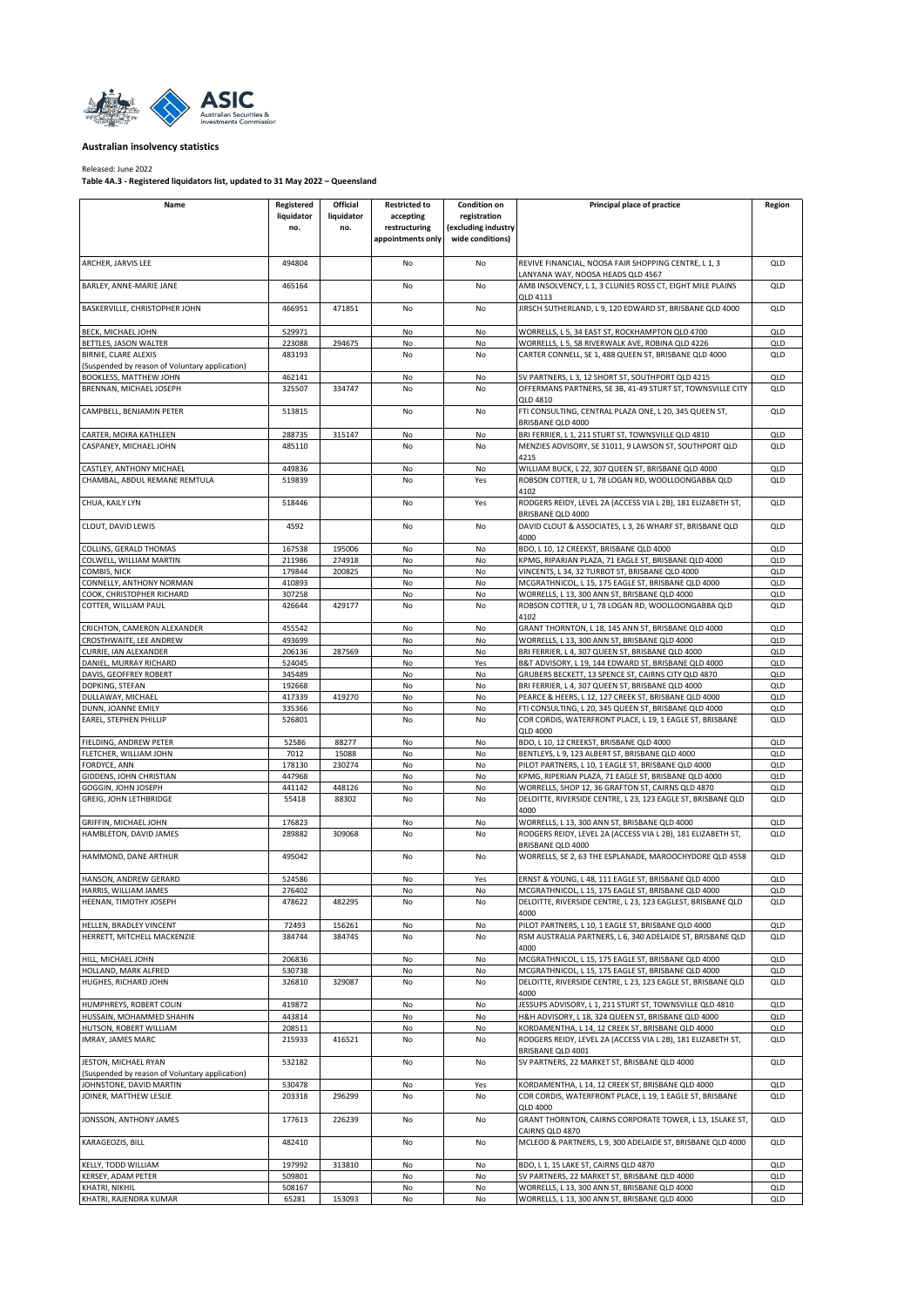## **Table 4A.3 - Registered liquidators list, updated to 31 May 2022 – Queensland**

| Name                                                                  | Registered<br>liquidator<br>no. | Official<br>liquidator<br>no. | <b>Restricted to</b><br>accepting<br>restructuring | <b>Condition on</b><br>registration<br>(excluding industry | Principal place of practice                                                                                         | Region     |
|-----------------------------------------------------------------------|---------------------------------|-------------------------------|----------------------------------------------------|------------------------------------------------------------|---------------------------------------------------------------------------------------------------------------------|------------|
|                                                                       |                                 |                               | appointments only                                  | wide conditions)                                           |                                                                                                                     |            |
| KILLER, GRAHAM ROBERT                                                 | 319199                          |                               | No                                                 | No                                                         | GRANT THORNTON, KING GEORGE CENTRAL, L 18, 145-147 ANN<br>ST, BRISBANE QLD 4000                                     | QLD        |
| KIRK, DARRYL EDWARD                                                   | 341257                          | 345409                        | No                                                 | No                                                         | COR CORDIS, WATERFRONT PLACE, L 19, 1 EAGLE ST, BRISBANE<br><b>QLD 4000</b>                                         | QLD        |
| KNIGHT, TRACY LEE                                                     | 421475                          |                               | No                                                 | No                                                         | BENTLEYS, L 9, 123 ALBERT ST, BRISBANE QLD 4000                                                                     | QLD        |
| LANE, MORGAN GERARD                                                   | 206155                          |                               | No                                                 | No                                                         | WORRELLS, L 13, 300 ANN ST, BRISBANE QLD 4000                                                                       | QLD        |
| LAU, DAMIEN LEE HOU                                                   | 493494                          |                               | No                                                 | No                                                         | BENTLEYS, L 9, 123 ALBERT ST, BRISBANE QLD 4000                                                                     | QLD        |
| LAU, POH BEE                                                          | 416683                          |                               | No                                                 | No                                                         | JIRSCH SUTHERLAND, L 9, 120 EDWARD ST, BRISBANE QLD 4000                                                            | QLD        |
| LEE, LEON                                                             | 490191                          |                               | No                                                 | No                                                         | MORTON & LEE INSOLVENCY, L 10, 388 QUEEN ST, BRISBANE QLD<br>4000                                                   | QLD        |
| LESLIE, ASHLEY JADE                                                   | 471759                          |                               | No                                                 | No                                                         | VINCENTS, L 34, 32 TURBOT ST, BRISBANE QLD 4000                                                                     | QLD        |
| LUCAS, PETER ANTHONY                                                  | 87416                           | 179848                        | No                                                 | No                                                         | P.A. LUCAS & CO, L 4, 232 ADELAIDE ST, BRISBANE QLD 4000                                                            | QLD        |
| MARKEY, NIGEL ROBERT<br>MCCANN, MICHAEL GERARD                        | 212234<br>182386                | 289883                        | No<br>No                                           | No<br>No                                                   | PILOT PARTNERS, L 10, 1 EAGLE ST, BRISBANE QLD 4000<br>GRANT THORNTON, KING GEORGE CENTRAL, L 18, 145-147 ANN       | QLD<br>QLD |
|                                                                       |                                 |                               |                                                    |                                                            | ST, BRISBANE QLD 4000                                                                                               |            |
| MCKINNON, SHAUN CHRISTOPHER                                           | 344636                          |                               | No                                                 | No                                                         | BDO, L U 10, 12 CREEK ST, BRISBANE QLD 4000                                                                         | QLD        |
| MCLEOD, JONATHAN PAUL                                                 | 185187                          | 289190                        | No                                                 | No                                                         | MCLEOD & PARTNERS, L 9, 300 ADELAIDE ST, BRISBANE QLD 4000                                                          | QLD        |
| MEAGHER, ANNE                                                         | 383871                          | 383872                        | No                                                 | No                                                         | SV PARTNERS, 22 MARKET ST, BRISBANE QLD 4000                                                                        | QLD        |
| MICHAEL, TIMOTHY JAMES                                                | 290515                          | 297712                        | No                                                 | No                                                         | KPMG, RIPARIAN PLAZA, 71 EAGLE ST, BRISBANE QLD 4000                                                                | QLD        |
| MISKIEWICZ, ANTHONY JAY EDWARD                                        | 286982                          |                               | No                                                 | No                                                         | KORDAMENTHA, L 6, 75 DENHAM ST, TOWNSVILLE QLD 4810                                                                 | QLD        |
| MOORE, DANIEL PETER<br>MORTON, GAVIN CHARLES                          | 384586<br>297335                | 298151                        | No<br>No                                           | No<br>No                                                   | BCR ADVISORY, L 14, 167 EAGLE ST, BRISBANE QLD 4000<br>MORTON & LEE INSOLVENCY, L 10, 388 QUEEN ST, BRISBANE QLD    | QLD<br>QLD |
| MULLER, GINETTE DAWN                                                  | 215648                          |                               | No                                                 | No                                                         | 4000<br>GM ADVISORY, 233A KENT STREET, NEW FARM QLD 4005                                                            | QLD        |
| NEWMAN, HELEN                                                         | 432812                          | 432813                        | No                                                 | No                                                         | BDO, L 10, 12 CREEK ST, BRISBANE QLD 4000                                                                           | QLD        |
| NOGUEIRA, PAUL ERIC                                                   | 302556                          | 304794                        | No                                                 | No                                                         | WORRELLS, SE 2, 63 THE ESPLANADE, MAROOCHYDORE QLD 4558                                                             | QLD        |
| OFFERMANS, DENNIS                                                     | 165257                          | 279645                        | No                                                 | No                                                         | OFFERMANS PARTNERS, SE 3B, 41-49 STURT ST, TOWNSVILLE CITY<br><b>QLD 4810</b>                                       | QLD        |
| O'KEARNEY, GLENN THOMAS                                               | 488159                          |                               | No                                                 | No                                                         | GT ADVISORY & CONSULTING, L 3, 140 BUNDALL RD, BUNDALL<br><b>QLD 4217</b>                                           | QLD        |
| OLDHAM, GLEN PETER                                                    | 411762                          |                               | No                                                 | No                                                         | OLDHAMS ADVISORY, L 7, 300 ANN ST, BRISBANE QLD 4000                                                                | QLD        |
| ONEILL, FRANCIS JUDE                                                  | 505606                          |                               | No                                                 | No                                                         | SV PARTNERS, LEVEL 1 CNR SYDNEY & GORDON ST, MACKAY QLD<br>4740                                                     | QLD        |
| ORR, DAVID MICHAEL                                                    | 480292                          | 482591                        | No                                                 | No                                                         | DELOITTE, RIVERSIDE CENTRE, L 23, 123 EAGLE ST, BRISBANE QLD<br>4000                                                | QLD        |
| OWEN, MICHAEL ANDREW                                                  | 206306                          | 295134                        | No                                                 | No                                                         | PWC, 480 QUEEN ST, BRISBANE QLD 4000                                                                                | QLD        |
| PARK, JOHN RICHARD                                                    | 196558                          | 229765                        | No                                                 | No                                                         | FTI CONSULTING, L 20, 345 QUEEN ST, BRISBANE QLD 4000                                                               | QLD        |
| PEARCE, MARK WILLIAM                                                  | 194346                          | 240967                        | No                                                 | No                                                         | PEARCE & HEERS, L 12, 127 CREEK ST, BRISBANE QLD 4000                                                               | QLD        |
| PULLEN, TRAVIS JAY                                                    | 433641                          |                               | No                                                 | No                                                         | B&T ADVISORY, L 19, 144 EDWARD ST, BRISBANE QLD 4000                                                                | QLD        |
| ROBBA, JAMES ANDREW                                                   | 523580                          |                               | No                                                 | No                                                         | WORRELLS, SE 54, 58 RIVERWALK AVE, ROBINA QLD 4226                                                                  | QLD        |
| ROBSON, WILLIAM ROLAND                                                | 351222                          | 377235                        | No                                                 | No                                                         | ROBSON COTTER, U 1, 78 LOGAN RD, WOOLLOONGABBA QLD<br>4102                                                          | QLD        |
| ROSE, TERRENCE JOHN                                                   | 316087                          | 317302                        | No                                                 | No                                                         | SV PARTNERS, 22 MARKET ST, BRISBANE QLD 4000                                                                        | QLD        |
| RUHE, ALICE FAY                                                       | 439994                          |                               | No                                                 | No                                                         | SELLERS MULDOON BENTON, L 18, 324 QUEEN ST, BRISBANE QLD<br>4000                                                    | QLD        |
| SHANAHAN, JOHN GERVASE                                                | 309872                          | 331123                        | No                                                 | No                                                         | HALL CHADWICK, L 4, 240 QUEEN ST, BRISBANE QLD 4000                                                                 | QLD        |
| SHANNON, GLENN MICHAEL<br>SPARKS, GRANT DENE                          | 285941<br>166884                |                               | No<br>No                                           | No<br>No                                                   | HALL CHADWICK, L 4, 240 QUEEN ST, BRISBANE QLD 4000<br>DELOITTE, RIVERSIDE CENTRE, L 25, 123 EAGLE ST, BRISBANE QLD | QLD<br>QLD |
|                                                                       |                                 |                               |                                                    |                                                            | 4000                                                                                                                |            |
| STAATZ, STEVEN NEVILLE<br>STIMPSON, DAVID MICHAEL                     | 442228<br>236579                | 450504<br>297252              | No<br>No                                           | No<br>No                                                   | VINCENTS, L 34, 32 TURBOT ST, BRISBANE QLD 4000<br>SV PARTNERS, 22 MARKET ST, BRISBANE QLD 4000                     | QLD<br>QLD |
| TAPLIN, JAMES LEONARD EATON                                           | 509802                          |                               | No                                                 | Yes                                                        | BRI FERRIER, L 4, 307 QUEEN ST, BRISBANE QLD 4000                                                                   | QLD        |
| TAY, LIYAN                                                            | 412404                          |                               | No                                                 | No                                                         | VINCENTS, L 34, 32 TURBOT ST, BRISBANE QLD 4000                                                                     | QLD        |
| TRENFIELD, KELLY-ANNE LAVINA                                          | 310779                          | 328379                        | No                                                 | No                                                         | FTI CONSULTING, L 20, 345 QUEEN ST, BRISBANE QLD 4000                                                               | QLD        |
| VAN DER VELDE, TERRY GRANT                                            | 56818                           | 159701                        | No                                                 | No                                                         | SV PARTNERS, 22 MARKET ST, BRISBANE QLD 4000                                                                        | QLD        |
| VICKERS, DERRICK CRAIG                                                | 277491                          | 297780                        | No                                                 | No                                                         | PWC, L 20, 480 QUEEN ST, BRISBANE QLD 4000                                                                          | QLD        |
| VILLANI, JARROD LEE<br>(Suspended by reason of Voluntary application) | 473872                          |                               | No                                                 | No                                                         | JARROD LEE VILLANI, 7 FRANZ RD, CLAYFIELD QLD 4011                                                                  | QLD        |
| WALSH, JUSTIN DENIS                                                   | 217320                          |                               | No                                                 | No                                                         | ERNST & YOUNG. L 48. 111 EAGLE ST. BRISBANE CITY OLD 4000                                                           | QLD        |
| WARD, ADAM FRANCIS                                                    | 354142                          |                               | No                                                 | No                                                         | WORRELLS, L 1, 160-162 BRISBANE ST, IPSWICH QLD 4305                                                                | QLD        |
| WATTERS, MARCUS JON                                                   | 493492                          |                               | No                                                 | No                                                         | HALL CHADWICK, L 4, 240 QUEEN ST, BRISBANE QLD 4000                                                                 | QLD        |
| WEATHERLEY, ANDREW BRIAN                                              | 457865                          |                               | No                                                 | No                                                         | WCT ADVISORY, L 14 SE 1, 110 EAGLE ST, BRISBANE QLD 4000                                                            | QLD        |
| WHYTE, DAVID                                                          | 285940                          | 305276                        | No                                                 | No                                                         | BDO, L 10, 12 CREEK ST, BRISBANE QLD 4000                                                                           | QLD        |
| WILLIAMS, JULIE ANN                                                   | 230012                          | 295207                        | No                                                 | No                                                         | INSOLVENCY AND TURNAROUND SOLUTIONS, SUITE, 1-492<br>CHRISTINE AVE, ROBINA QLD 4226                                 | QLD        |

# **Search Register**

bfessional Registers search

#### **Disclaimer**

ASIC has prepared these composite lists of registered liquidators by region from information held on ASIC's Register of Liquidators.

You should check ASIC's Register of Liquidators via ASIC Connect before acting on the information in these lists or to view the specific conditions (if any) a registered liquidator may have imposed on their registration.

Section 1274B of the Corporations Act 2001 [Use, in court proceedings, of information from ASIC's national database] does not apply to these lists.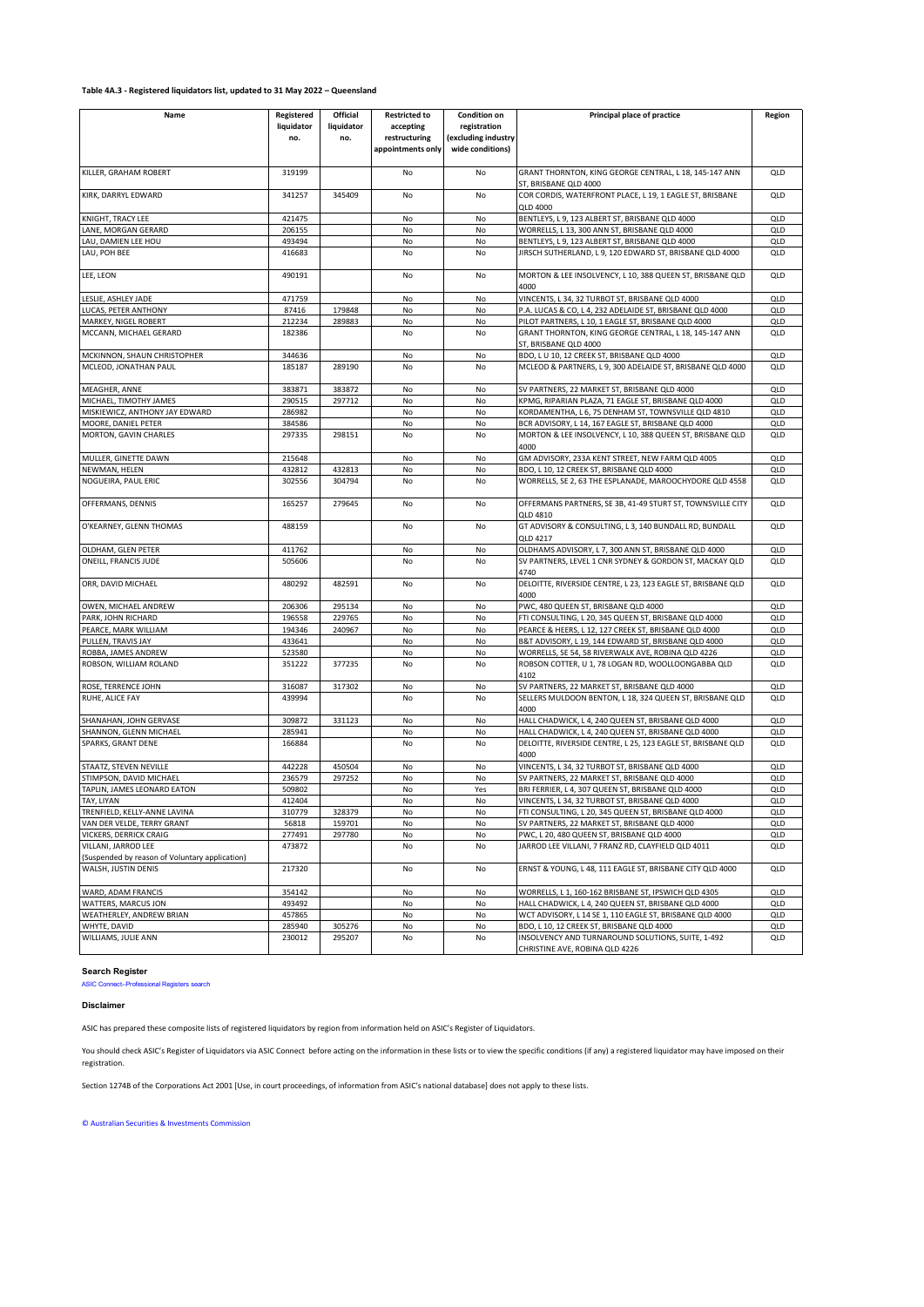<span id="page-11-0"></span>

#### Released: June 2022

**Table 4A.4 - Registered liquidators list, updated to 31 May 2022 – South Australia**

| Name                                                         | Registered<br>liquidator<br>no. | Official<br>liquidator<br>no. | <b>Restricted to</b><br>accepting<br>restructuring<br>appointments only | <b>Condition on</b><br>registration<br>(excluding industry<br>wide conditions) | Principal place of practice                                                                                      | Region   |
|--------------------------------------------------------------|---------------------------------|-------------------------------|-------------------------------------------------------------------------|--------------------------------------------------------------------------------|------------------------------------------------------------------------------------------------------------------|----------|
| AURICHT, RICHARD ERNEST                                      | 158385                          |                               | No                                                                      | No                                                                             | AURICHT CHARTERED ACCOUNTANTS, 33 FULLARTON RD, KENT<br>TOWN SA 5067                                             | SA       |
| BASEDOW, MICHAEL OSCAR                                       | 212231                          | 294728                        | No                                                                      | No                                                                             | PITCHER PARTNERS, L 1, 100 HUTT ST, ADELAIDE SA 5000                                                             | SА       |
| <b>BURFORD, IAN WAYNE</b>                                    | 194181                          |                               | No                                                                      | No                                                                             | MACKS ADVISORY, WEST WING, L 8, 50 GRENFELL ST, ADELAIDE<br>SA 5000                                              | SA       |
| CANTONE, DOMINIC                                             | 495046                          |                               | No                                                                      | No                                                                             | ORACLE INSOLVENCY, SE 1104 L 11, 147 PIRIE ST, ADELAIDE SA<br>5000                                               | SA       |
| CLIFTON, TIMOTHY JAMES                                       | 221237                          | 295125                        | No                                                                      | No                                                                             | CLIFTON HALL, L 3, 431 KING WILLIAM ST, ADELAIDE SA 5000                                                         | SA       |
| COOPER. NICHOLAS DAVID                                       | 218261                          | 279429                        | No                                                                      | No                                                                             | ORACLE INSOLVENCY, SE 1104, L 11, 147 PIRIE ST, ADELAIDE SA<br>5000                                              | SA       |
| DIVITKOS, GEORGE                                             | 16321                           |                               | No                                                                      | No                                                                             | SV PARTNERS, L 4, 12 PIRIE ST, ADELAIDE SA 5000                                                                  | SA       |
| DUNCAN, STEPHEN JAMES                                        | 15047                           | 57695                         | No                                                                      | No                                                                             | DUNCAN POWELL, L 4, 70 PIRIE ST, ADELAIDE SA 5000                                                                | SA       |
| FERGUSON, ROBERT ANTHONY                                     | 5692                            |                               | No                                                                      | No                                                                             | FERGUSON HANNAM, L 2, 70 HINDMARSH SQ, ADELAIDE SA 5000                                                          | SA       |
| FRYER, NICHOLAS LEWIS                                        | 325634                          |                               | No                                                                      | No                                                                             | SHEAHAN LOCK PARTNERS, L 8, 26 FLINDERS ST, ADELAIDE SA<br>5000                                                  | SA       |
| GYSS, NICHOLAS DAVID                                         | 56185                           | 425604                        | No                                                                      | No                                                                             | DUNCAN POWELL, L 4, 70 PIRIE ST, ADELAIDE SA 5000                                                                | SA       |
| HANNAM, CRAIG WILLIAM                                        | 341349                          |                               | No                                                                      | No                                                                             | FERGUSON HANNAM, L 2, 70 HINDMARSH SQ, ADELAIDE SA 5000                                                          | SA       |
| HEARD, ANDREW JAMES                                          | 192640                          | 245541                        | No                                                                      | No                                                                             | HEARD PHILLIPS LIEBERENZ, L 12, 50 PIRIE ST, ADELAIDE SA 5000                                                    | SA       |
| JAMES, STEPHEN GLEN                                          | 374865                          | 376527                        | No                                                                      | No                                                                             | BCR ADVISORY, L 5, 63 PIRIE ST, ADELAIDE SA 5000                                                                 | SA       |
| JOHNSON, GREGG ROBERTSON                                     | 467595                          |                               | No                                                                      | No                                                                             | BCR ADVISORY, L 5, 63 PIRIE ST, ADELAIDE SA 5000                                                                 | SA       |
| KIDMAN, DAVID WILLIAM                                        | 284454                          |                               | No                                                                      | No                                                                             | KPMG, L 7, 151 PIRIE ST, ADELAIDE SA 5000                                                                        | SA       |
| KOCH, TARQUIN RAOUL                                          | 280256                          |                               | No                                                                      | No                                                                             | TARQUIN KOCH ACCOUNTING & INSOLVENCY, U 2, 25 BEULAH<br>RD, NORWOOD SA 5067                                      | SA       |
| LANGSHAW, ANDREW GEORGE ASHBROOK                             | 494735                          |                               | No                                                                      | No                                                                             | DUNCAN POWELL, L 4, 70 PIRIE STRET, ADELAIDE SA 5000                                                             | SA       |
| LANTHOIS, PETER JAMES                                        | 163463                          | 182499                        | No                                                                      | No                                                                             | DUNCAN POWELL, L 4, 70 PIRIE ST, ADELAIDE SA 5000                                                                | SA       |
| LIEBERENZ. MARK RUDOLPH                                      | 441137                          |                               | No                                                                      | No                                                                             | HEARD PHILLIPS LIEBERENZ, L 12, 50 PIRIE ST, ADELAIDE SA 5000                                                    | SA       |
| LOPRESTI, DANIEL                                             | 450441                          |                               | No                                                                      | No                                                                             | CLIFTON HALL, L 3, 431 KING WILLIAM ST, ADELAIDE SA 5000                                                         | SA       |
| MABLESON, TIMOTHY DAVID                                      | 382492                          |                               | No                                                                      | No                                                                             | KPMG, L 7, 151 PIRIE ST, ADELAIDE SA 5000                                                                        | SA       |
| MACKS, PETER IVAN<br>(Suspended by reason of Court decision) | 15116                           |                               | No                                                                      | No                                                                             | MACKS ADVISORY, WEST WING, L 8, 50 GRENFELL ST, ADELAIDE<br>SA 5000                                              | SA       |
| MARTIN, HUGH SUTCLIFFE                                       | 192287                          | 273551                        | No                                                                      | No                                                                             | BERNARDI MARTIN, G, 195 VICTORIA SQ, ADELAIDE SA 5000                                                            | SA       |
| MATTHEWS, ANTHONY CHRISTOPHER                                | 5716                            | 295130                        | No                                                                      | No                                                                             | ANTHONY MATTHEWS & ASSOCIATES, L 1, 135 FULLARTON RD,<br>ROSE PARK SA 5067                                       | SA       |
| MCPHARLIN, HUGH LACHLAN                                      | 154263                          |                               | No                                                                      | No                                                                             | EDWARDS MARSHALL, L 3, 153 FLINDERS ST, ADELAIDE SA 5000                                                         | SA       |
| MCPHERSON, JAMES STUART                                      | 471757                          |                               | No                                                                      | No                                                                             | MEERTENS, GDH HOUSE L 10, 68 GRENFELL ST, ADELAIDE SA<br>5000                                                    | SA       |
| MILLER, SIMON RICHARD                                        | 450442                          |                               | No                                                                      | No                                                                             | CLIFTON HALL, L 3, 431 KING WILLIAM ST, ADELAIDE SA 5000                                                         | SA       |
| NAUDI, ROBERT WILLIAM                                        | 415146                          |                               | No                                                                      | No                                                                             | RODGERS REIDY, 121 STURT ST, ADELAIDE SA 5000                                                                    | SA       |
| OLSEN, TRAVIS GRAHAM WILLIAM                                 | 523807                          |                               | No                                                                      | Yes                                                                            | SV PARTNERS, L 4, 12 PIRIE ST, ADELAIDE SA 5000                                                                  | SA       |
| ORFANOS, NICHOLAS                                            | 5722                            |                               | No                                                                      | No                                                                             | ORFANOS CORPORATE SERVICES, 46 KINGFISHER CCT, FLAGSTAFF<br><b>HILL SA 5159</b>                                  | SA       |
| ORMSBY, MATTHEW                                              | 523091                          |                               | No                                                                      | Yes                                                                            | SV PARTNERS, L 4, 12 PIRIE ST, ADELAIDE SA 5000                                                                  | SA       |
| OTWAY, THOMAS STUART<br>PHILLIPS. ANTHONY JOHN ARTHUR        | 448746<br>315416                | 319007                        | No<br>No                                                                | No<br>No                                                                       | SV PARTNERS, L 4, 12 PIRIE ST, ADELAIDE SA 5000<br>HEARD PHILLIPS LIEBERENZ, L 12, 50 PIRIE ST, ADELAIDE SA 5000 | SA<br>SA |
|                                                              |                                 |                               |                                                                         |                                                                                |                                                                                                                  |          |
| POWELL, CHRISTOPHER ROBERT<br>PRIOR, LEIGH DEVERON           | 165181<br>423915                | 193745                        | No<br>No                                                                | No<br>No                                                                       | DUNCAN POWELL, L 4, 70 PIRIE ST, ADELAIDE SA 5000<br>AGILE BUSINESS ADVISORY, SE 414, 147 PIRIE ST, ADELAIDE SA  | SA<br>SA |
|                                                              |                                 |                               |                                                                         |                                                                                | 5000                                                                                                             |          |
| RUDAKS, MARIS ANDRIS                                         | 56883                           |                               | No                                                                      | No                                                                             | BRI FERRIER, L 8, 50 PIRIE ST, ADELAIDE SA 5000                                                                  | SA       |
| SCHWARZ, NATHAN KARL<br>SCOTT, ALAN GEOFFREY                 | 514218<br>15856                 | 159898                        | No<br>No                                                                | No<br>No                                                                       | DELOITTE, L 17, 11 WAYMOUTH ST, ADELAIDE SA 5000<br>SV PARTNERS, L 4, 12 PIRIE ST, ADELAIDE SA 5000              | SA<br>SA |
| SHEAHAN, JOHN                                                | 5735                            | 5769                          | No                                                                      | No                                                                             | SHEAHAN LOCK PARTNERS, L 8, 26 FLINDERS ST, ADELAIDE SA                                                          | SA       |
| SHEAHAN, OLIVER JOHN DONALDSON                               | 531025                          |                               | No                                                                      | No                                                                             | 5000<br>SHEAHAN LOCK PARTNERS, L 8, 26 FLINDERS ST, ADELAIDE SA                                                  | SA       |
| SMITH, ANTHONY STEVENS                                       | 16372                           | 71735                         | No                                                                      | No                                                                             | 5000<br>ERNST & YOUNG, L 12, 121 KING WILLIAM ST, ADELAIDE SA 5000                                               | SA       |
| STRAZDINS, ANDREJS JANIS                                     | 199876                          | 309454                        | No                                                                      | No                                                                             | BRI FERRIER, L 8, 50 PIRIE ST, ADELAIDE SA 5000                                                                  | SA       |
| TAYLOR, AUSTIN R.M.                                          | 5742                            |                               | No                                                                      | No                                                                             | MEERTENS, L 10, 68 GRENFELL ST, ADELAIDE SA 5000                                                                 | SA       |
| VAN DISSEL, MICHAEL DIRK HAWKER                              | 454592                          |                               | No                                                                      | No                                                                             | BERNARDI MARTIN, G, 195 VICTORIA SQ, ADELAIDE SA 5000                                                            | SA       |

#### **Search Register**

[ASIC Connect–Professional Registers search](https://connectonline.asic.gov.au/RegistrySearch/faces/landing/ProfessionalRegisters.jspx?_adf.ctrl-state=9r4wadt8a_46)

## **Disclaimer**

ASIC has prepared these composite lists of registered liquidators by region from information held on ASIC's Register of Liquidators.

You should check ASIC's Register of Liquidators via ASIC Connect before acting on the information in these lists or to view the specific conditions (if any) a registered liquidator may have imposed on their registration.

Section 1274B of the Corporations Act 2001 [Use, in court proceedings, of information from ASIC's national database] does not apply to these lists.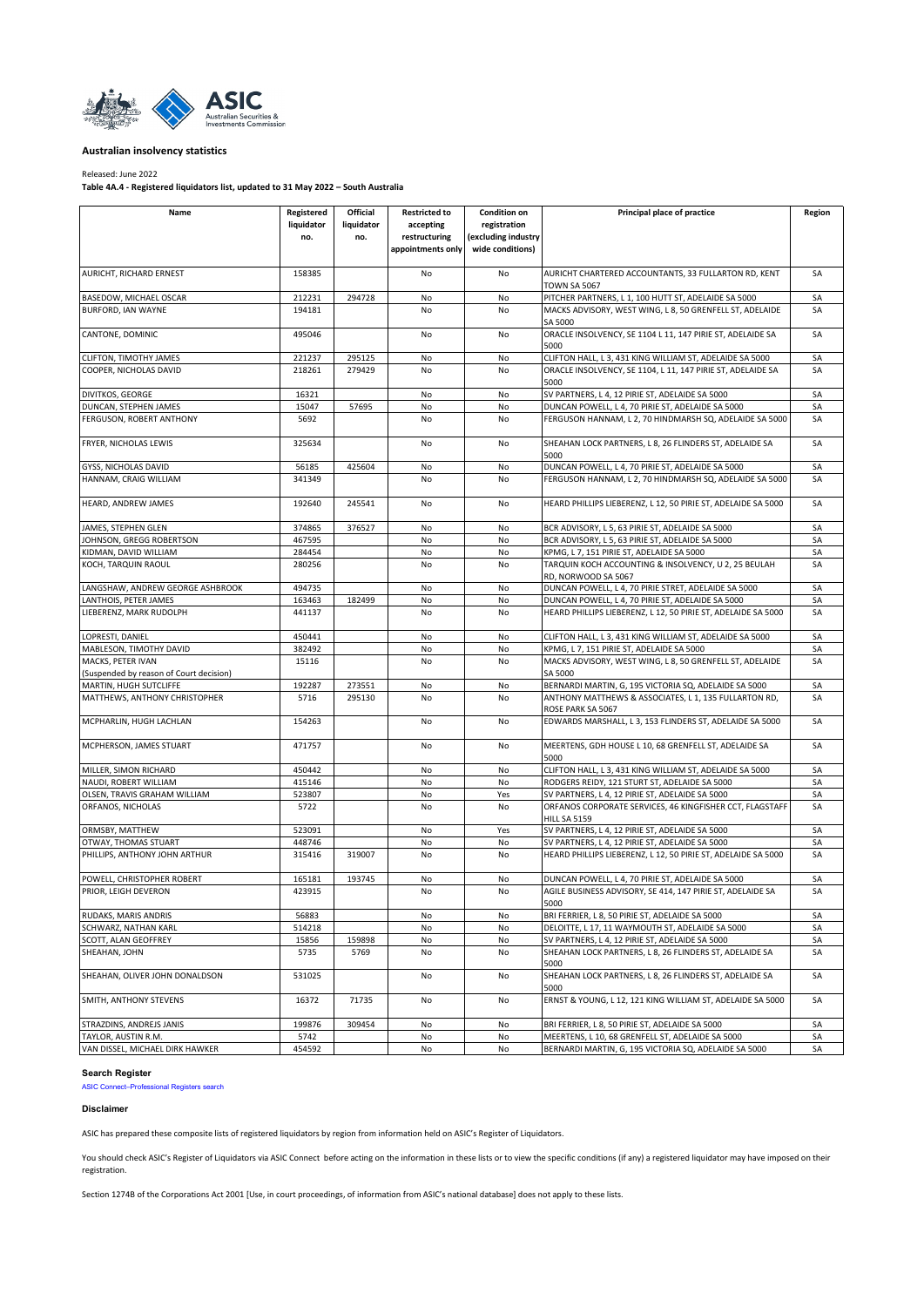| Name | Registered | <b>Official</b> | <b>Restricted to</b> | Condition on         | Principal place of practice | Region |
|------|------------|-----------------|----------------------|----------------------|-----------------------------|--------|
|      | liquidator | liquidator      | accepting            | registration         |                             |        |
|      | no.        | no.             | restructuring        | (excluding industry) |                             |        |
|      |            |                 | appointments only    | wide conditions)     |                             |        |
|      |            |                 |                      |                      |                             |        |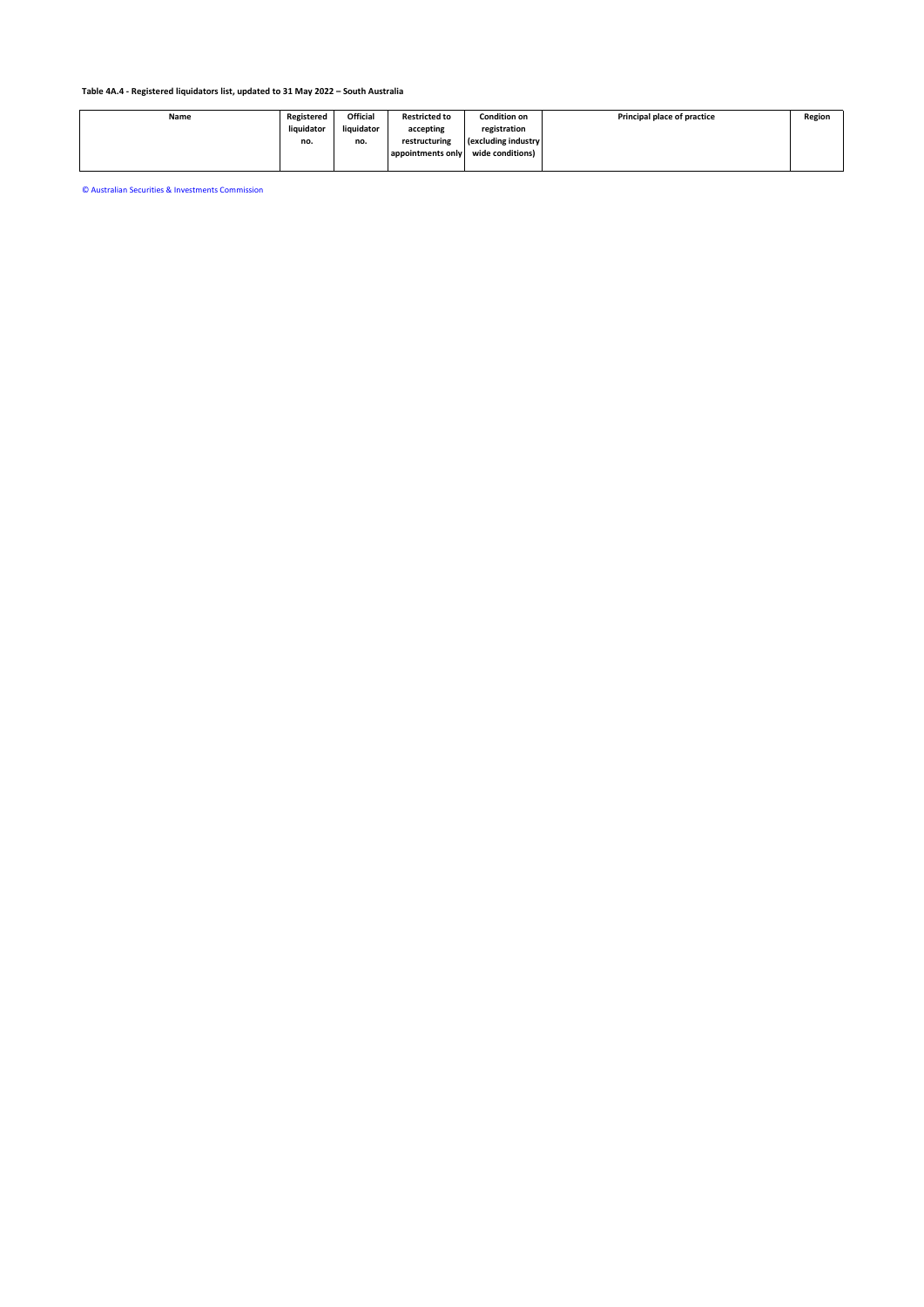<span id="page-13-0"></span>

## Released: June 2022

**Table 4A.5 - Registered liquidators list, updated to 31 May 2022 – Western Australia**

| Name                                              | Registered<br>liquidator<br>no. | Official<br>liquidator<br>no. | <b>Restricted to</b><br>accepting<br>restructuring<br>appointments only | <b>Condition on</b><br>registration<br>(excluding industry<br>wide conditions) | Principal place of practice                                                                                     | Region    |
|---------------------------------------------------|---------------------------------|-------------------------------|-------------------------------------------------------------------------|--------------------------------------------------------------------------------|-----------------------------------------------------------------------------------------------------------------|-----------|
| ANDERSON, GARY JOHN                               | 15578                           |                               | No                                                                      | No                                                                             | WA INSOLVENCY SOLUTIONS, L 6, 109 ST GEORGES TCE, PERTH<br>WA 6000                                              | <b>WA</b> |
| BIRCH, THOMAS DONALD                              | 519260                          |                               | No                                                                      | No                                                                             | COR CORDIS, M LEVEL, 28 THE ESPLANADE, PERTH WA 6000                                                            | WA        |
| BOYLE, SHAUN WILLIAM                              | 487101                          | 487102                        | No                                                                      | No                                                                             | BRI FERRIER, U 3, 99-101 FRANCIS ST, NORTHBRIDGE WA 6003                                                        | WA        |
| <b>BRAUER, ROBERT CONRY</b>                       | 494513                          |                               | No                                                                      | No                                                                             | MCGRATHNICOL, L 19, 2 THE ESPLANADE, PERTH WA 6000                                                              | WA        |
| BREDENKAMP, DANIEL JOHANNES                       | 449186                          | 451892                        | No                                                                      | No                                                                             | PITCHER PARTNERS, L 11, 12-14 THE ESPLANADE, PERTH WA 6000                                                      | WA        |
| <b>BUMBAK, JOHN ALLAN</b>                         | 422223                          |                               | No                                                                      | No                                                                             | KORDAMENTHA, L 10, 40 ST GEORGES TCE, PERTH WA 6000                                                             | WA        |
| CARRELLO, GIOVANNI MAURIZIO                       | 82334                           | 165762                        | No                                                                      | No                                                                             | BRI FERRIER, U 3, 101 FRANCIS ST, NORTHBRIDGE WA 6003                                                           | WA        |
| CARRUTHERS, BENJAMIN FORSTER<br>COAD. SIMON ROGER | 526010<br>15767                 |                               | No<br>No                                                                | No<br>No                                                                       | KORDAMENTHA, L 10, 40 ST GEORGES TCE, PERTH WA 6000<br>TICCIDEW, 463 SCARBOROUGH BEACH RD, OSBORNE PARK WA      | WA<br>WA  |
|                                                   |                                 |                               |                                                                         |                                                                                | 6017                                                                                                            |           |
| CRIBB, NEIL RAYMOND                               | 84221                           | 213578                        | No                                                                      | No                                                                             | RSM AUSTRALIA PARTNERS, EXCHANGE TOWER, L 32, 2 THE<br>ESPLANADE, PERTH WA 6000                                 | WA        |
| DONNELLY, MATTHEW JAMES                           | 328136                          |                               | No                                                                      | No                                                                             | DELOITTE, L 7, 123 ST GEORGES TCE, PERTH WA 6000                                                                | WA        |
| DUDLEY, GREGORY BRUCE                             | 326371                          | 331453                        | No                                                                      | No                                                                             | RSM AUSTRALIA PARTNERS, EXCHANGE TOWER, L 32, 2 THE<br>ESPLANADE, PERTH WA 6000                                 | WA        |
| EISENMANN, ERIC JOSEPH                            | 286512                          |                               | No                                                                      | No                                                                             | MR E J EISENMANN, 40 ELIZABETH ST, SOUTH PERTH WA 6151                                                          | WA        |
| FIELD, MALCOLM                                    | 424090                          |                               | No                                                                      | No                                                                             | SV PARTNERS, L 8, 68 ST GEORGES TCE, PERTH WA 6000                                                              | WA        |
| FRANCIS, IAN CHARLES                              | 78263                           | 169163                        | No                                                                      | No                                                                             | FTI CONSULTING, L 47, 152-158 ST GEORGES TCE, PERTH WA6000                                                      | WA        |
| FREEMAN, SAMUEL JOHN                              | 417293                          |                               | No                                                                      | No                                                                             | ERNST & YOUNG, L 5, 11 MOUNTS BAY RD, PERTH WA 6000                                                             | WA        |
| <b>GIBSON, MARK ANDREW</b>                        | 417233                          |                               | No                                                                      | No                                                                             | COR CORDIS, M LEVEL, 28 THE ESPLANADE, PERTH WA 6000                                                            | WA        |
| GROHOVAZ, MELANIE SAMANTHA                        | 413779                          |                               | No                                                                      | No                                                                             | EMJ CONSULTING, 2 DORSET COVE, MOUNT CLAREMONT WA<br>6010                                                       | WA        |
| HODGSON, DAVID MARK                               | 454751                          |                               | No                                                                      | No                                                                             | GRANT THORNTON, L 43, 152-158 ST GEORGES TCE, PERTH WA<br>6000                                                  | <b>WA</b> |
| HOLMES, SEAN                                      | 522936                          |                               | No                                                                      | No                                                                             | DELOITTE, 9 BROOKFIELD TOWER 2, L 7, 123 ST GEORGES TCE,<br>PERTH WA 6000                                       | WA        |
| HUGHES, BRYAN KEVIN                               | 181417                          | 224627                        | No                                                                      | No                                                                             | PITCHER PARTNERS, L 11, 12-14 THE ESPLANADE, PERTH WA 6000                                                      | <b>WA</b> |
| HURT, DAVID ASHLEY NORMAN                         | 14831                           | 15553                         | No                                                                      | No                                                                             | WA INSOLVENCY SOLUTIONS, L 6, 109 ST GEORGES TCE, PERTH<br>WA 6000                                              | WA        |
| JACOBS, ROBERT ALLAN                              | 172661                          |                               | No                                                                      | No                                                                             | AUXILIUM PARTNERS, L 2, 949-951 WELLINGTON ST, WEST PERTH<br>WA 6005                                            | WA        |
| JAMES, JACK ROBERT                                | 218262                          | 314859                        | No                                                                      | No                                                                             | RODGERS REIDY, 22 LINDSAY ST, PERTH WA 6000                                                                     | WA        |
| JONES, MARTIN BRUCE                               | 15239                           | 16349                         | No                                                                      | No                                                                             | KPMG, L 7, 235 ST GEORGES TCE, PERTH WA 6000                                                                    | WA        |
| JOSEPH, CLINT PETER                               | 477610                          |                               | No                                                                      | No                                                                             | KPMG, L 8, 235 ST GEORGES TCE, PERTH WA 6000                                                                    | WA        |
| KIRMAN, ROBERT MICHAEL                            | 336852                          | 395673                        | No                                                                      | No                                                                             | MCGRATHNICOL, L 19, 2 THE ESPLANADE, PERTH WA 6000                                                              | WA        |
| KITAY, MERVYN JONATHAN                            | 55372                           | 184695                        | No                                                                      | No                                                                             | WORRELLS, L 4, 15 OGILVIE RD, MOUNT PLEASANT WA 6153                                                            | WA        |
| KUKURA, TRAVIS                                    | 429239                          |                               | No                                                                      | No                                                                             | RSM AUSTRALIA PARTNERS, EXCHANGE TOWER, L 32, 2 THE<br>ESPLANADE, PERTH WA 6000                                 | WA        |
| LEDGER, ALAN EDSON                                | 14845                           |                               | No                                                                      | No                                                                             | AE LEDGER, U 1, 448 ROBERTS RD, SUBIACO WA 6008                                                                 | WA        |
| LOW, JENNIFER ELIZABETH                           | 67947                           |                               | No                                                                      | No                                                                             | SHERIDANS ACCOUNTANTS, L 9, 40 ST GEORGES TCE, PERTH WA<br>6000                                                 | WA        |
| MCLAY, DOUGAL JOHN                                | 160503                          |                               | No                                                                      | No                                                                             | BRI FERRIER, U 3, 99-101 FRANCIS ST, NORTHBRIDGE WA 6003                                                        | WA        |
| MCMASTER, BRIAN KEITH<br>MCVEIGH, DERMOTT JOSEPH  | 199258<br>342611                |                               | No<br>No                                                                | No<br>No                                                                       | RODGERS REIDY, 22 LINDSAY ST, PERTH WA 6000<br>AVIOR CONSULTING, SE 2 L 2, 1156-1160 HAY ST, WEST PERTH         | WA<br>WA  |
| MEYN, KELLY DALE                                  | 531165                          |                               | No                                                                      | No                                                                             | WA 6005<br>AVIOR CONSULTING, L 2, 1156-1160 HAY ST, WEST PERTH WA                                               | WA        |
| MOHEN, JEROME HALL                                | 514551                          |                               | No                                                                      | No                                                                             | 6005<br>RSM AUSTRALIA PARTNERS, EXCHANGE TOWER L 32, 2 THE                                                      | <b>WA</b> |
| MORGAN, RUSSELL HARRY                             | 14186                           |                               | No                                                                      | No                                                                             | ESPLANADE, PERTH WA 6000<br>MORGAN CORPORATE RECOVERY, L 25, 108 ST GEORGES TCE,                                | WA        |
|                                                   |                                 |                               |                                                                         |                                                                                | PERTH WA 6000                                                                                                   |           |
| NIPPS, JEREMY JOSEPH                              | 485565                          | 485566                        | No                                                                      | No                                                                             | COR CORDIS, M LEVEL, 28 THE ESPLANADE, PERTH WA 6000                                                            | WA        |
| ORZEL, BRETT KENT ANDREW<br>PROUT, GREGORY MATHEW | 538129<br>504278                |                               | No<br>No                                                                | No<br>No                                                                       | COR CORDIS, M LEVEL, 28 THE ESPLANADE, PERTH WA 6000<br>WA INSOLVENCY SOLUTIONS, L 6, 109 ST GEORGES TCE, PERTH | WA<br>WA  |
| QUIGLEY, PETER REYMOND                            | 14905                           |                               | No                                                                      | No                                                                             | WA 6000<br>QUIGLEY & CO, L 5, 231 ADELAIDE TCE, PERTH WA 6000                                                   | WA        |
| QUIN, GREGORY PAUL                                | 526195                          |                               | No                                                                      | No                                                                             | HLB MANN JUDD, L 3, 35 OUTRAM ST, WEST PERTH WA 6005                                                            | WA        |
| ROCKE, CLIFFORD STUART                            | 157073                          |                               | No                                                                      | No                                                                             | COR CORDIS, M LEVEL, 28 THE ESPLANADE, PERTH WA 6000                                                            | WA        |
| RUSHTON, WAYNE ANTHONY                            | 482601                          |                               | No                                                                      | No                                                                             | KPMG, L 7, 235 ST GEORGES TCE, PERTH WA 6000                                                                    | WA        |
| RYAN, MICHAEL JOSEPH                              | 56688                           | 170510                        | No                                                                      | No                                                                             | FTI CONSULTING, L 47, 152-158 ST GEORGES TCE, PERTH WA<br>6000                                                  | WA        |
| SHAW, CAMERON HUGH                                | 430749                          | 430750                        | No                                                                      | No                                                                             | HALL CHADWICK, L 11, 77 ST GEORGES TCE, PERTH WA 6000                                                           | WA        |
| SMITH, ANDREW MICHAEL                             | 482014                          |                               | No                                                                      | No                                                                             | KPMG, 235 ST GEORGES TCE, PERTH WA 6000                                                                         | WA        |
| SMITH, PAULA LAUREN<br>SMITH, VINCENT ANTHONY     | 495363<br>183154                |                               | No<br>No                                                                | No<br>No                                                                       | RODGERS REIDY, 22 LINDSAY ST, PERTH WA 6000<br>ERNST & YOUNG, ERNST & YOUNG BUILDING, L 5, 11 MOUNTS            | WA<br>WA  |
| SPENCER, DAVID RAYMOND                            | 172969                          | 474340                        | No                                                                      | No                                                                             | BAY RD, PERTH WA 6000<br>BUSINESS & INSOLVENCY SOLUTIONS, 45-47 WOOD ST,                                        | WA        |
| STRICKLAND, KIMBERLEY ANDREW                      | 163723                          | 185888                        | No                                                                      | No                                                                             | FREMANTLE WA 6160<br>WA INSOLVENCY SOLUTIONS, L 6, 109 ST GEORGES TCE, PERTH                                    | WA        |
| STUBING, NATHAN THOMAS KIRKHAM                    | 519037                          |                               | No                                                                      | No                                                                             | WA 6000<br>FTI CONSULTING, L 47, 152-158 ST GEORGES TCE, PERTH WA<br>6000                                       | <b>WA</b> |
| THACKRAY, JAMES GERARD                            | 308015                          |                               | No                                                                      | No                                                                             | HQ ADVISORY, 5 MITFORD ST, SWANBOURNE WA 6010                                                                   | WA        |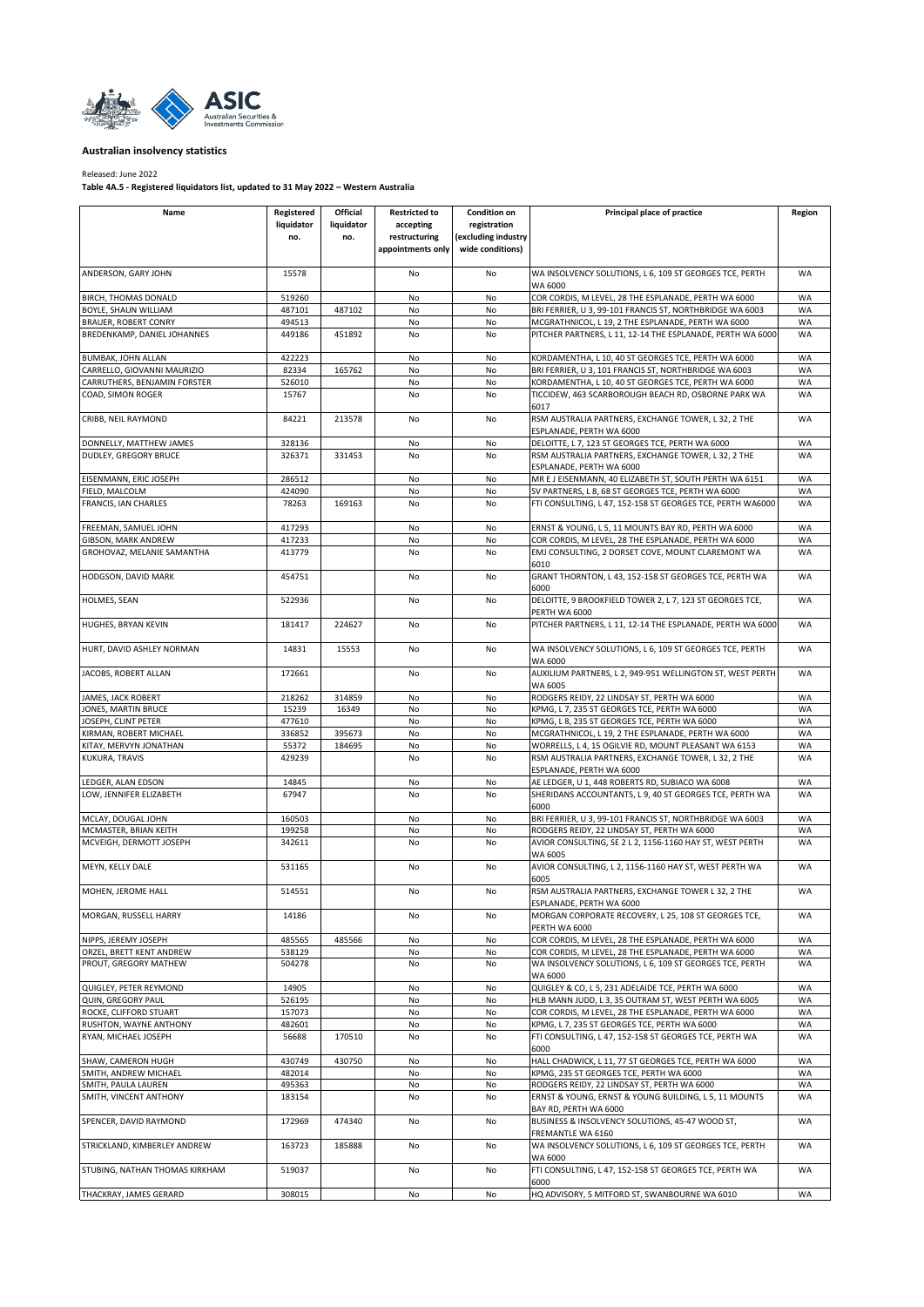## **Table 4A.5 - Registered liquidators list, updated to 31 May 2022 – Western Australia**

| Name                         | Registered<br>liquidator<br>no. | <b>Official</b><br>liquidator<br>no. | <b>Restricted to</b><br>accepting<br>restructuring<br>appointments only | Condition on<br>registration<br>(excluding industry<br>wide conditions) | Principal place of practice                                                                    | Region    |
|------------------------------|---------------------------------|--------------------------------------|-------------------------------------------------------------------------|-------------------------------------------------------------------------|------------------------------------------------------------------------------------------------|-----------|
| THEOBALD, SIMON GUY          | 305769                          |                                      | No                                                                      | No                                                                      | PWC, BROOKFIELD PLACE, 125 ST GEORGES TCE, PERTH WA 6000                                       | <b>WA</b> |
| THOMSON, ROSS STEPHEN        | 333905                          |                                      | No                                                                      | N <sub>0</sub>                                                          | BANKRUPTCY ADVISORY CENTRE, U 7, 100 HAY ST, SUBIACO WA<br>6008                                | <b>WA</b> |
| TRAVAGLINI, DINO             | 14182                           |                                      | No                                                                      | N <sub>o</sub>                                                          | TRAVAGLINI CORPORATE ADVISORY, THE PARK BUSINESS<br>CENTRE, 45 VENTNOR AVE, WEST PERTH WA 6005 | <b>WA</b> |
| TREVOR, GARRY JOHN           | 14896                           | 14897                                | No                                                                      | N <sub>0</sub>                                                          | AUSTRALIAN FINANCIAL SOLUTIONS, 85 MAIN ST, OSBORNE PARK<br>WA 6017                            | <b>WA</b> |
| TRIBUT, MATHIEU              | 457558                          |                                      | No                                                                      | No                                                                      | GTS ADVISORY, SE 145 L 1, 580 HAY ST, PERTH WA 6000                                            | <b>WA</b> |
| TRPCEVSKI, JIMMY             | 486374                          |                                      | No                                                                      | N <sub>o</sub>                                                          | WA INSOLVENCY SOLUTIONS, L 6, 109 ST GEORGES TCE, PERTH<br>WA 6000                             | <b>WA</b> |
| <b>TUCKER, RICHARD SCOTT</b> | 475963                          |                                      | No                                                                      | N <sub>o</sub>                                                          | KORDAMENTHA, L 10, 40 ST GEORGES TCE, PERTH WA 6000                                            | <b>WA</b> |
| WALLMAN, KIMBERLEY STUART    | 14183                           |                                      | No                                                                      | No.                                                                     | HLB MANN JUDD, L 3, 35 OUTRAM ST, WEST PERTH WA 6005                                           | <b>WA</b> |
| WHITE, HAYDEN LEIGH          | 409041                          | 409042                               | No                                                                      | No                                                                      | KPMG, L 8, 235 ST GEORGES TCE, PERTH WA 6000                                                   | <b>WA</b> |
| WOODHOUSE, DANIEL HILLSTON   | 500854                          |                                      | No                                                                      | No                                                                      | FTI CONSULTING, L 47, 152-158 ST GEORGES TCE, PERTH WA<br>6000                                 | <b>WA</b> |
| WOODINGS, ANTONY LESLIE JOHN | 14180                           | 14915                                | N <sub>0</sub>                                                          | No                                                                      | A.L.J.WOODINGS, L 1, 33 COLIN ST, WEST PERTH WA 6005                                           | <b>WA</b> |
| WOODS, MATTHEW DAVID         | 448144                          | 448146                               | No                                                                      | No                                                                      | KPMG, L 8, 235 ST GEORGES TCE, PERTH WA 6000                                                   | <b>WA</b> |

## **Search Register**

[ASIC Connect–Professional Registers search](https://connectonline.asic.gov.au/RegistrySearch/faces/landing/ProfessionalRegisters.jspx?_adf.ctrl-state=9r4wadt8a_46)

#### **Disclaimer**

ASIC has prepared these composite lists of registered liquidators by region from information held on ASIC's Register of Liquidators.

You should check ASIC's Register of Liquidators via ASIC Connect before acting on the information in these lists or to view the specific conditions (if any) a registered liquidator may have imposed on their registration.

Section 1274B of the Corporations Act 2001 [Use, in court proceedings, of information from ASIC's national database] does not apply to these lists.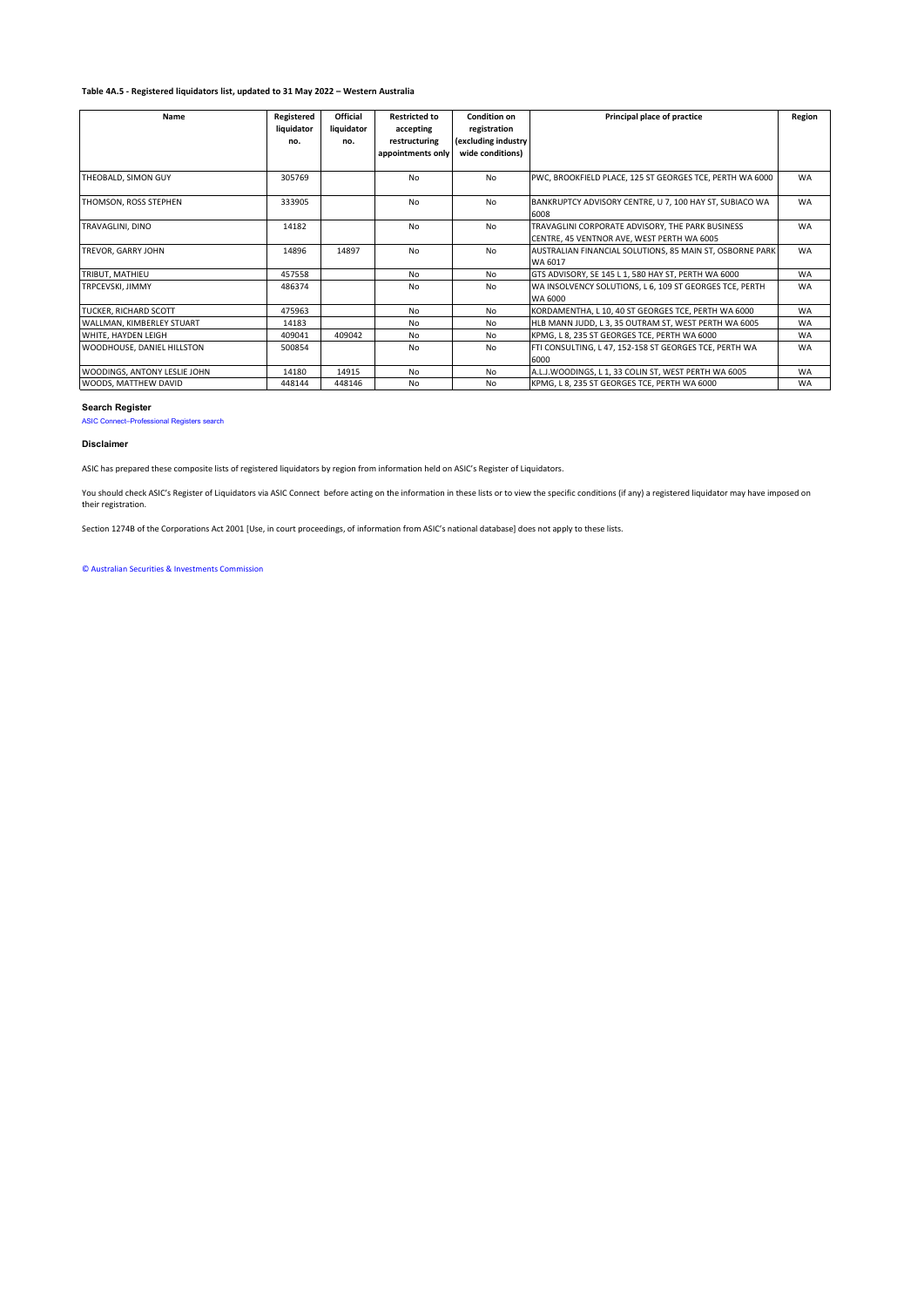<span id="page-15-0"></span>

#### Released: June 2022

**Table 4A.6 - Registered liquidators list, updated to 31 May 2022 – Tasmania**

| Name                           | Registered<br>liquidator<br>no. | <b>Official</b><br>liquidator<br>no. | <b>Restricted to</b><br>accepting<br>restructuring<br>appointments only | Condition on<br>registration<br>(excluding industry)<br>wide conditions) | Principal place of practice                                                                 | Region     |
|--------------------------------|---------------------------------|--------------------------------------|-------------------------------------------------------------------------|--------------------------------------------------------------------------|---------------------------------------------------------------------------------------------|------------|
| ANDERSON, TRAVIS ADRIAN        | 495171                          |                                      | No                                                                      | No.                                                                      | DELOITTE, L 1, 117 CIMITIERE ST, LAUNCESTON TAS 7250                                        | <b>TAS</b> |
| <b>BROOKS, SHELLEY-MAREE</b>   | 405635                          |                                      | No                                                                      | No                                                                       | RODGERS REIDY, G, 40-44 BATHURST ST, HOBART TAS 7000                                        | <b>TAS</b> |
| CALVERT, KIARA MELALEUCA       | 535522                          |                                      | N <sub>0</sub>                                                          | No.                                                                      | BRSS (TAS), L 1, 63 SALAMANCA PL, HOBART TAS 7000                                           | <b>TAS</b> |
| COOK, PAUL JOHN                | 317                             | 16339                                | No                                                                      | No.                                                                      | DELOITTE, LEVEL 8, 22 ELIZABETH STREET, HOBART TAS 7000                                     | <b>TAS</b> |
| <b>COOPER, MARK FRASER</b>     | 220390                          | 297711                               | No                                                                      | No                                                                       | FRASERS INSOLVENCY ADVISORY, L 2, 162 MACQUARIE ST.<br><b>HOBART TAS 7000</b>               | <b>TAS</b> |
| <b>HAMILTON, BARRY KENNETH</b> | 166358                          | 295189                               | No                                                                      | No                                                                       | BARRY HAMILTON & ASSOCIATES, L 1, 63 SALAMANCA PLACE-<br>(OFF WOOBYS LANE), HOBART TAS 7000 | <b>TAS</b> |
| HERNYK, STEVEN ALLAN           | 15609                           | 76810                                | No                                                                      | No                                                                       | DELOITTE, L 1, 117 CIMITIERE ST, LAUNCESTON TAS 7250                                        | <b>TAS</b> |
| JOHNSTON, ADAM LEE             | 525966                          |                                      | No                                                                      | Yes                                                                      | DELOITTE, LEVEL 8, 22 ELIZABETH STREET, HOBART TAS 7000                                     | <b>TAS</b> |
| O'ROURKE, FIONA MARIAN         | 527817                          |                                      | No                                                                      | Yes                                                                      | O'ROURKE BUSINESS RECOVERY AND INSOLVENCY, L 2, 39 SANDY<br>BAY RD. HOBART TAS 7000         | <b>TAS</b> |
| TEN BENSEL, ROBERT EDWARD JOHN | 313                             |                                      | No                                                                      | No                                                                       | BENTLEYS, L 2, 39 SANDY BAY RD, HOBART TAS 7000                                             | <b>TAS</b> |

# **Search Register**

[ASIC Connect–Professional Registers search](https://connectonline.asic.gov.au/RegistrySearch/faces/landing/ProfessionalRegisters.jspx?_adf.ctrl-state=9r4wadt8a_46)

#### **Disclaimer**

ASIC has prepared these composite lists of registered liquidators by region from information held on ASIC's Register of Liquidators.

You should check ASIC's Register of Liquidators via ASIC Connect before acting on the information in these lists or to view the specific conditions (if any) a registered liquidator may have imposed on their registration.

Section 1274B of the Corporations Act 2001 [Use, in court proceedings, of information from ASIC's national database] does not apply to these lists.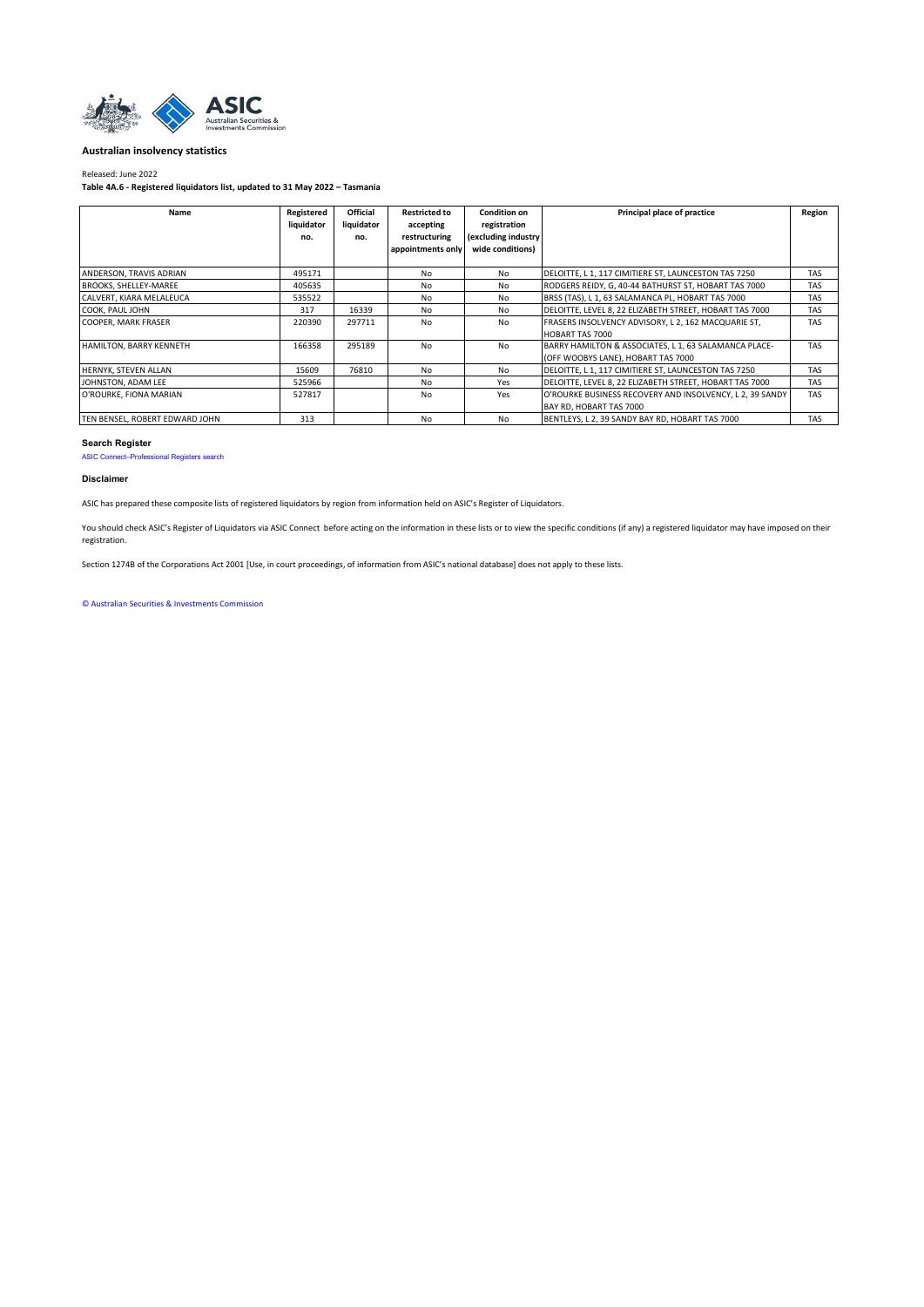<span id="page-16-0"></span>

#### Released: June 2022

**Table 4A.7 - Registered liquidators list, updated to 31 May 2022 – Northern Territory**

| Name                        | Registered<br>liquidator<br>no. | Official<br>liquidator<br>no. | <b>Restricted to</b><br>accepting<br>restructuring<br>appointments only | <b>Condition on</b><br>registration<br>(excluding industry<br>wide conditions) | Principal place of practice                          | Region    |
|-----------------------------|---------------------------------|-------------------------------|-------------------------------------------------------------------------|--------------------------------------------------------------------------------|------------------------------------------------------|-----------|
| <b>REID. STUART GEORGE</b>  | 338595                          |                               | No                                                                      | No                                                                             | RODGERS REIDY, U 13, 16 CHARLTON CT, WOOLNER NT 0820 | NT        |
| SELLAHEWA, SAMANTHA RANGIKA | 530041                          |                               | No                                                                      | No                                                                             | RODGERS REIDY, U 13, 16 CHARLTON CT, WOOLNER NT 0820 | <b>NT</b> |

#### **Search Register**

[ASIC Connect–Professional Registers search](https://connectonline.asic.gov.au/RegistrySearch/faces/landing/ProfessionalRegisters.jspx?_adf.ctrl-state=9r4wadt8a_46)

#### **Disclaimer**

ASIC has prepared these composite lists of registered liquidators by region from information held on ASIC's Register of Liquidators.

You should check ASIC's Register of Liquidators via ASIC Connect before acting on the information in these lists or to view the specific conditions (if any) a registered liquidator may have imposed on their registration.

Section 1274B of the Corporations Act 2001 [Use, in court proceedings, of information from ASIC's national database] does not apply to these lists.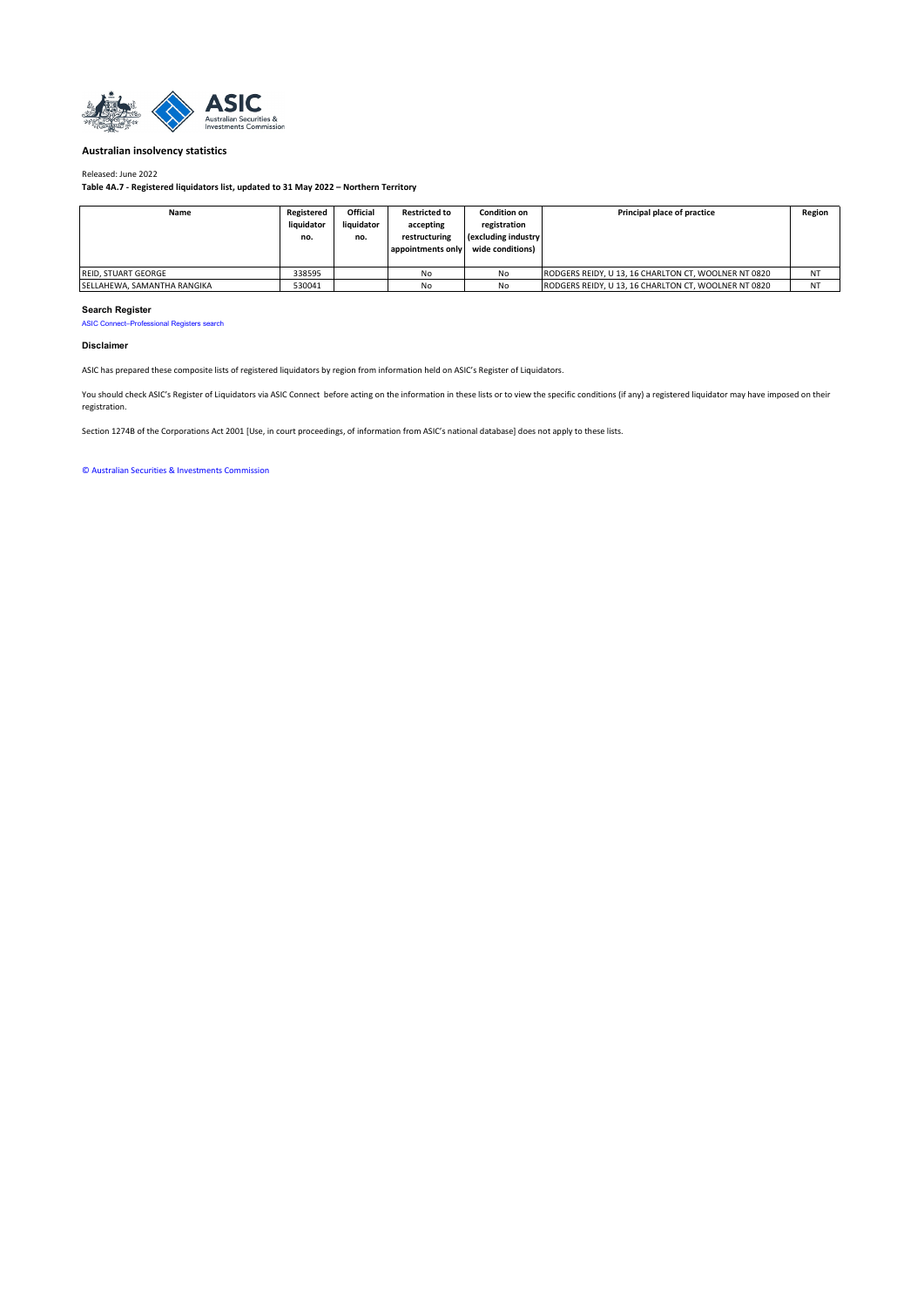<span id="page-17-0"></span>

#### Released: June 2022

**Table 4A.8 - Registered liquidators list, updated to 31 May 2022 – Australian Capital Territory**

| Name                              | Registered<br>liquidator<br>no. | <b>Official</b><br>liquidator<br>no. | <b>Restricted to</b><br>accepting<br>restructuring<br>appointments only | <b>Condition on</b><br>registration<br>(excluding industry)<br>wide conditions) | Principal place of practice                                                     | Region     |
|-----------------------------------|---------------------------------|--------------------------------------|-------------------------------------------------------------------------|---------------------------------------------------------------------------------|---------------------------------------------------------------------------------|------------|
| ABBOTT, LACHLAN CHARLES MACARTHUR | 480116                          |                                      | No                                                                      | No                                                                              | ERNST & YOUNG, 121 MARCUS CLARKE ST, CANBERRA ACT 2600                          | <b>ACT</b> |
| COLBRAN, JONATHON KINGSLEY        | 419577                          | 419578                               | N <sub>o</sub>                                                          | No                                                                              | RSM AUSTRALIA PARTNERS, EQUINOX BUILDING 4, L 2, 70 KENT<br>ST. DEAKIN ACT 2600 | <b>ACT</b> |
| HUNDY, STEPHEN JOHN               | 296240                          | 297670                               | No                                                                      | No                                                                              | WORRELLS, AMP BUILDING, L 2, 1 HOBART PL, CANBERRA ACT<br>2601                  | <b>ACT</b> |
| LANE, ANTHONY GRAEME              | 480629                          | 480630                               | N <sub>o</sub>                                                          | No                                                                              | BEACON ADVISORY, AMP BUILDING, L 6, 1 HOBART PL, CANBERRA<br>ACT 2601           | <b>ACT</b> |
| LO PILATO, FRANK                  | 16380                           | 165187                               | N <sub>o</sub>                                                          | No                                                                              | RSM AUSTRALIA PARTNERS, EQUINOX BUILDING 4, L 2, 70 KENT<br>ST. DEAKIN ACT 2600 | ACT        |
| O'KEEFFE, SHANE NORMAN            | 341369                          |                                      | No                                                                      | No                                                                              | MCGRATHNICOL, L 9, 60 MARCUS CLARKE ST, CANBERRA ACT<br>2600                    | <b>ACT</b> |
| SENATORE, EZIO MARCO              | 15904                           | 171288                               | No                                                                      | No                                                                              | EDDIE SENATORE ADVISORY, U 2, 16 BOUGAINVILLE ST,<br>GRIFFITHACT 2603           | <b>ACT</b> |
| SLAVEN, MICHAEL EDWARD            | 165873                          |                                      | N <sub>o</sub>                                                          | No                                                                              | SLAVEN TORLINE, G243 NORTHBOURNE AVE, LYNEHAM ACT 2602                          | <b>ACT</b> |
| <b>TORLINE, AARON BOYD</b>        | 462455                          |                                      | N <sub>o</sub>                                                          | No                                                                              | SLAVEN TORLINE, G243 NORTHBOURNE AVE, LYNEHAM ACT 2602                          | ACT        |

#### **Search Register**

[ASIC Connect–Professional Registers search](https://connectonline.asic.gov.au/RegistrySearch/faces/landing/ProfessionalRegisters.jspx?_adf.ctrl-state=9r4wadt8a_46)

## **Disclaimer**

ASIC has prepared these composite lists of registered liquidators by region from information held on ASIC's Register of Liquidators.

You should check ASIC's Register of Liquidators via ASIC Connect before acting on the information in these lists or to view the specific conditions (if any) a registered liquidator may have imposed on their registration.

Section 1274B of the Corporations Act 2001 [Use, in court proceedings, of information from ASIC's national database] does not apply to these lists.